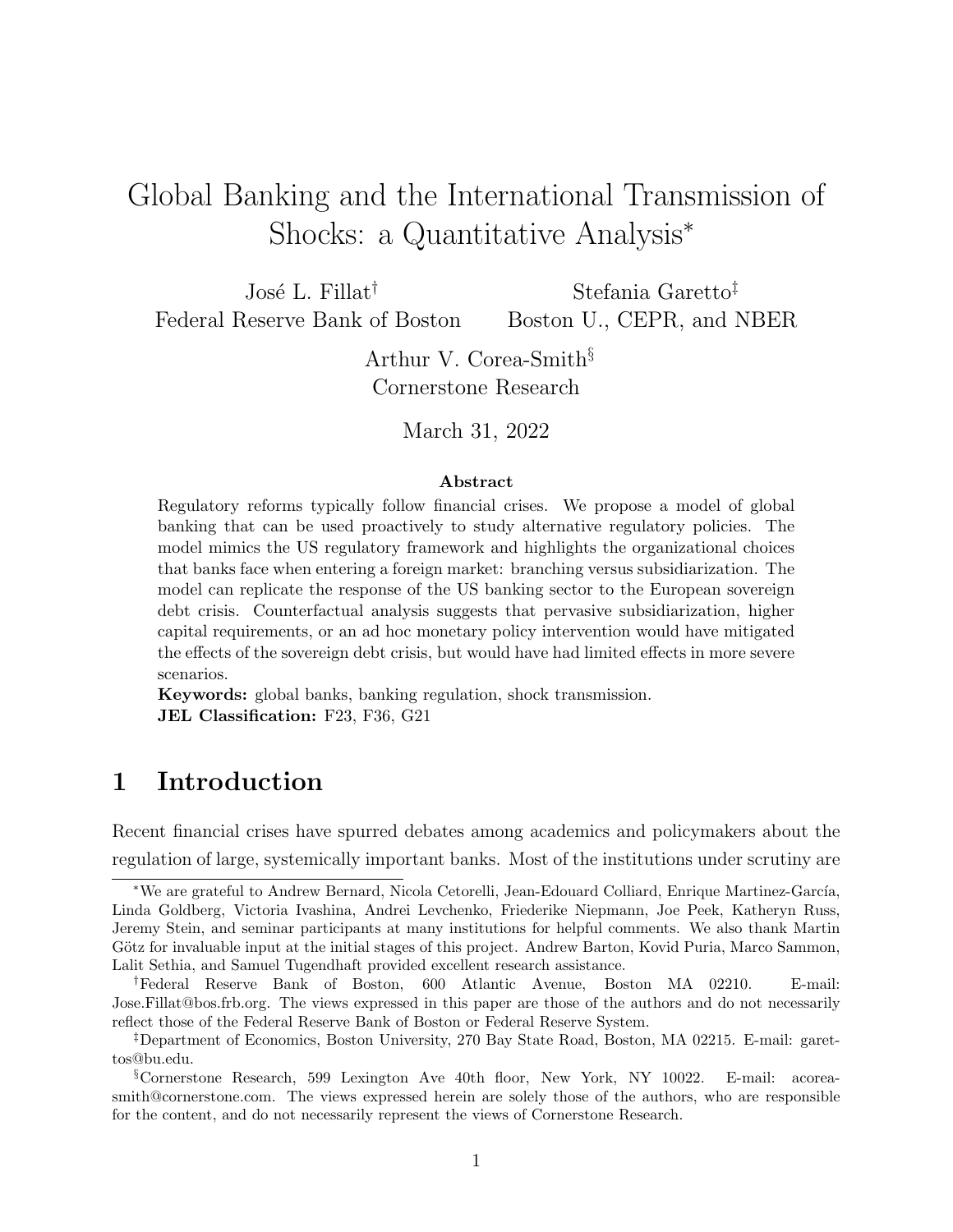multinational banks, with operations in multiple countries, raising concerns about contagion and shock transmission. Arguably, regulatory reforms should be not only reactive to crises, but also designed ex-ante to reduce the likelihood and limit the severity of such crises.

In this paper, we inform the design of multinational banking regulation by developing a quantitative structural model of global banking and by using it to evaluate the effects of counterfactual policies. We focus our analysis on global banks because they are often the largest players in the countries where they operate: as noted by [Goldberg \(2009\)](#page-37-0), the size of foreign banking institutions and their involvement with the real economy makes them important vehicles for the global transmission of shocks. For example, the Japanese banking crisis in the early 1990s had a substantial effect on credit supply in the United States, and subsquent effects in the real economy, as many US branches and subsidiaries of Japanese banks shrank or closed down their US operations following the shock in their home country. The European sovereign debt crisis also had rippling effects in the US credit markets, mostly due to the fragility of foreign branches' funding, as our empirical analysis shows. Several empirical studies have explored the role of multinational banks in the transmission of shocks across countries.<sup>[1](#page-1-0)</sup> Our paper contributes to this literature in two ways. First, while prior contributions have overlooked the importance of a bank's mode of operations, our model provides a microfoundation for the bank's decision of whether and how to enter a foreign market—through branches or subsidiaries. We find that this differentiation is of first-order importance to understanding the effects of financial crises. Second, while most of the existing work has been conducted using reduced-form analysis, our quantitative model enables us to study the consequences of potential regulatory changes via counterfactual analysis.

The model we develop is designed to describe the institutional details of the banking industry and to be consistent with stylized facts from US bank-level data. For this reason, our analysis focuses on the two most prominent forms of foreign banking institutions in the United States: branches and subsidiaries. Current US bank regulations treat foreignowned branches and subsidiaries differently, so the activities that a branch and a subsidiary are allowed to undertake differ: for example, while subsidiaries are separately capitalized, branches do not raise independent equity and are subject to capital requirements only at the parent bank level. While subsidiaries can accept all types of deposits, branches can accept only uninsured wholesale deposits. Finally, unlike subsidiaries, branches can freely transfer funds to and from their parent.<sup>[2](#page-1-1)</sup>

The distinction between branches and subsidiaries is important, both for the selection of

<span id="page-1-0"></span><sup>&</sup>lt;sup>1</sup>See most notably Cetorelli and Goldberg  $(2011, 2012a, b)$  $(2011, 2012a, b)$  $(2011, 2012a, b)$ .

<span id="page-1-1"></span><sup>&</sup>lt;sup>2</sup>In the remainder of this paper, as an analogy to the literature on multinational corporations, we refer to a parent bank, or just parent, as the home-based banking organization. Branches are owned by a bank, while subsidiaries may be owned by a bank or directly by a bank holding company.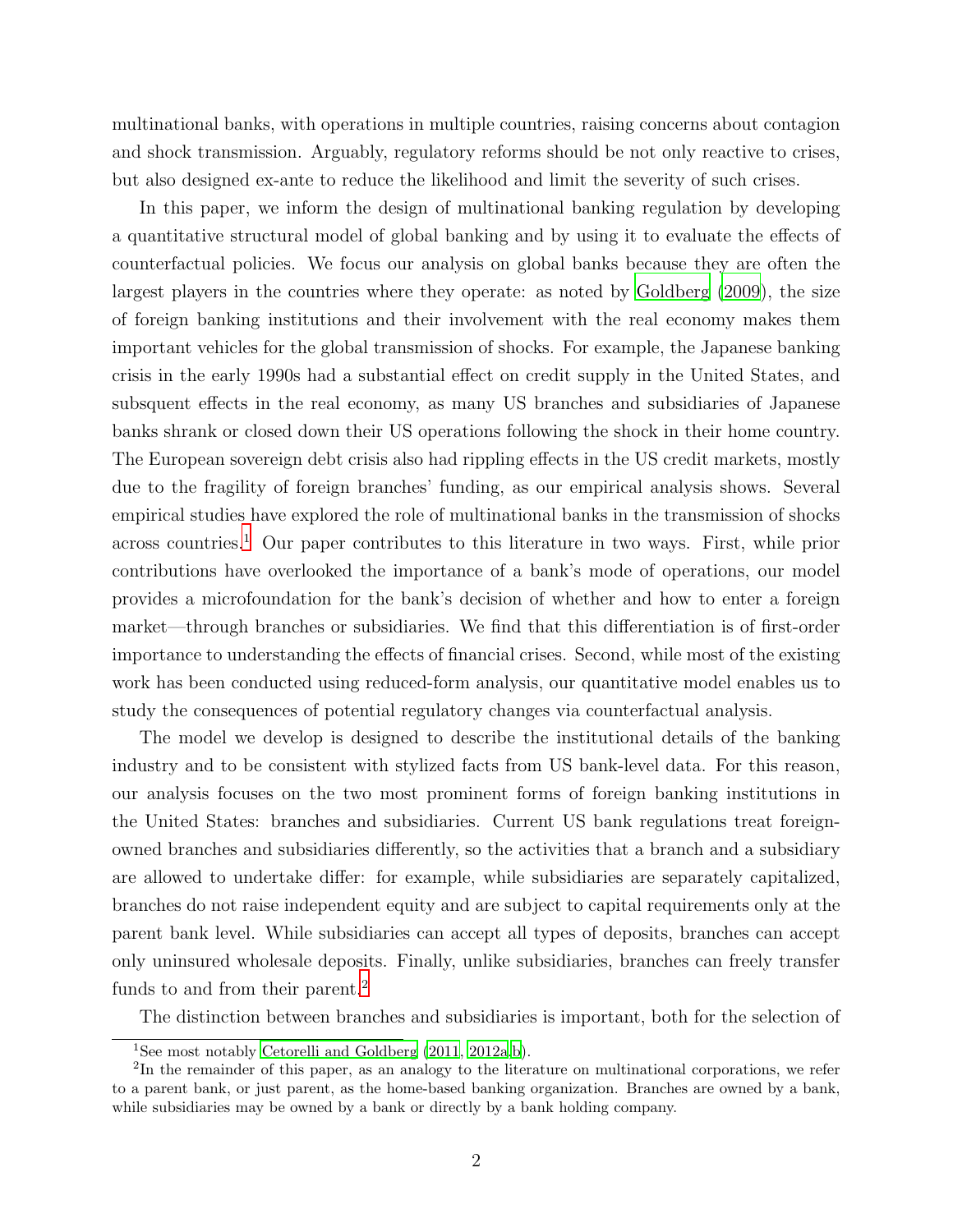different banks in these two organizational modes, and for their different responses to shocks. We show that the European parents of global banking conglomerates with affiliates in the United States tend to be larger than those European banks without operations in the United States. Moreover, the parent banking organizations of foreign subsidiaries are systematically larger than the parent banks of foreign branches. At the affiliate level, subsidiaries also are larger than branches. These size rankings hold when evaluated in terms of both loans and deposits. To study the extent of shock transmission, we analyze the response of US-based affiliates of European banks to the European sovereign debt crisis. We find that, in the wake of the crisis, US branches of exposed European banks experienced a flight in their uninsured deposits, while deposits at subsidiaries (both insured and uninsured) grew. Because the shortage of funding that branches experienced was only partially compensated by intrafirm transfers of funds from their parents, US branches of exposed European banks experienced a decrease in their loans. At the same time, loans issued by exposed US subsidiaries increased. These facts inform the construction of the model.

We model the bank's problem as a monopolistically competitive extension of the Monti-Klein model (see [Klein 1971](#page-37-1), and [Monti 1972](#page-37-2)), augmented to include realistic institutional features like capital requirements and deposit insurance. The model explicitly distinguishes among foreign banking institutions by their mode of operations, which is endogenous and responds to differences in the regulatory environment and in bank management efficiency. This feature allows us to assess whether the mode of operations matters for the severity of shocks' transmission across countries. The model features the channels of adjustment that we document in the data, and its simple structure is amenable to quantification. We calibrate the model to match a set of cross-sectional moments of the US foreign banking sector and show that our calibrated economy generates responses to shocks that are consistent with the actual responses of multinational banks to the European sovereign debt crisis. We then use the model to perform counterfactual exercises that shed light on the quantitative implications of current and counterfactual banking regulations for the transmission of shocks across countries.

Our baseline quantitative exercise consists of an analysis of the European sovereign debt crisis, which started with Greek sovereign debt repayment problems in 2010. We take this event as a shock that is exogenous to the US banking system. In the model, the crisis is isomorphic to a sudden decline in the probability of loan repayment in Europe. This decline reduces European banks' profits and equity accumulation, lowers their equity to riskweighted assets ratio, and tightens the banks' buffer on capital requirements. To examine the effect of this change in the balance sheets of European banks on the operations of their USbased affiliates, we model deposit supply following the empirical evidence reported in Egan,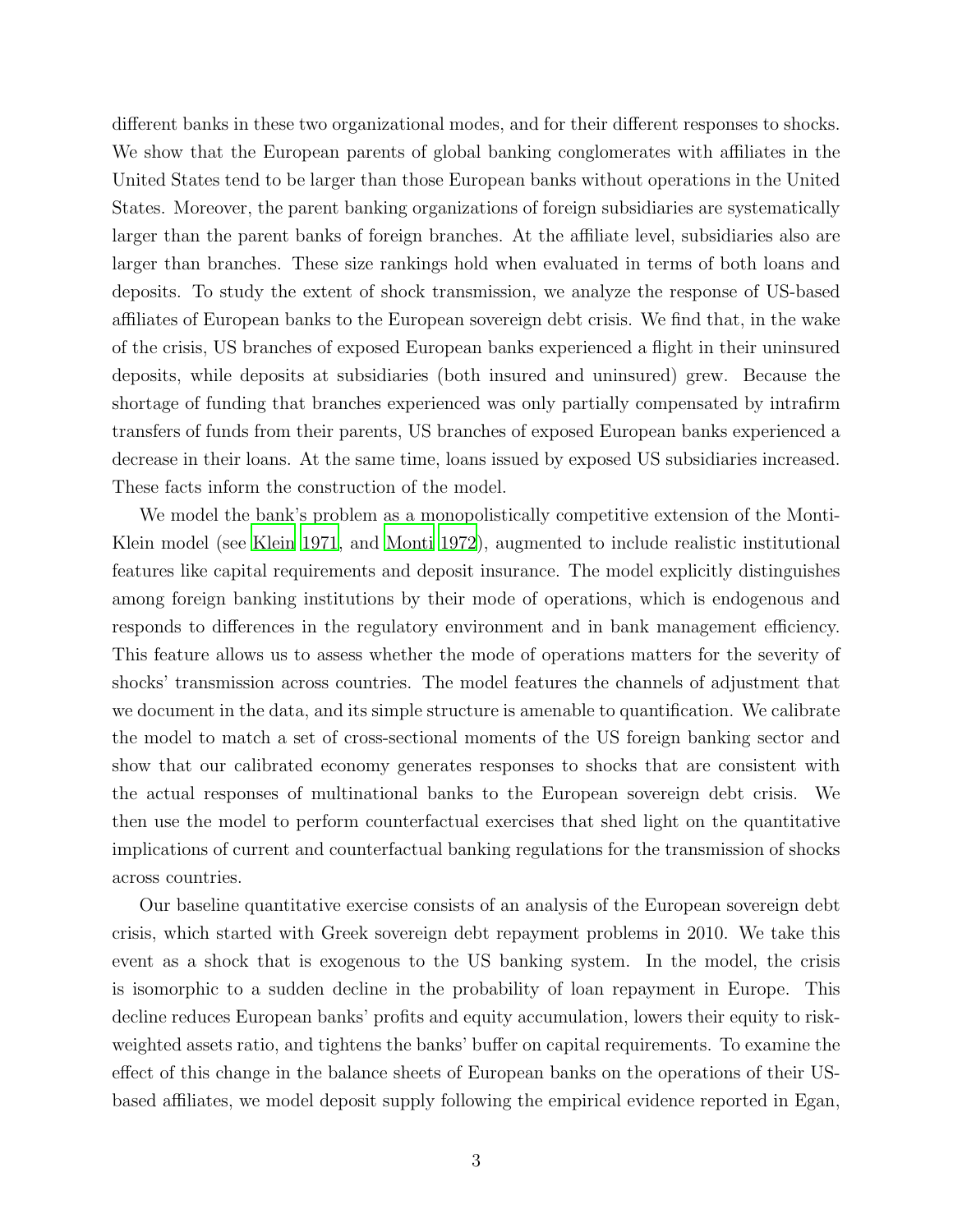Hortacsu, and Matvos [\(2017](#page-36-2)): on the one hand, a tightening in global conglomerates' capital reduces the supply of wholesale deposits, which represents a funding shock for US branches. Faced with solvency problems in their foreign branches, European parents use their internal capital market to support profitable lending in their US branches. Nonetheless, US branches decrease their total loans. On the other hand, foreign subsidiaries' balance sheets are more isolated from the shock that affects their parents. As a result, there is no direct effect on their loans and deposits.

We use the model to simulate banks' responses to the crisis under counterfactual policy scenarios. The results of our exercises suggest that increased capital requirements, the elimination of branching, or an ad hoc monetary policy intervention would have mitigated the negative effects of the crisis on US aggregate lending. Conversely, the elimination of subsidiarization would have caused an even more severe decline in banking activity in the United States.

Our model also has interesting implications about the possible response of FBOs to "large" shocks to their parents. More precisely, frictions to the internal capital market between parents and subsidiaries imply that, following a "large" shock, a parent bank may decide to repatriate funds by shutting down its foreign subsidiaries. The parents of branches do not have the same incentives, as they can freely repatriate funds through their internal capital market. As an external validation of this mechanism, we show that subsidiaries are more likely than branches to exit a foreign market, and that exits are more common in periods when the parents' equity positions are declining. The possibility of subsidiaries' exit also implies that the conclusions of our policy counterfactuals depend on the size of the shock that banks face.

Taken together, the results illustrate the consequences that different organizational forms have for the transmission of financial shocks across countries. Subsidiarization isolates a global bank's balance sheets by location; hence, it minimizes cross-country contagion. However, by not having access to a fluid internal capital market within the conglomerate, subsidiaries do not provide an effective instrument to dampen the global effect of shocks, re-sulting in possible reorganizations and exits.<sup>[3](#page-3-0)</sup> Conversely, parent-branch conglomerates can more easily take advantage of their internal capital market, smooth the intensity of shocks across countries, and reduce their global impact. These results highlight the conflicting objective functions of national and supranational regulatory bodies.

This paper is related to a large empirical literature that studies the role of global banks as vehicles of shock transmission across countries. In a seminal contribution, Peek and

<span id="page-3-0"></span><sup>3</sup> Internal capital markets are not fluid in that capital transfers from subsidiaries to their parents are limited by capital requirements set by the subsidiary's host-country regulator.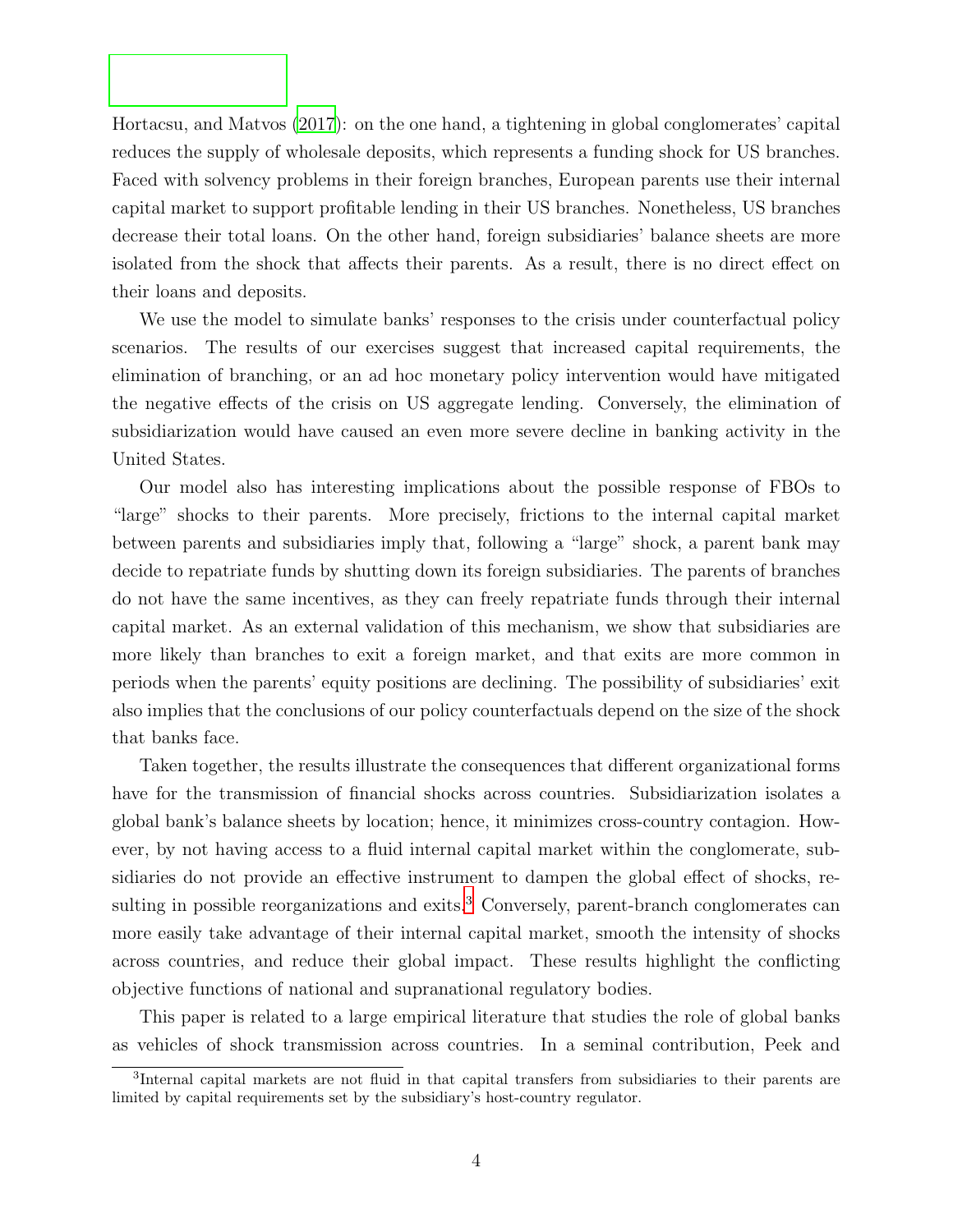Rosengren [\(2000\)](#page-38-0) have shown the role that US-based branches of Japanese banks played in transmitting the effect of the Japanese banking crisis to the United States. In a similar spirit, [Cetorelli and Goldberg \(2011\)](#page-35-0) document a decline in lending by foreign affiliates of global banks [in emerging economies in the wake of the 2007–2009 financial crisis.](#page-36-0) Cetorelli and Goldberg [\(2012a](#page-36-0)[,b\)](#page-36-1) point to the internal capital markets between parents and branches of global banks as a channel that strongly contributed to spreading financial shocks during the 2007–2009 crisis. The possibility that parents and branches transfer funds across borders but within the boundaries of the bank holding company is a feature of primary importance in the framework that we present in this paper. Like [Ivashina, Scharfstein, and Stein \(2015](#page-37-3)), our paper puts emphasis on the consequences of funding shocks for the lending behavior of global banks. While [Ivashina, Scharfstein, and Stein \(2015\)](#page-37-3) examine the effect of the European sovereign debt crisis on US lending compared to Euro lending within global banks, our analysis focuses on the effects on US lending across different types of global banks.

By presenting stylized facts about the features distinguishing multinational from nonmultinat[ional banks, our analysis is also closely related to](#page-36-3) Claessens, Demirgüç-Kunt, and Huizinga [\(2001\)](#page-36-3), [Buch, Koch, and Koetter \(2011\)](#page-35-1), and [Niepmann](#page-37-4) [\(2018](#page-37-4)). Our structural model focuses on two alternative forms of foreign banking: branching and subsidiarization. In this dime[nsion, our work is related to](#page-36-4) Cerutti, Dell'Ariccia, and Pería (2007[\),](#page-36-4) Dell'Ariccia and Marquez [\(2010\)](#page-36-4), [Fiechter et al. \(2011](#page-37-5)[\),](#page-36-5) [Luciano and Wihlborg \(2013](#page-37-6)[\) and](#page-36-5) Danisewicz, Reinhardt, and Sowerbutts [\(2017\)](#page-36-5). Some of the facts that we report, related to changes in foreign branches' balance sheets in the wake of the European sovereign debt crisis, are present also in [Correa, Sapriza, and Zlate \(2021](#page-36-6)). We explicitly compare changes in branches' balance sheets to changes in the balance sheets of subsidiaries.

There is a small but growing literature that uses tools from international trade theory to study the operations of multinational banks. The seminal paper by [Eaton \(1994](#page-36-7)) sets the direction for structural research on this topic, and the first contributions to this agenda are in [Niepmann \(2015,](#page-37-7) [2018](#page-37-4)). Our framework shares with [Niepmann \(2018](#page-37-4)) the emphasis on within-country bank heterogeneity and on the role of endogenous selection to understand aggregate outcomes in the global banking sector. The role of bank heterogeneity is also prominent in [de Blas and Russ \(2013\)](#page-36-8) and [Bremus et al. \(2018\)](#page-35-3), which both show evidence of granularity in the banking sector. Finally, this paper shares with [Corbae and D'Erasmo](#page-36-9) [\(2021\)](#page-36-9) the emphasis on using quantitative analysis to understand features of the banking data.

There is a large literature that studies the effects of credit-supply constraints on firms' decisions. [Gertler and Gilchrist \(1994](#page-37-8)) show that shocks to banks have significant effects on the ability of firms to invest in production. Using matched firm- and bank-level data,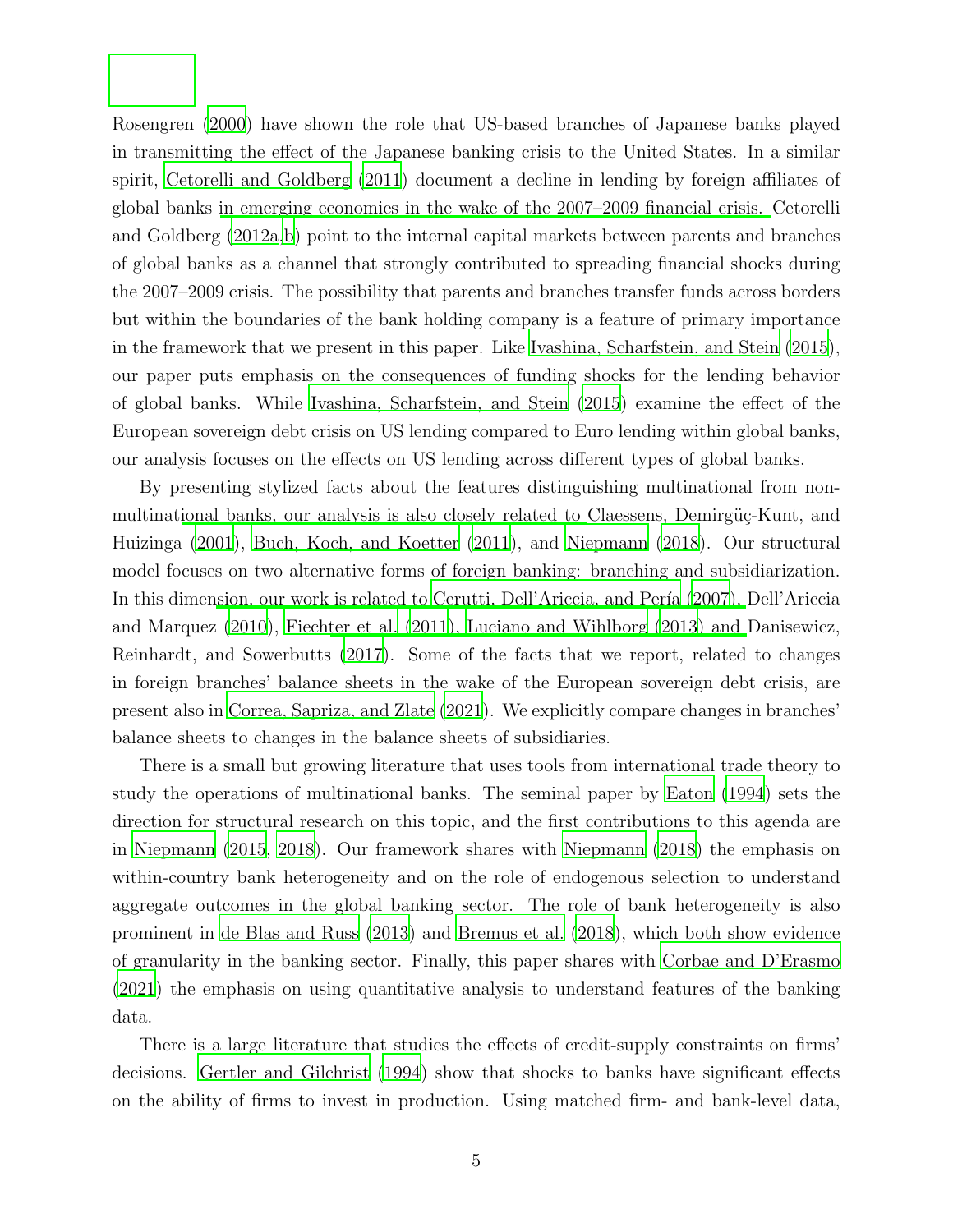[Chodorow-Reich \(2013](#page-36-10)) presents evidence that shocks to bank health have a causal impact on firms' employment decisions. Related, [Arellano, Bai, and Bocola \(2017\)](#page-35-4) evaluates the effects of a sovereign debt crisis on credit and economic activity in a general equilibrium model. As in this literature, we also study the credit-supply response of a shock to capital; but we specifically focus on the transmission of these credit-supply shocks across borders. While our data does not allow us to estimate the real effects, it is plausible that the international transmission of credit-supply shocks carries across borders some of the real effects found in the literature.

There has been an increasing concern about the unintended cross-border effects of policy actions, and global banks play an important role in the international transmission of shocks. In an empirical analysis of the spillovers of national banking regulations across borders, [Berrospide et al. \(2017](#page-35-5)) find that tighter banking regulations shift lending away from countries where the tightening occurs. In particular, subsidiaries and branches of banks domiciled in the tightening country play an important role in the transmission mechanism. A similar argument is made in [Ongena, Owen, and Temesvary \(2018](#page-38-1)), who study the transmission of US monetary policy across borders through the foreign lending operations of multinational banks headquartered in the United States. We contribute to this literature by examining the potential effects of alternative banking regulations in our quantitative analysis.

# 2 Foreign Banks in the United States: Stylized Facts

#### 2.1 Data

This analysis relies on bank-level data from three sources. Our main source is the Quarterly Report of Condition and Income that every US bank is required to file (also known as "Call Reports"). In addition to domestic banks, US-based subsidiaries of foreign banks must fill out these reports as well. We also use the quarterly "Report of Assets and Liabilities of US Branches and Agencies of Foreign Banks" that every branch and agency of a foreign bank is required to file. Call Reports data include detailed information about a foreign bank's US operations, and the ultimate owner's identity, which allows us to distinguish US-based entities belonging to foreign-owned global banks from US-owned banks.[4](#page-5-0)

<span id="page-5-0"></span><sup>4</sup>The Federal Financial Institutions Examination Council (FFIEC) collects these data in two different reporting forms: FFIEC 031 and FFIEC 041. Banks with foreign offices must file the FFIEC 031 form and banks with only domestic offices must file the FFIEC 041 form. The information about domestic operations is identical across reports for all practical purposes. Form FFIEC 002 is similar to the Call Reports for branches of foreign banking organizations. Additionally, it also contains the balances "due from" and "due to" the head office (parent) and related depository institutions, wherever located. Foreign banking organizations may have several separate branches in the US and each of these branches typically have only one location.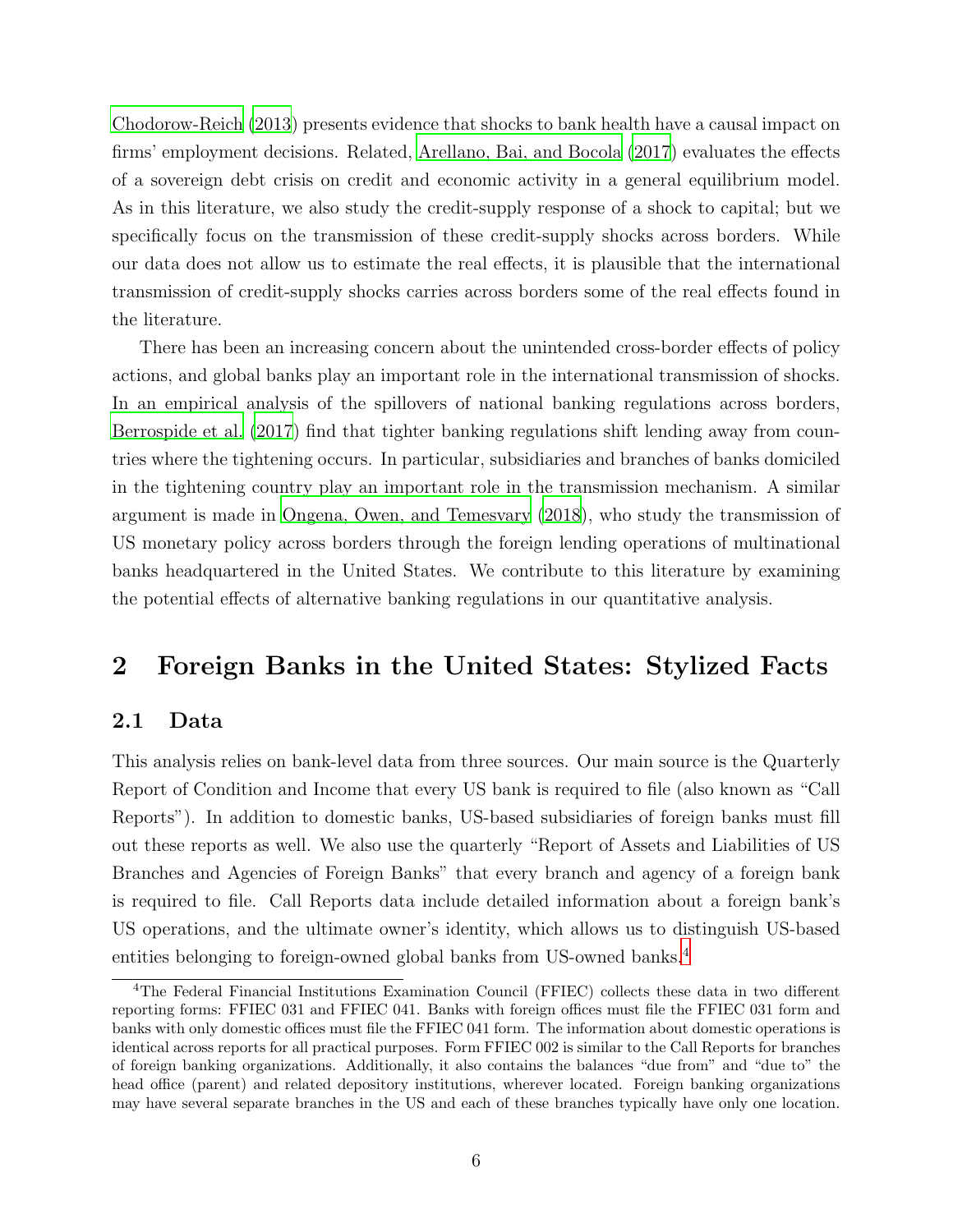In order to have a full picture of global banks' operations at home and abroad, we merge the Call Reports data with two additional data sources. First, we obtain regulatory reporting data and accounting data filed by the foreign parents of US-based subsidiaries and branches from S&P Global Market Intelligence. These data enable us to have a complete picture of each bank's activities in the headquarter country and in the US. Second, we obtain reported sovereign debt holdings of European banks provided as part of the European Banking Authority's (EBA) Stress Test information. The EBA implemented annual stress tests in 2009, but only disclosed bank sovereign holdings starting in 2011. Each annual stress test is based on the banks' portfolios as of the previous year. Therefore, we use European banks' portfolio holdings as of the last quarter of 2010.

As a result of this data merge, we obtain a sample of 56 European banks that are the ultimate owners of US-based affiliates. We consolidate all the offices of the same type (i.e., all subsidiaries and all branches) belonging to the same ultimate owner. The full list of banks in our merged sample is contained in Table [D.1](#page-45-0) in the Appendix. With these data, we present evidence about the differential response to shocks of US branches and subsidiaries of banks located in the same European country. Since the core of our empirical analysis focuses on how global banks responded to the European sovereign debt crisis, we restrict our sample period to 2007–2013.

### 2.2 The Cross-Section of Foreign Banks

Foreign institutions have a substantial presence in the US banking market. Of the total assets held by banks operating in the United States, between 15 and 20 percent belong to banking offices that are ultimately owned by a foreign parent. Foreign-owned banking offices account for about 20 percent of total deposits and between 20 and 30 percent of total commercial and industrial loans in the United States (see Figure [D.1](#page-57-0) in the Appendix).

What are the activities of FBOs in the United States? The answer is complex, as a foreign bank may operate in the US market under different organizational forms, associated with very different activities and—most importantly—different regulations. A foreign bank may open a subsidiary bank, which for most purposes operates as a domestically owned US banking entity. A subsidiary is subject to US regulation, raises independent equity, and is subject to independent capital requirements. A subsidiary may accept both uninsured wholesale

The FFIEC 002 report contains data at the branch level. It is important to point out that a foreign branch is not just a bank office of a domestic bank, typically open to retail walk-in customers, but a legal entity with its own reporting requirements. Appendix [A](#page-39-0) summarizes the US regulatory framework and the changes it underwent in the past decades, with special focus on those regulations that had an impact on foreign banks operating in the United States. Changes to these regulations do not affect the approach and classification that we use in this paper.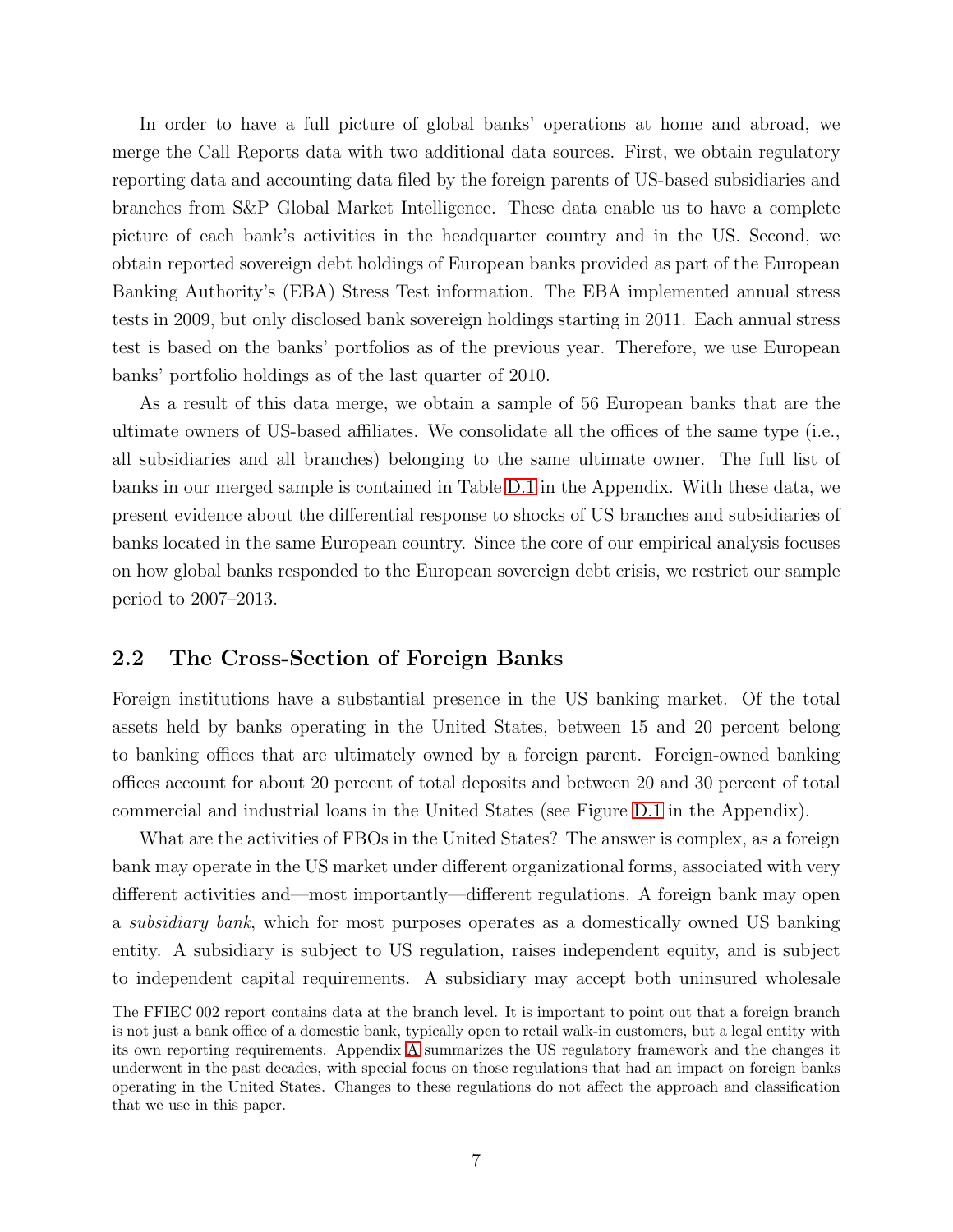deposits and retail deposits, which are insured by the Federal Deposit Insurance Corporation  $(FDIC)$ <sup>[5](#page-7-0)</sup>. Any capital flow between the subsidiary and the foreign parent must happen "at arm's length," in the form of loans, equity injections, or capital distributions (dividends). This means that if a foreign parent wants to transfer funds to or from a subsidiary in the United States, there is no fluid internal channel to do so.<sup>[6](#page-7-1)</sup> In our dataset, we count 47 US-based subsidiaries of foreign banks, with total assets of approximately \$1.16tn, which represent 7.1 percent of all bank assets in the United States. Out of these 47 subsidiaries, 23 are ultimately owned by European banks, with total assets of \$0.68tn in the United States.

The other most common form of operations is branching: a *branch* is also subject to US regulation, but –unlike a subsidiary– it does not raise independent equity. A branch is only subject to capital requirements at the conglomerate level in its home country (*i.e.*, branch assets are consolidated with the foreign parent assets when evaluating the conglomerate's capital ratio). Branches may offer loans, but may only accept uninsured wholesale deposits.[7](#page-7-2) Unlike subsidiaries, branches have an intrafirm channel to transfer capital flows to/from the parent, and do display large intrafirm capital flows with their foreign parents (more on this below). In our dataset, there are 182 US-based branches of foreign banks, with total assets of approximately \$2.19tn, which represent 15 percent of all bank assets in the United States. Out of these 182 US-based branches, 66 are ultimately owned by European banks, with total assets of \$1.19tn in the United States.

Subsidiaries and branches are the two most common FBOs in the US banking system. Taken together, they represent more than 99 percent of the assets held by foreign-owned banking offices. In terms of business lines, these two organization types also entail activities that are close to those of traditional banks.<sup>[8](#page-7-3)</sup>

The foreign banking sector in the United States displays systematic patterns of selection

<span id="page-7-0"></span> $5$ Deposits in subsidiaries are classified as retail if they are under the FDIC threshold (\$100,000 until 2005) and \$250,000 thereafter). Wholesale deposits are those above the FDIC threshold.

<span id="page-7-1"></span><sup>6</sup>Equity injections are rare and subject to the home regulator. Equity flows to the parent are in the form of dividend distributions, which are limited by earnings and are typically semiannual. Recently, these distributions are even more limited by the performance in the stress testing exercise for those subsidiaries with more than \$50 billion in assets.

<span id="page-7-2"></span><sup>7</sup>A branch's balance sheet is consolidated into the balance sheet of its parent institution. Branches do not have a capital account, and are not required to report income statement variables. Nonetheless, the US regulatory framework requires foreign-owned branches and agencies to report their assets and liabilities in the FFIEC 002 form.

<span id="page-7-3"></span><sup>&</sup>lt;sup>8</sup>In addition to branches and subsidiaries, the data display two more types of organizations. Edge and agreement corporations cannot engage in business in the United States with US-based entities and are precluded from making domestic loans or accepting domestic deposits. Representative offices and nondepository trusts do not accept deposits or give loans, and their asset holdings are negligible compared with the other types of foreign entities. Given their small weight in aggregate banking activities, we drop edge and agreement corporations, representative offices, and nondepository trusts from our sample and focus the analysis on foreign-owned branches and subsidiaries.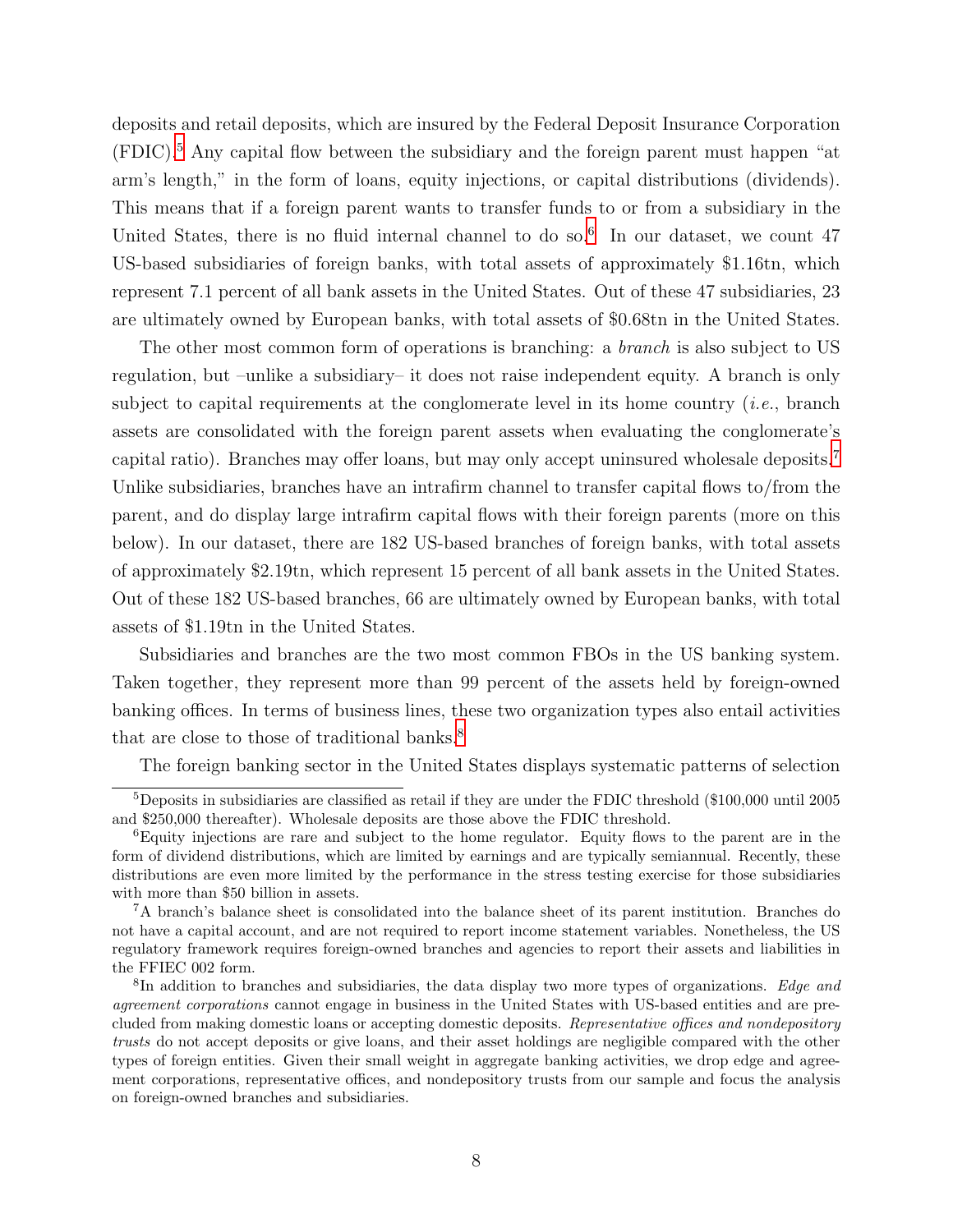<span id="page-8-0"></span>

Figure 1: Foreign Parents versus Foreign Nonmultinational Banks

Comparison of loans and deposits of foreign parents of US-based FBOs (subsidiaries and branches) versus European banks without US operations. Data are in trillions of US dollars. Source: S&P Global Market Intelligence data for top-tier parents of US branches and subsidiaries from Europe.

by size akin to what is observed for multinational firms operating in nonbanking sectors. Figure [1](#page-8-0) compares the loans and deposits of European parents of US-based FBOs and European banks without US operations.<sup>[9](#page-8-1)</sup> It is evident that the European banks that open affiliates in the US market are larger than the ones that do not.<sup>[10](#page-8-2)</sup> [Niepmann \(2018\)](#page-37-4) presents evidence of a similar pecking order based on bank efficiency (computed as the ratio of overhead costs to total assets): multinational banks appear to be systematically more efficient than nonmultinational banks. The model that we present in the next section features a positive relationship between bank efficiency and bank size, consistent with Figure  $1<sup>11</sup>$  $1<sup>11</sup>$  $1<sup>11</sup>$  The figure further distinguishes parents of foreign subsidiaries from parents of foreign branches, and

<span id="page-8-1"></span><sup>9</sup>The pattern shown in Figure [1](#page-8-0) holds also for overall assets. The assets side of a bank's balance sheet includes many types of loans: wholesale (commercial and industrial loans, real estate loans, and loans to other financial institutions) and retail (mortgages, home equity, auto loans, and credit cards). In addition, other assets held by banks are securities (US treasuries, residential and commercial mortgage-backed securities, other asset-backed securities, and a small amount of stocks) and trading assets. The liabilities side includes deposits, short-term and long-term debt, and owners' equity.

<span id="page-8-2"></span><sup>&</sup>lt;sup>10</sup>To properly argue about selection by size, ideally we would compare foreign parents of US-based FBOs and foreign banks without operations abroad. Unfortunately, with the available data, we cannot distinguish foreign nonmultinational banks from foreign parents of FBOs located in countries other than the United States. However, we argue that since the United States is one of the most popular markets for the activities of multinational banks, if foreign banks do not have operations in the US, it is unlikely that they have significant operations in other foreign markets.

<span id="page-8-3"></span><sup>&</sup>lt;sup>11</sup>There is a large and long-standing literature documenting the relationship between bank efficiency and bank scale. [Berger and Mester \(1997\)](#page-35-6), [Hughes and Mester \(1998\)](#page-37-9), and [Wheelock and Wilson \(2012\)](#page-38-2) find evidence of scale economies across the entire size distribution of banks. [Feng and Serletis \(2010\)](#page-37-10) find that also the largest banks exhibit economies of scale.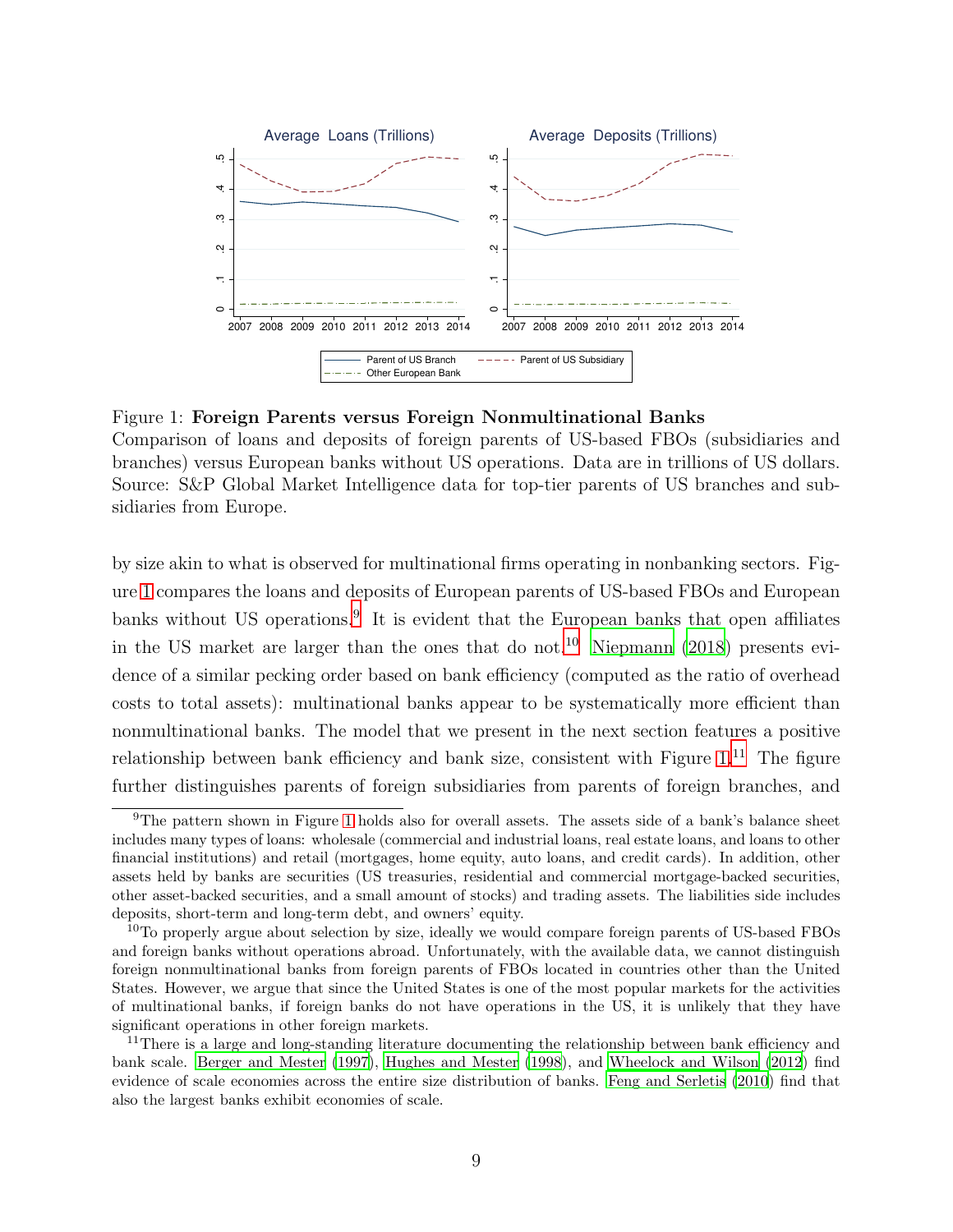shows that the parents of foreign subsidiaries are on average larger banks compared with the parents of foreign branches.

At the affiliate level, there are large size differences between subsidiaries and branches of FBOs. Figure [2](#page-9-0) reports the average loans and deposits held by a US branch or subsidiary of a European bank. When comparing FBOs, the average subsidiary is substantially larger than the average branch, both in terms of deposits and loans. Size differences are persistent over the sample period, and are not driven by a few firms with extraordinarily large balance sheets: the deposits and loans size distributions of foreign subsidiaries first-order stochastically dominate the analogous size distributions of foreign branches (see Figure [D.2](#page-57-1) in the Appendix).

<span id="page-9-0"></span>![](_page_9_Figure_2.jpeg)

Figure 2: US-Based Branches versus US-Based Subsidiaries of Foreign Banks Comparison of loans and deposits of US-based subsidiaries and branches of FBOs. Data are in billions of US dollars.

Source: US Structure Data for US Offices of Foreign Banking Organizations - Selected Assets and Liabilities of Domestic and Foreign-Owned US Commercial Banks plus US Branches and Agencies of Foreign Banks.

Finally, consistent with what [Buch, Koch, and Koetter \(2011](#page-35-1)) find for German banks, Appendix Figure [D.3](#page-58-0) shows that the amount of assets foreign banks hold in the United States is positively related to their domestic size, indicating that banks that are "big" in their home country also have large foreign operations. This fact motivates an important assumption of the model: that banks transfer their efficiency to their foreign affiliates.

#### 2.3 Foreign Banks' Response to Shocks

We use the European sovereign debt crisis as a natural experiment to analyze how global banks respond to shocks and the extent to which these institutions transmit shocks across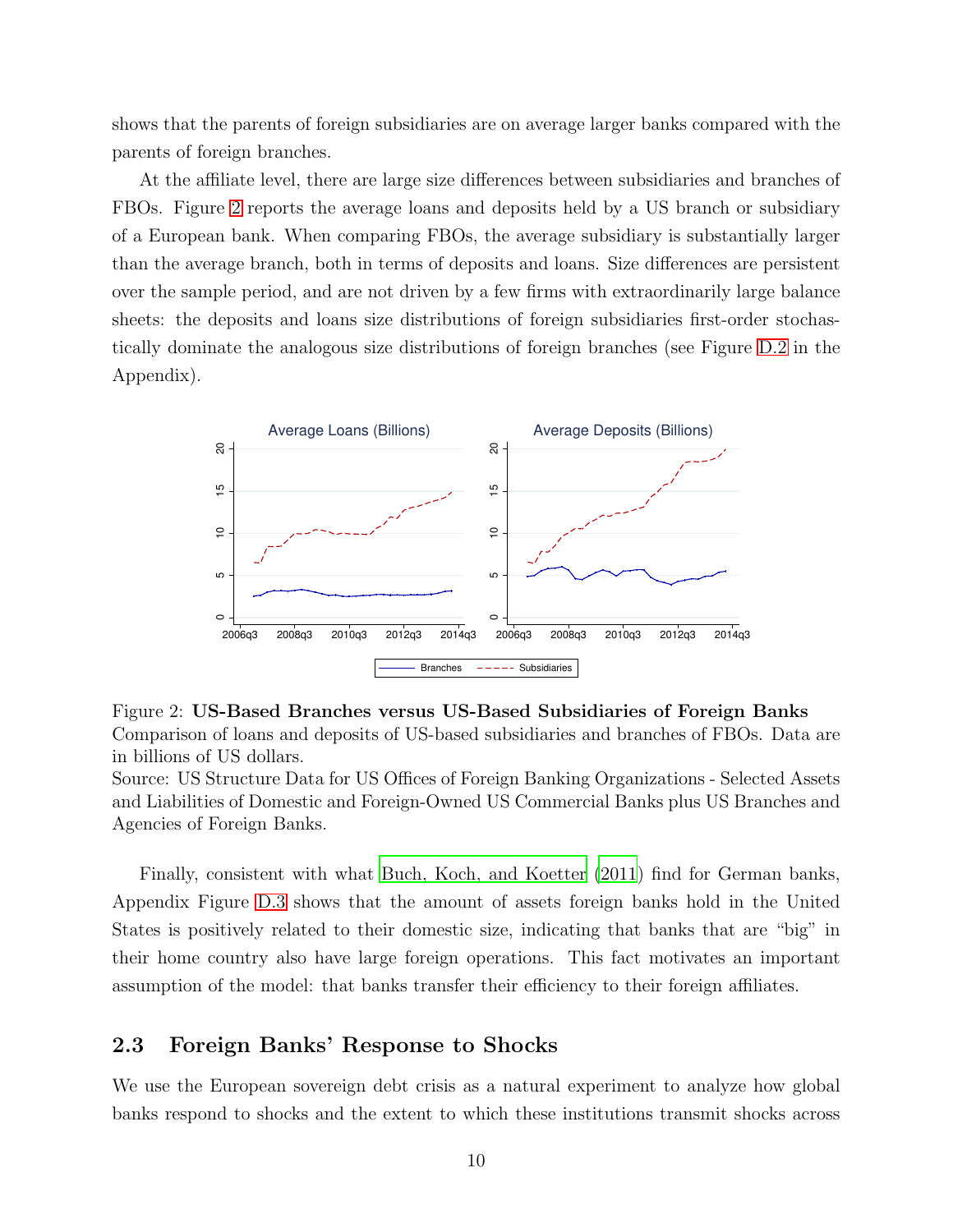countries. More precisely, we analyze the differential effects on banks' balance sheets due to differences across bank portfolio holdings of sovereign debt from Greece, Italy, Ireland, Portugal, and Spain (GIIPS). We argue that the sovereign debt crisis in these European countries is largely exogenous to the US economy and banking system. The exogeneity of the shock allows us to identify the transmission mechanism through foreign banks in the US. The analysis in this section is similar in spirit to the one in [Cetorelli and Goldberg \(2012b](#page-36-1)) and [Correa, Sapriza, and Zlate \(2021](#page-36-6)), but with an emphasis on the distinction between foreign subsidiaries and foreign branches operating in the United States. We find that after the European sovereign debt crisis: 1) US-based branches of exposed European banks reduced their loans in the United States while US-based subsidiaries of exposed European banks did not experience a decline in loans; 2) the probability that a US branch received an intrafirm transfer from an exposed parent increased, and the amount of the transfer increased; and 3) there was a flight of uninsured wholesale deposits from the US branches of exposed European parents, while both the insured and uninsured deposits of US subsidiaries of exposed European parents were not affected.

Loans. To examine the response of branches' versus subsidiaries' loans, we run the following regression:

$$
l_{b,t}^{e} = \alpha + \beta_1 \text{Crisis}_t + \beta_2 \text{Exp}_b + \beta_3 \text{Crisis}_t \times \text{Exp}_b + \delta_c + \varepsilon_{b,t}^{e},\tag{1}
$$

where  $l_{b,t}^e$  is the natural log of the total loans issued by entity e belonging to bank b at time t. An entity is either an aggregate of US-based branches or an aggregate of USbased subsidiaries belonging to a European banking conglomerate b. We run the regression separately for branches and for subsidiaries. The dummy variable  $Crisis<sub>t</sub>$  takes the value of 1 for all quarter-years after Q1-2011 (included), while the dummy variable  $Exp_b$  takes the value of 1 when parent bank  $b$  of entity  $e$  is exposed to GIIPS sovereign debt as of December 2010. We classify a bank as exposed if it has positive GIIPS sovereign debt holdings. The regression includes parent country fixed effects, denoted by  $\delta_c$ , to exploit variation in loans across banks from the same host country.<sup>[12](#page-10-0)</sup> The results are reported in Table [1](#page-11-0) and show that, after the European sovereign debt crisis, US branches of exposed European banks decreased their loans in the United States, while the loans of US subsidiaries of exposed European banks were unaffected.[13](#page-10-1) The estimated coefficients in the second column of Table

<span id="page-10-0"></span> $12$ Appendix Table [D.2](#page-48-0) reports summary statistics and Appendix Figure [D.4](#page-59-0) illustrates that the parallel trend assumptions hold for exposed versus non exposed branches and subsidiaries across all variables of interest (loans, deposits, and intrafirm transfers). We do not include parent bank fixed effects because only about 20 percent of banks in our sample have both branches and subsidiaries in the US.

<span id="page-10-1"></span><sup>&</sup>lt;sup>13</sup>Our results are robust to alternative definitions of exposed banks, as Appendix Table [D.3](#page-49-0) shows. Precisely,we also performed the empirical analysis reported in this section using the following alternative defi-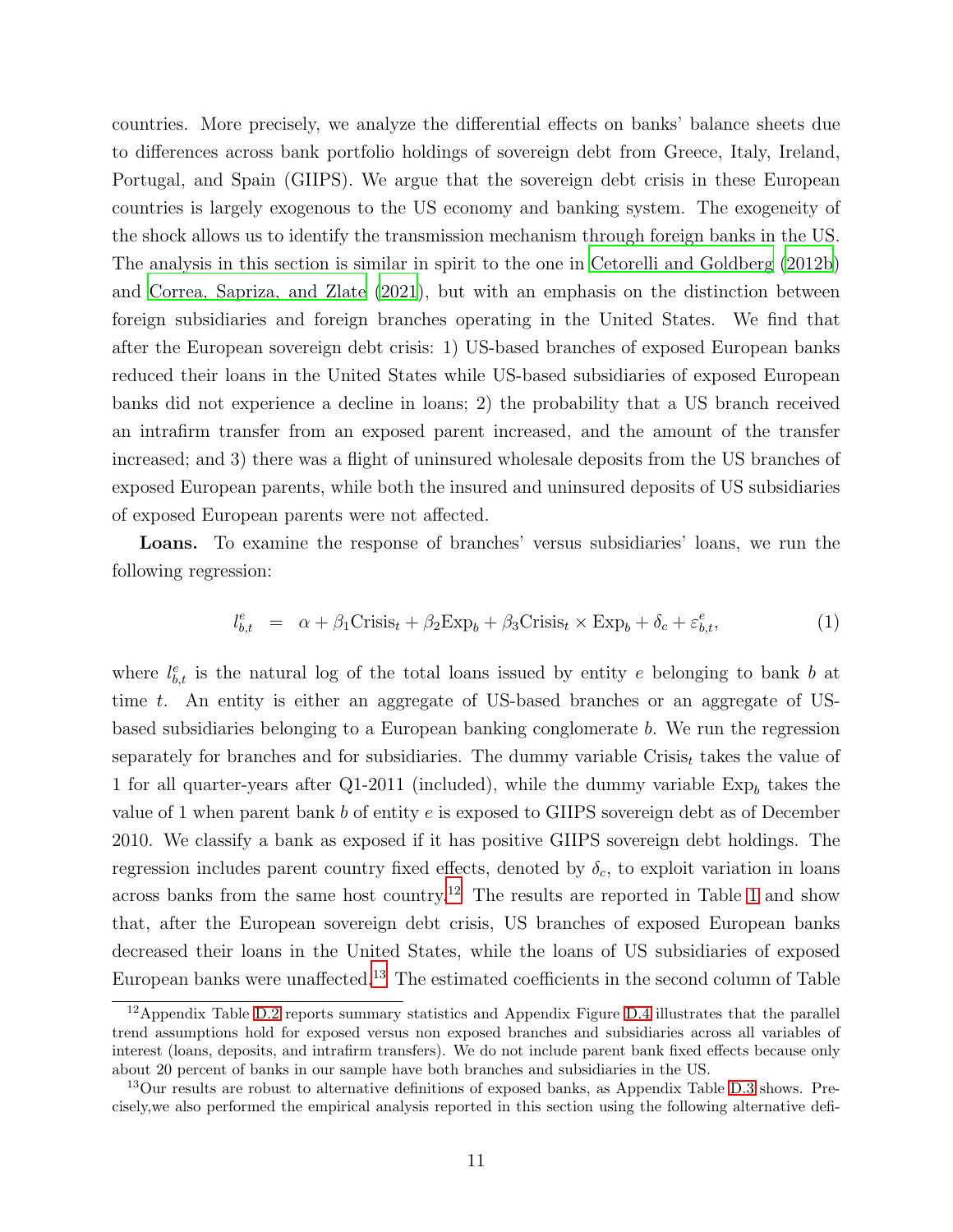[1](#page-11-0) imply that total loans held in US branches owned by exposed parents experienced a 38 percent decline —about \$269 billion, after the crisis. As a comparison, [Peek and Rosengren](#page-38-0) [\(2000\)](#page-38-0) estimate the effects of the Japanese crises in the early 1990s and find that assets held by Japanese branches in California, New York, and Illinois, declined by 53 percent, 50 percent, and 70 percent, respectively, with a total asset contraction of \$42 billion in 2013 dollars.[14](#page-11-1)

|                         | $ln(Total$ Loans) |                 |  |  |  |
|-------------------------|-------------------|-----------------|--|--|--|
|                         | Subsidiaries      | <b>Branches</b> |  |  |  |
| Crisis                  | 0.185             | $0.240**$       |  |  |  |
|                         | (0.129)           | (0.0936)        |  |  |  |
| <b>Exposed</b>          | $-0.844*$         | $0.391*$        |  |  |  |
|                         | (0.414)           | (0.210)         |  |  |  |
| Crisis $\times$ exposed | $-0.146$          | $-0.481***$     |  |  |  |
|                         | (0.165)           | (0.110)         |  |  |  |
| Constant                | 14.66***          | $13.31***$      |  |  |  |
|                         | (0.0964)          | (0.0516)        |  |  |  |
| Country FE              | Yes               | Yes             |  |  |  |
| No. of Obs.             | 926               | 2,524           |  |  |  |
| $R^2$                   | 0.403             | 0.367           |  |  |  |

<span id="page-11-0"></span>Table 1: Intensive Margin of Loans: Branches versus Subsidiaries

Note: Robust standard errors in parentheses. Levels of significance are denoted by \*\*\* $p < 0.01$ , \*\* $p < 0.05$ , and <sup>∗</sup>p < 0.1. Source: US Structure Data for US Offices of Foreign Banking Organizations - Selected Assets and Liabilities of Domestic and Foreign-Owned US Commercial Banks plus US Branches and Agencies of Foreign Banks.

Looking across different types of banks, Appendix Table [D.5](#page-51-0) shows that the decline in loans was more pronounced in banks with a higher degree of internationalization, or, more precisely, a higher share of US assets to total bank assets. Since the banks with a stronger

<span id="page-11-1"></span><sup>14</sup>The \$269 billion decline in loans is computed as a  $38\%$  decline in the loans of 182 branches which have average loans of \$3.89 billions. [Peek and Rosengren \(2000\)](#page-38-0)'s original estimate is \$28.3 billion in 1996 dollars.

nitions of "exposed parent": (1) if from a country in the euro zone; (2) if from a country in Europe; (3) if it has GIIPS sovereign debt holdings above the sample median; (4) if its ratio of GIIPS sovereign debt holdings over assets is above the sample median; (5) if its ratio of GIIPS sovereign debt holdings over Tier one capital is above the sample median. We define exposure using coarse dummies rather than using exposure levels as explanatory variables because GIIPS sovereign debt holdings constitute a very small share of these banks' balance sheets: among exposed parents, the mean (median) exposure is only 3.07 percent (1.7 percent) of assets. This said, running the regressions using actual exposure levels produces the same qualitative results, also shown in the Appendix Table [D.3.](#page-49-0) We also run the regression pooling observations of branches and subsidiaries and identifying differential responses to the crisis via triple interaction terms (Appendix Table [D.4\)](#page-50-0).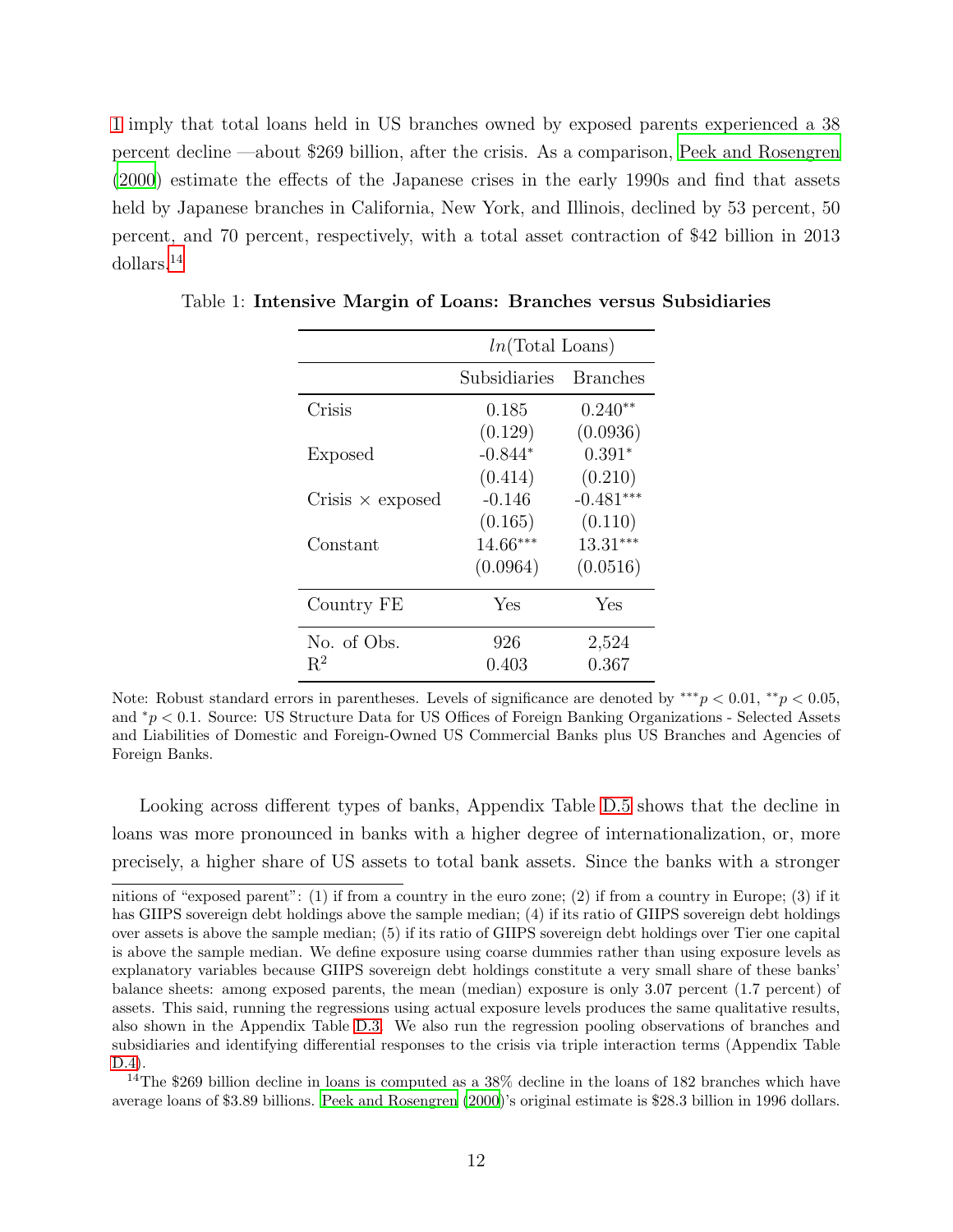presence in the US were also the largest (see Appendix Figure [D.3\)](#page-58-0) this finding is consistent with [Cetorelli and Goldberg \(2012b](#page-36-1)), who find that large branches responded more than small branches to the global financial crisis.

There is some concern that the exposure to GIIPS sovereign debt is not predetermined. The exact timing of the European sovereign debt crisis played out over a longer stretch than is captured by our annual data frequency, that is, banks may have started to adjust their sovereign holdings before December 2010. The results in Table [1](#page-11-0) should be interpreted as describing a correlation between banks' GIIPS exposure and loans. Possible declines in banks' sovereign debt holdings prior to December 2010 would bias our estimates downwards.

Internal transfers. Given that the sovereign debt crisis affected the balance sheets of the European parents of these FBOs, one might think that the drop in loans of their USbased branches was associated with an internal transfer of resources from the United States to Europe. The left panel of Figure [3](#page-13-0) shows the evolution of the aggregate net flows to and from related institutions. From 1995 to 2011, the amounts that European parent banks were borrowing from their US branches were much larger than the amounts that US branches were borrowing from their European parents. This pattern is consistent with the evidence shown by [Cetorelli and Goldberg \(2012a](#page-36-0)[,b\)](#page-36-1) and [Correa, Sapriza, and Zlate \(2021\)](#page-36-6) about foreign branches being a source of funding to their US parents. The pattern sharply reverts at the onset of the European sovereign debt crisis in 2011.[15](#page-12-0) The right panel of Figure [3](#page-13-0) illustrates the intrafirm flows broken down between exposed and nonexposed banks. It is evident from the figure that the sign reversal in intrafirm capital flows between parents and branches is mostly due to FBOs whose parents were exposed to the crisis.[16](#page-12-1)

We run the following regression to establish precisely the sharp distinction between intrafirm flows of exposed versus nonexposed European banks with foreign branches:

$$
T_{b,t}^{e} = \alpha + \beta_1 \text{Crisis}_t + \beta_2 \text{Exp}_b + \beta_3 \text{Crisis}_t \times \text{Exp}_b + \delta_c + \varepsilon_{b,t}^{e}.
$$
 (2)

To study both the intensive and extensive margin of the intrafirm transfers,  $T_{b,t}^e$  is either a dummy variable taking the value of one if parent bank b has a claim on branch e's assets in period  $t$  (zero if the branch has a claim on the parent), or the size of the intrafirm transfer of parent bank b to branch  $e$  at time  $t$ . The other variables have been defined above.

The results are reported in Table [2,](#page-13-1) and show that, at the onset of the European sovereign debt crisis, both the intensive and the extensive margin of the intrafirm transfer between an

<span id="page-12-0"></span><sup>15</sup>[Aldasoro, Ehlers, and Eren \(2019](#page-35-7)) present evidence of retrenchment after the global financial crisis in 2008. However, we do not see evidence of net flows changing before 2010 in European banks exposed to GIIPS sovereign debt. The large changes we identify happen, as shown in the regressions, after 2010.

<span id="page-12-1"></span><sup>&</sup>lt;sup>16</sup>Figure [D.5](#page-60-0) in the Appendix illustrates the breakdown of intrafirm flows by origin country.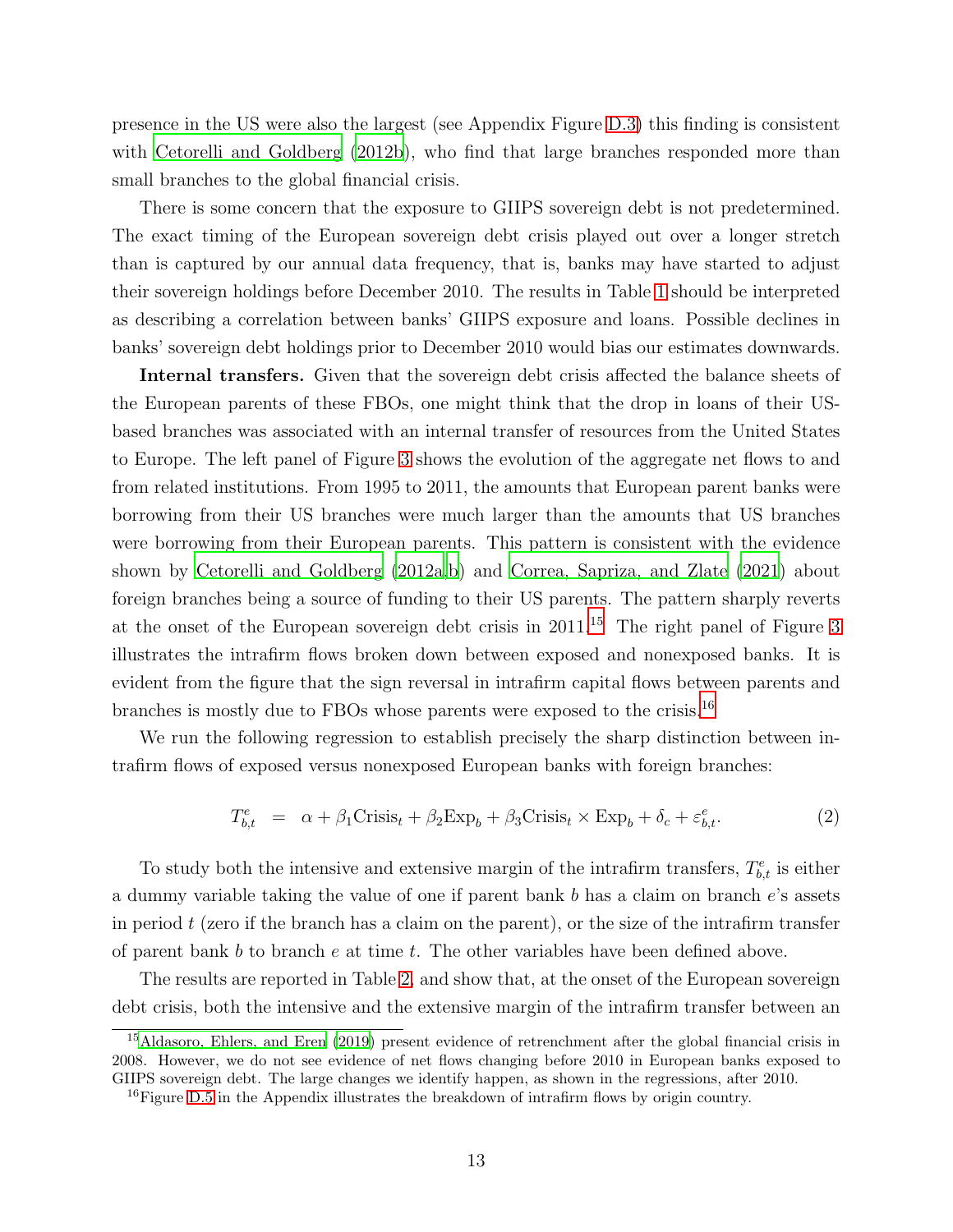<span id="page-13-0"></span>![](_page_13_Figure_0.jpeg)

Figure 3: Net Intrafirm Flows between US-based Branches of FBOs and their parents

Difference between Net due from related depository institutions and Net due to related depository institutions (items 2 and 5, respectively, from the "Schedule RAL - Assets and Liabilities"). Data are in billions of US dollars.

<span id="page-13-1"></span>Source: Report of Assets and Liabilities of US Branches and Agencies of Foreign Banks (FFIEC 002).

|  | Table 2: Intensive and Extensive Margin of Intrafirm Transfers between European |  |  |  |
|--|---------------------------------------------------------------------------------|--|--|--|
|  | Parents and their US Branches                                                   |  |  |  |

|                         | prob(T>0)   | Ŧ          |
|-------------------------|-------------|------------|
| Crisis                  | $0.236***$  | 1.077      |
|                         | (0.0596)    | (1.396)    |
| Exposed                 | $-0.906***$ | $-11.44**$ |
|                         | (0.0791)    | (4.990)    |
| Crisis $\times$ exposed | $0.824***$  | 13.36***   |
|                         | (0.138)     | (3.922)    |
| Constant                | $0.332***$  | $-1.467**$ |
|                         | (0.0337)    | (0.724)    |
| No. of Obs.             | 2,682       | 2,658      |
| $R^2$                   |             | 0.174      |

Note: Robust standard errors in parentheses. Levels of significance are denoted by \*\*\* $p < 0.01$ , \*\* $p < 0.05$ , and <sup>∗</sup>p < 0.1. Source: Report of Assets and Liabilities of US Branches and Agencies of Foreign Banks (FFIEC 002).

exposed European parent and its US branches increased. The probability that a US branch received an intrafirm transfer from the exposed parent increased, and the amount of the transfer also increased. Appendix Table [D.6](#page-52-0) illustrates the robustness of these results to different definitions of exposure. Appendix Table [D.7](#page-53-0) shows that, unlike for loans, the size of the transfer increase after the crisis is not related to bank size.

Deposits. So far we have documented a drop in loans for US branches accompanied by a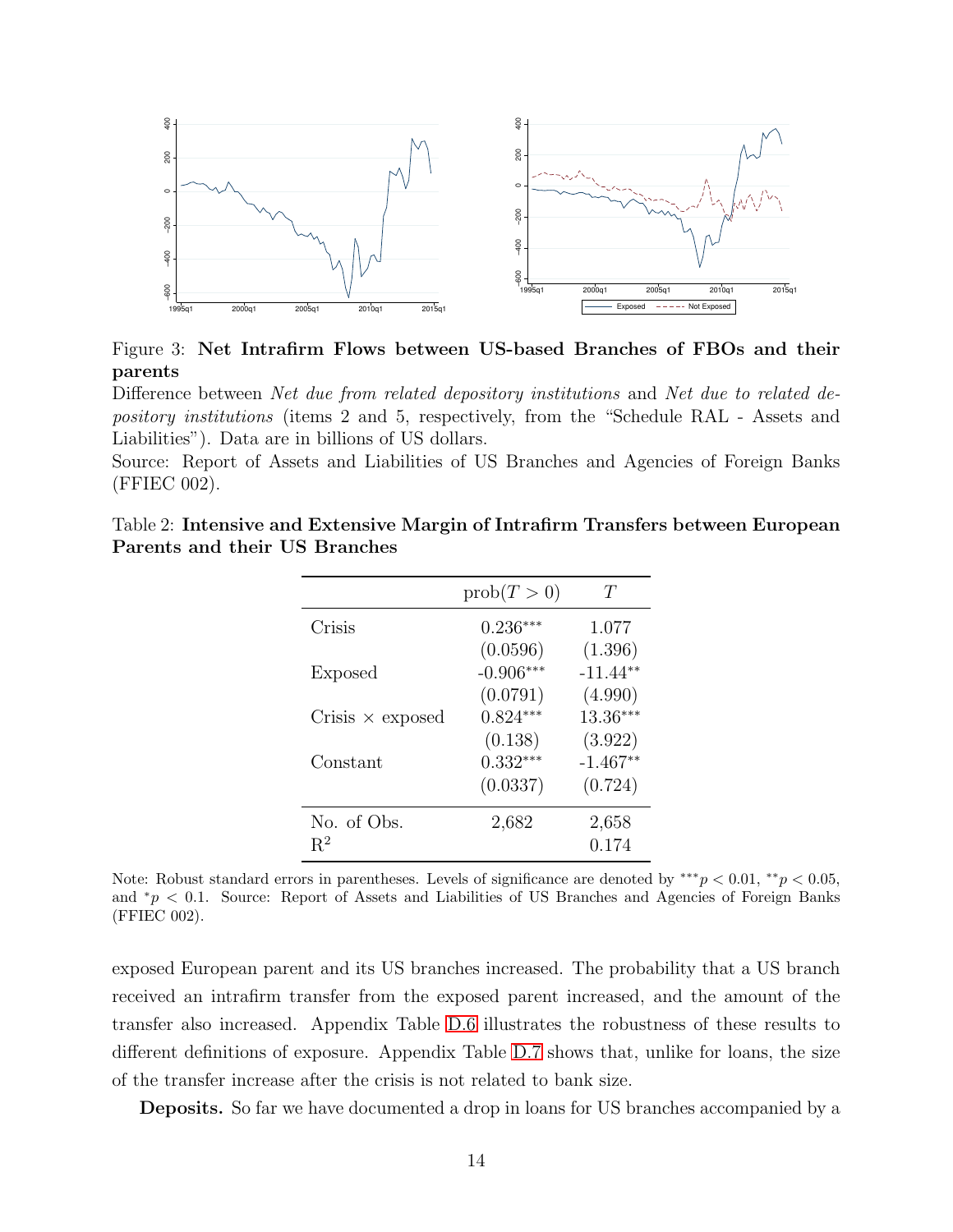transfer of resources from the already-exposed European parents to their branches. To shed light on this apparent puzzle, we examine the funding side of US FBOs' balance sheets by running regressions of deposits on a set of dummies that are analogous to the ones previously used:

$$
d_{b,t}^e = \alpha + \beta_1 \text{Crisis}_t + \beta_2 \text{Exp}_b + \beta_3 \text{Crisis}_t \times \text{Exp}_b + \delta_c + \varepsilon_{b,t}^e,\tag{3}
$$

where  $d_{i,t}^e$  is the natural log of total deposits of entity e at time t. We run three separate regressions: one for insured retail deposits, which are accepted only by subsidiaries, one for uninsured wholesale deposits held by subsidiaries, and one for uninsured wholesale deposits held by branches.

The results are shown in Table [3.](#page-15-0) Both retail and wholesale deposits in subsidiaries of exposed parents appear to be unaffected by the crisis. We find that the flight in wholesale deposits appears to be unique to branches owned by exposed European parents. Other papers have documented a flight of wholesale deposits during the European sovereign debt crisis, but did not highlight the different behavior of banks with different organizational forms.<sup>[17](#page-14-0)</sup> The fact that the flight affected only those wholesale deposits that were held in branches suggests that this less-regulated organizational form was perceived as less stable by large wholesale depositors. This result is consistent with the idea that the chain of events in 2010 resulted in a fear of contagion regarding sovereign default in the GIIPS countries which, at the same time, fueled concerns about the stability of the euro and the euro zone more broadly, since exposed banks were headquartered in many countries in Europe, not only the GIIPS (see Appendix Figure [D.5\)](#page-60-0). Appendix Tables [D.8](#page-54-0) - [D.9](#page-55-0) illustrate the robustness of these results to different definitions of exposure, and Appendix Table [D.10](#page-55-1) shows that, similar to what we observe for loans, large banks experienced a more severe funding crisis through the flight in wholesale deposits. Since the change in intrabank transfers doesn't appear to be related to bank size, the larger decline in funding experienced by the larger banks resulted in a deeper contraction in loans for larger banks, as shown in Appendix Table [D.5.](#page-51-0)

To summarize, the results of this analysis depict a scenario in which distress among some European parents was associated with a flight of uninsured deposits from their foreign branches in the United States. The reaction on the funding side of foreign branches has the effect of changing the direction of intrafirm banking flows: foreign branches were a source of funding to their parents until 2011, while after the crisis parents started acting as a source of funding to their branches. This evidence indicates that branching appears to transmit shocks across countries more than subsidiarization does, as the latter institutional

<span id="page-14-0"></span><sup>17</sup>See [Correa, Sapriza, and Zlate \(2021\)](#page-36-6) and [Egan, Hortacsu, and Matvos \(2017](#page-36-2)).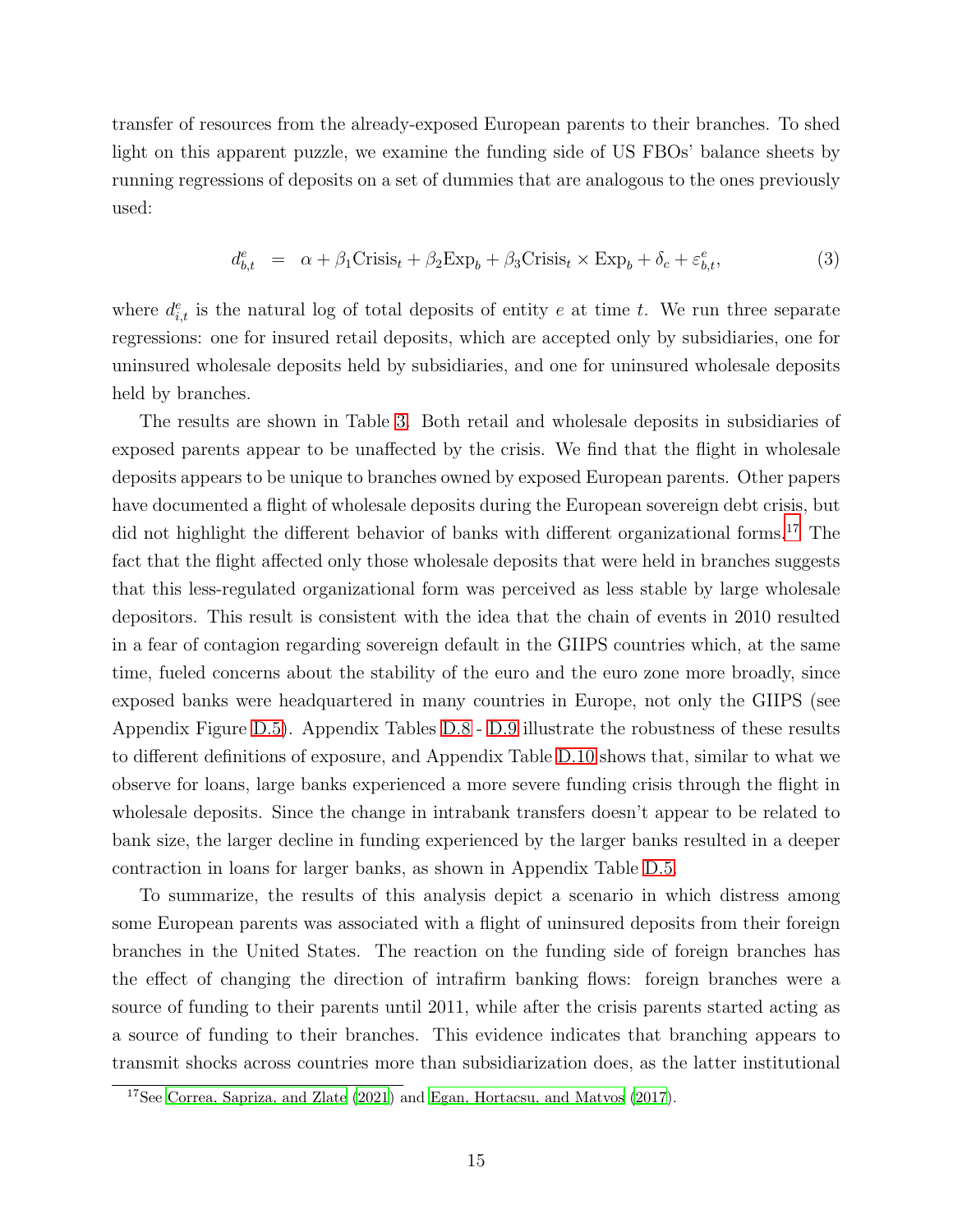|                         |            | $ln(Retail Dep.)$ $ln(Wholesale Dep.)$ $ln(Wholesale Dep.)$ |                 |
|-------------------------|------------|-------------------------------------------------------------|-----------------|
|                         |            | Subsidiaries                                                | <b>Branches</b> |
| Crisis                  | $0.445***$ | 0.0726                                                      | $0.425*$        |
|                         | (0.152)    | (0.169)                                                     | (0.219)         |
| Exposed                 | $-2.045**$ | $-1.047$                                                    | $1.580**$       |
|                         | (0.913)    | (0.830)                                                     | (0.636)         |
| Crisis $\times$ exposed | 0.572      | 0.0446                                                      | $-1.043***$     |
|                         | (0.508)    | (0.262)                                                     | (0.344)         |
| Constant                | $13.69***$ | 14.08***                                                    | $12.54***$      |
|                         | (0.165)    | (0.159)                                                     | (0.148)         |
| Country FE              | Yes        | Yes                                                         | Yes             |
| No. of Obs.             | 922        | 914                                                         | 2,562           |
| R-squared               | 0.441      | 0.453                                                       | 0.647           |

<span id="page-15-0"></span>Table 3: Intensive Margin of Wholesale and Retail Deposits: Branches vs. Subsidiaries

Note: Robust standard errors in parentheses. Levels of significance are denoted by \*\*\* $p < 0.01$ , \*\* $p < 0.05$ , and <sup>∗</sup>p < 0.1. Source: US Structure Data for US Offices of Foreign Banking Organizations - Selected Assets and Liabilities of Domestic and Foreign-Owned US Commercial Banks plus US Branches and Agencies of Foreign Banks.

arrangement effectively isolates FBOs from potential distress affecting their parents. It could be argued that the transmission of shocks is in response to regulatory pressures in the home country. Such narrative is consistent with ours, since the regulatory pressures arise as a result of the deterioration of capital ratios at the bank holding company level. This deterioration of capital ratios is ultimately the driver behind the mechanism described in this paper.

In the next section we introduce a structural model of foreign banking that is consistent with the institutional features of the foreign banking sector in the United States and with the empirical evidence presented so far.

# 3 A Model of Foreign Banking

The model illustrates the main tradeoffs that a bank faces when deciding whether and how to operate in a foreign country. We extend the Monti-Klein model (see [Klein 1971,](#page-37-1) and [Monti](#page-37-2) [1972](#page-37-2)) to a setting with monopolistic competition among heterogeneous banks, featuring the institutional characteristics of different bank types. The model enables us to understand banks' decisions as responses to various shocks and the consequences of these choices for the banking sector in aggregate, and lays the ground for the quantitative analysis developed in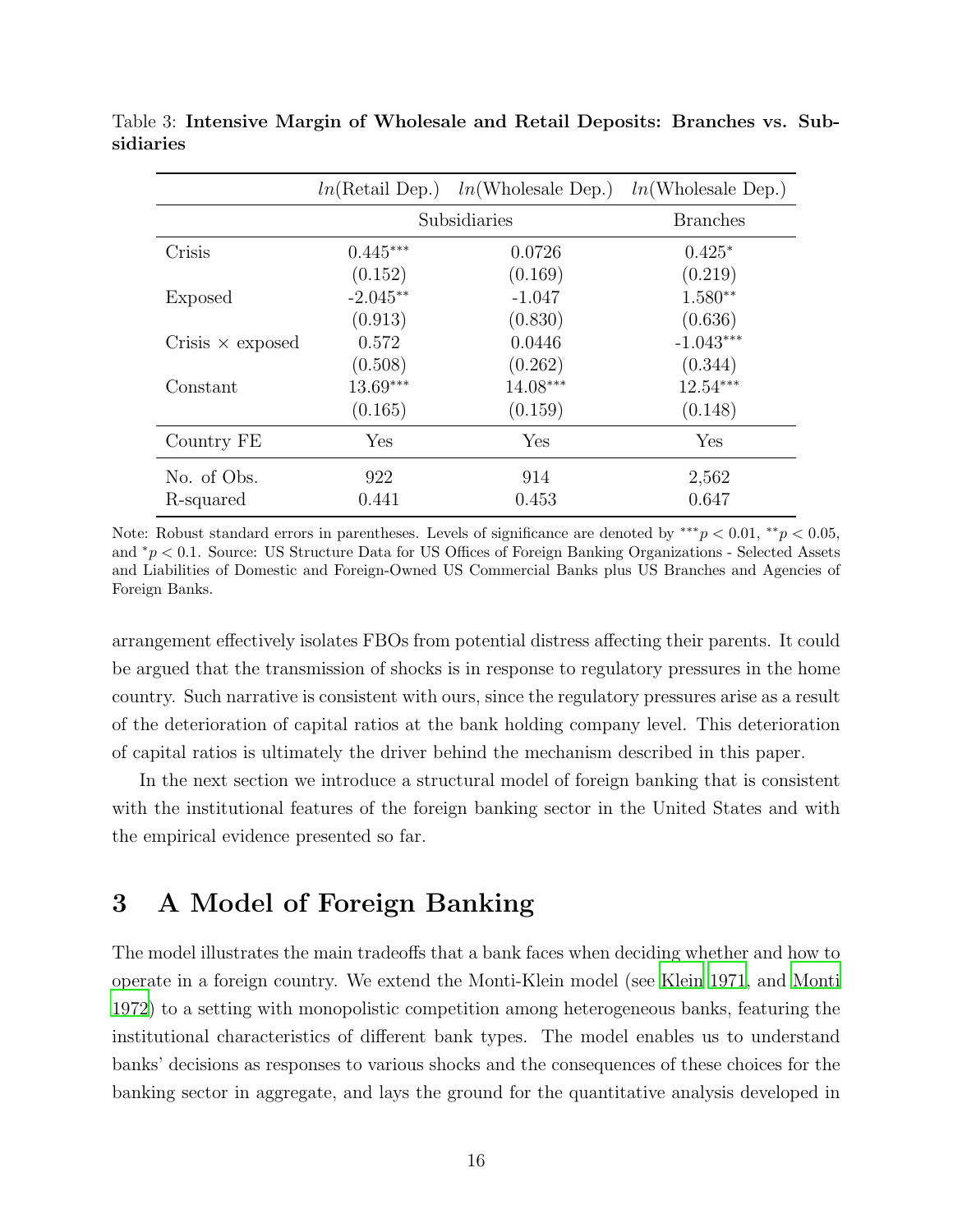the next section.

#### 3.1 Setup

The economy is composed of two countries, Home and Foreign. Variables referring to the Foreign country are denoted by an asterisk (∗). Each country is populated by a large mass of banks. In addition, each bank may open an affiliate in the other country, either as a branch or as a subsidiary, and thus become the parent of a multinational bank.

In order to examine the effect of shocks like the European sovereign debt crisis, we develop the model in two periods. In the first period, each bank chooses whether and how to operate in the foreign market, makes profits, and accumulates equity. At the end of the first period, an unexpected shock hits the economy, affecting equity accumulation and the decisions banks make in the second period.

We start by describing the profit maximization problem of a bank conditional on each one of the three international status choices: local bank (a bank that chooses not to operate in the foreign market), parent with foreign subsidiary, or parent with foreign branch. Then we model selection into international status.

In each period and in each market where they operate, banks offer one-period loans  $(L)$ . With a certain probability of default  $(1 - p)$ , loans are delinquent and the principal is not repaid. Each bank also accepts deposits  $(D)$ , and borrows/lends in the interbank market  $(M)$ . We assume that every bank has market power in the market for loans, originating from some type of differentiation (e.g., spatial or product). This differentiation, together with customers' love of variety in banking products, is the rationale for why many banks coexist in the economy. Banks are heterogeneous in the efficiency with which they manage their activities, and operate under monopolistic competition in the market for loans and deposits. For simplicity, the interbank market is assumed to be perfectly competitive. We do not model domestic entry: all banks operate and make nonnegative profits in their home market.

During each period, banks also incur a cost to manage deposits and loans, described by the cost function  $a \cdot C(D, L)$ . The bank-specific efficiency parameter a is the source of heterogeneity across banks, so that "low a" banks are more efficient than "high a" banks. Moreover, each bank is endowed with a given amount of equity  $E(a)$ , which is an exogenous function of bank efficiency.<sup>[18](#page-16-0)</sup>

In order to assess the importance of regulatory policies for the response to shocks, we model deposit insurance and capital requirements.

<span id="page-16-0"></span> $18$ In Section [4,](#page-45-1) we back up the distribution of equity from data on the loans distribution and the equity over assets ratio of banks in our sample.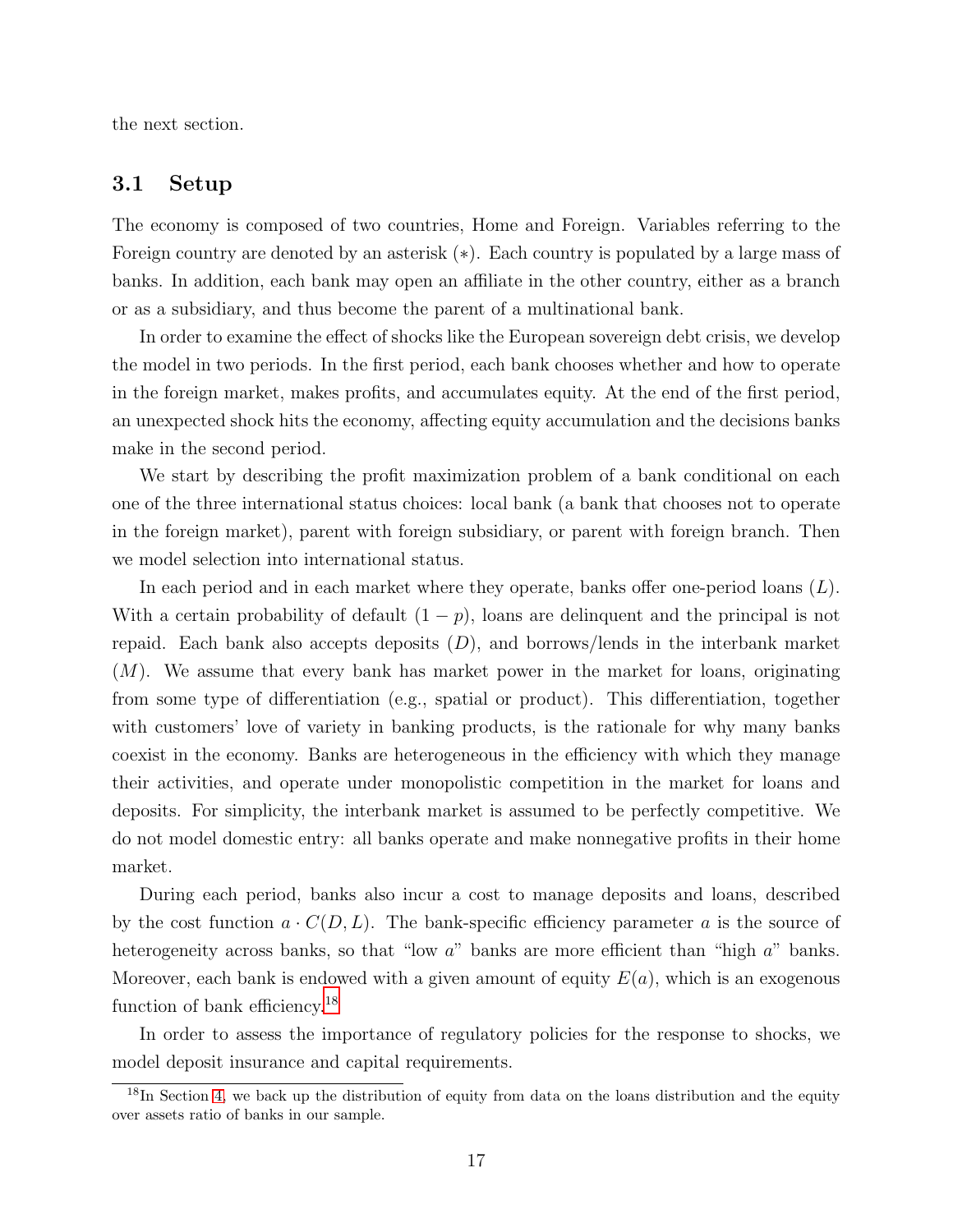Deposit Insurance. In the United States, all banks accepting retail deposits have to pay deposit insurance to the FDIC, which determines the deposit insurance premium  $(IP)$ , or assessment, on a risk basis. A bank's assessment is calculated by multiplying its assessment rate by its assessment base, where a bank's assessment base is equal to its average consolidated total assets minus its average tangible equity. The assessment rate expresses the bank's ability to withstand funding and asset stress, so we model it as a function of the bank's equity and liabilities:

$$
IP(D, L, M) = \underbrace{f(D, M^{-}, E(a))}_{\text{ assessment rate}} \cdot \underbrace{(L + M^{+} - E(a))}_{\text{ assessment base}} \equiv \left[ f_1 + f_2 \cdot \frac{M^{-}}{E(a)} \right] (L + M^{+} - E(a)),
$$
\n(4)

where  $M^+$  ( $M^-$ ) denotes interbank lending (borrowing), and  $f_1, f_2 > 0$ .<sup>[19](#page-17-0)</sup> The functional form we chose results in an insurance premium which is higher the more a bank resorts to interbank borrowing to fund its activities. This parameterization of deposit insurance provides a realistic description of the institutional setting in which banks operate, and prevents that a funding shock is compensated by resorting to excessive interbank borrowing, something that the regulation prevents banks from doing.

Capital Requirements. Banks are subject to capital requirements every period, i.e., there is a lower bound on the ratio of equity to risk-weighted assets that they are allowed to sustain:

$$
\frac{E(a)}{\omega_L L + \omega_M M^+} \ge k,\tag{5}
$$

where the value of  $k$  is set in the United States under the implementation of the Basel II/Basel III Accords. The parameters  $\omega_L$  and  $\omega_M$  are appropriate weights that reflect the riskiness of a bank's loans and investments, and are determined by the regulatory agencies (in the US case, by the Federal Reserve, FDIC, and Office of the Comptroller of the Currency).

<span id="page-17-0"></span><sup>&</sup>lt;sup>19</sup>The functional form in expression [\(4\)](#page-44-0) broadly follows the FDIC Current Assessment Rate Calculator for Highly Complex Institutions. Appendix [C](#page-42-0) contains more institutional details about the calculation of deposit insurance assessments.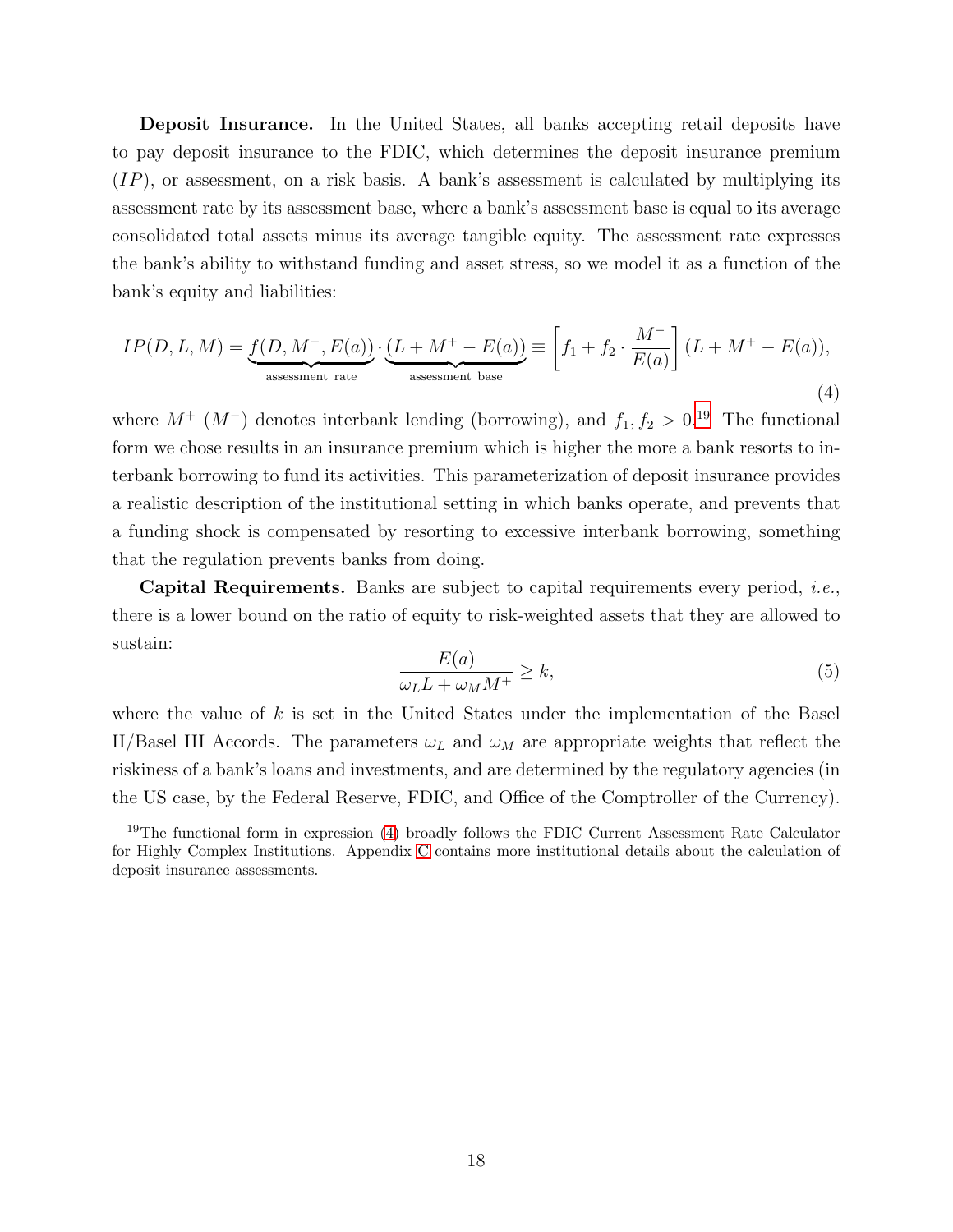#### 3.2 Local Banks

A local bank chooses the optimal amounts of loans, L, interbank activity, M, and deposits, D, to maximize its profits:

$$
\max_{L,D,M} \quad p \cdot r_L(L) \cdot L - (1 - p)L - r_D(D) \cdot D + r_M M - aC(D, L) - IP(D, L, M) \tag{6}
$$
\n
$$
s.t. \quad E(a) + D \ge L + M \quad \text{(resource constraint)}
$$
\n
$$
\frac{E(a)}{\omega_L L + \omega_M M^+} \ge k \quad \text{(capital requirement)},
$$

where  $r<sub>L</sub>(L)$ , denotes a downward-sloping demand for loans, and  $p \in (0,1)$  is the probability of loan repayment. The function  $r_D(D)$  is an upward-sloping supply of insured retail deposits,<sup>[20](#page-18-0)</sup> while  $r_M$  is the interbank rate, which the bank takes as exogenous, but is endogenously determined in industry equilibrium. Each bank maximizes profits subject to two constraints. First, its assets must not exceed its liabilities (the resource constraint). Second, the ratio of equity to risk-weighted assets must be maintained above the capital requirement, k. Notice also that the bank's management cost and its equity level depend on the bank's efficiency, which is the exogenous source of heterogeneity in the model.

In normal times, we observe in the data that banks choose to operate with a buffer on their capital requirements, *i.e.*, capital requirement constraints are normally not binding.<sup>[21](#page-18-1)</sup> For this reason, we assume that the equilibrium in normal times is one where the resource constraint binds, but the capital requirement does not. We refer to this solution of the model as the "unconstrained equilibrium." The unconstrained equilibrium is characterized by an interior solution for  $(L, D)$ , described by the following first-order conditions:

$$
[L] \quad p\left[\frac{\partial r_L(L)}{\partial L}L + r_L(L)\right] = a\frac{\partial C(\cdot)}{\partial L} + \frac{\partial IP(\cdot)}{\partial L} + (1 - p) + r_M
$$

$$
[D] \quad \left[\frac{\partial r_D(D)}{\partial D}D + r_D(D)\right] + a\frac{\partial C(\cdot)}{\partial D} + \frac{\partial IP(\cdot)}{\partial D} = r_M,
$$

where the functions' arguments have been omitted to simplify the notation. The resource constraint pins down interbank activity:  $M = E(a) + D - L$ .

The first-order conditions are intuitive. A bank chooses the optimal amount of loans such that the marginal revenue from lending is equal to the sum of the marginal costs of loans and

<span id="page-18-0"></span><sup>20</sup>In the data, parent banks and their subsidiaries can accept all kinds of deposits, both wholesale and retail. For simplicity, in the model we assume that parent banks and subsidiaries hold only retail deposits. The results are robust to the removal of this simplifying assumption.

<span id="page-18-1"></span><sup>&</sup>lt;sup>21</sup>Appendix Figure [D.6](#page-60-1) shows that banks in our sample have ratios of equity to risk-weighted assets well above the capital requirements set by the regulators.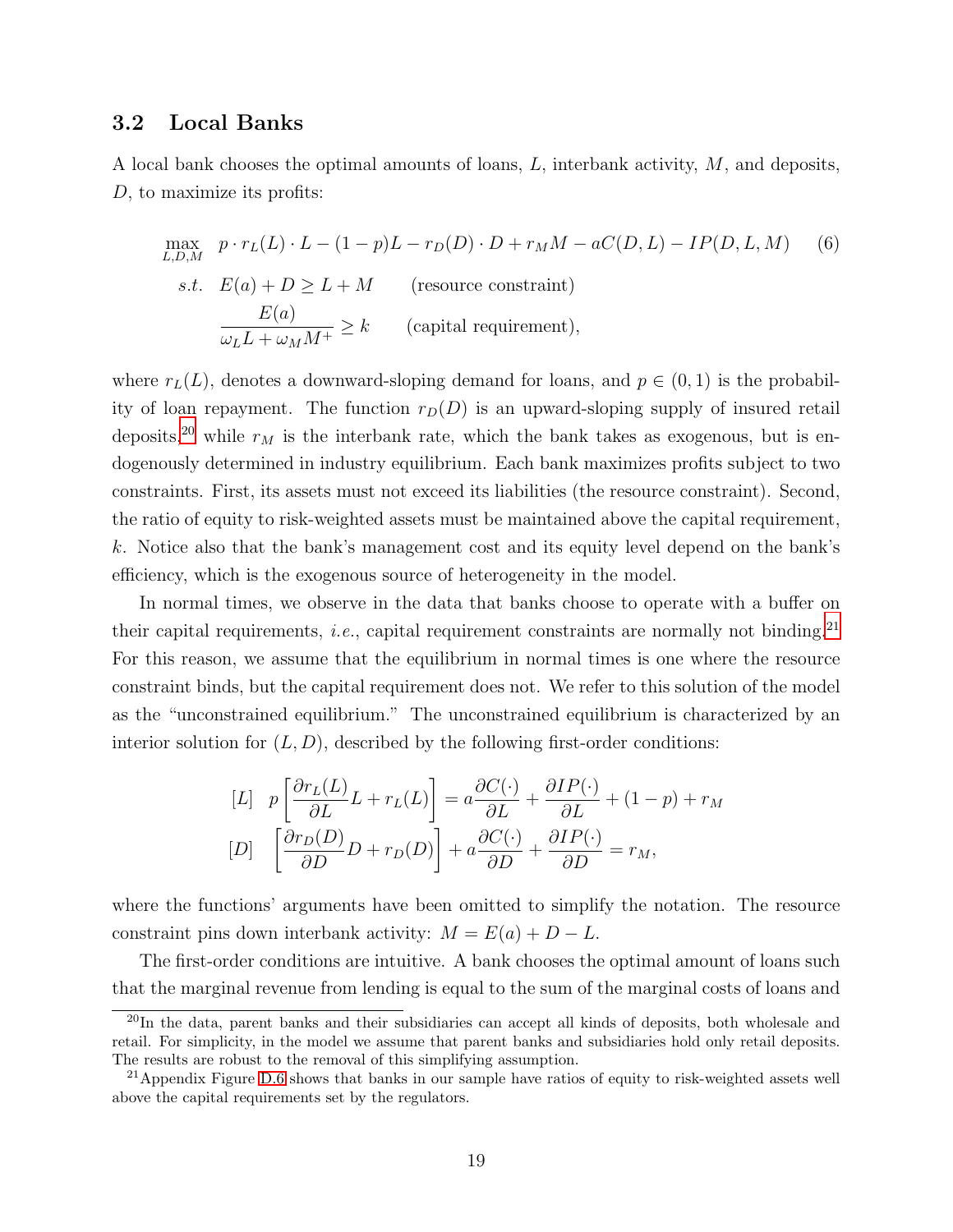deposit insurance, the expected marginal loss from delinquent loans, and the opportunity cost of forgone alternatives, namely lending to other financial institutions in the interbank market. Similarly, optimal deposits are such that their "total" marginal cost, inclusive of management costs and the insurance premium, is equal to the marginal cost of borrowing in the interbank market. In Appendix [C,](#page-42-0) we illustrate that —under some simple parametric assumptions— a bank's maximal profit is an increasing function of the bank's efficiency,  $1/a$ , and the bank's equity,  $E(a)$ .

In the model, shocks to the economy may induce situations where the capital constraint of a local bank is binding. We refer to this scenario as the model's "constrained equilibrium".

#### 3.3 The Parent-Subsidiary Pair

Given that foreign-owned subsidiaries are subject to the same regulation as US banks, a parent-subsidiary pair solves the same profit maximization problem that a local bank faces in each market in which it operates:

$$
\max_{\substack{L,D,M \\ L^*,D^*,M^*}} pr_L(L) \cdot L - (1-p)L - r_D(D) + r_M M \cdot D - aC(D,L) - IP(D,L,M) + \dots
$$
  
\n
$$
p^*r_L^*(L^*) \cdot L^* - (1-p^*)L^* - r_D^*(D^*)D^* + r_M M^* - aC(D^*,L^*) - IP(D^*,L^*,M^*)
$$
  
\n
$$
s.t. (1 - s_E)E(a) + D \ge L + M
$$
  
\n
$$
s_E E(a) + D^* \ge L^* + M^*
$$
  
\n
$$
\frac{(1 - s_E)E(a)}{\omega_L L + \omega_M M^*} \ge k
$$
  
\n
$$
\frac{s_E E(a)}{\omega_L L^* + \omega_M M^{*+}} \ge k,
$$
  
\n(7)

where asterisks denote foreign-market variables, and  $s_E$  denotes the share of bank equity that is funding the operations of the foreign subsidiary.<sup>[22](#page-19-0)</sup> Consistent with the evidence presented in Section [2,](#page-41-0) we assume that a parent transfers its efficiency level  $1/a$  to its foreign subsidiary. While loans and deposits markets are segmented, we assume that there is a frictionless international interbank market, clearing at the rate  $r_M$ . We also assume that

<span id="page-19-0"></span> $^{22}$ In Section [4,](#page-45-1) we calibrate  $s_E$  directly as subsidiary equity divided by parent equity. An alternative would have been to solve for the optimal equity distribution of a parent-subsidiary pair across countries. Since the profit functions of the parent and the subsidiary have the same form, this would have resulted in  $s_E$  being pinned down by relative market size, which would have generated subsidiary equity shares much larger than in the data.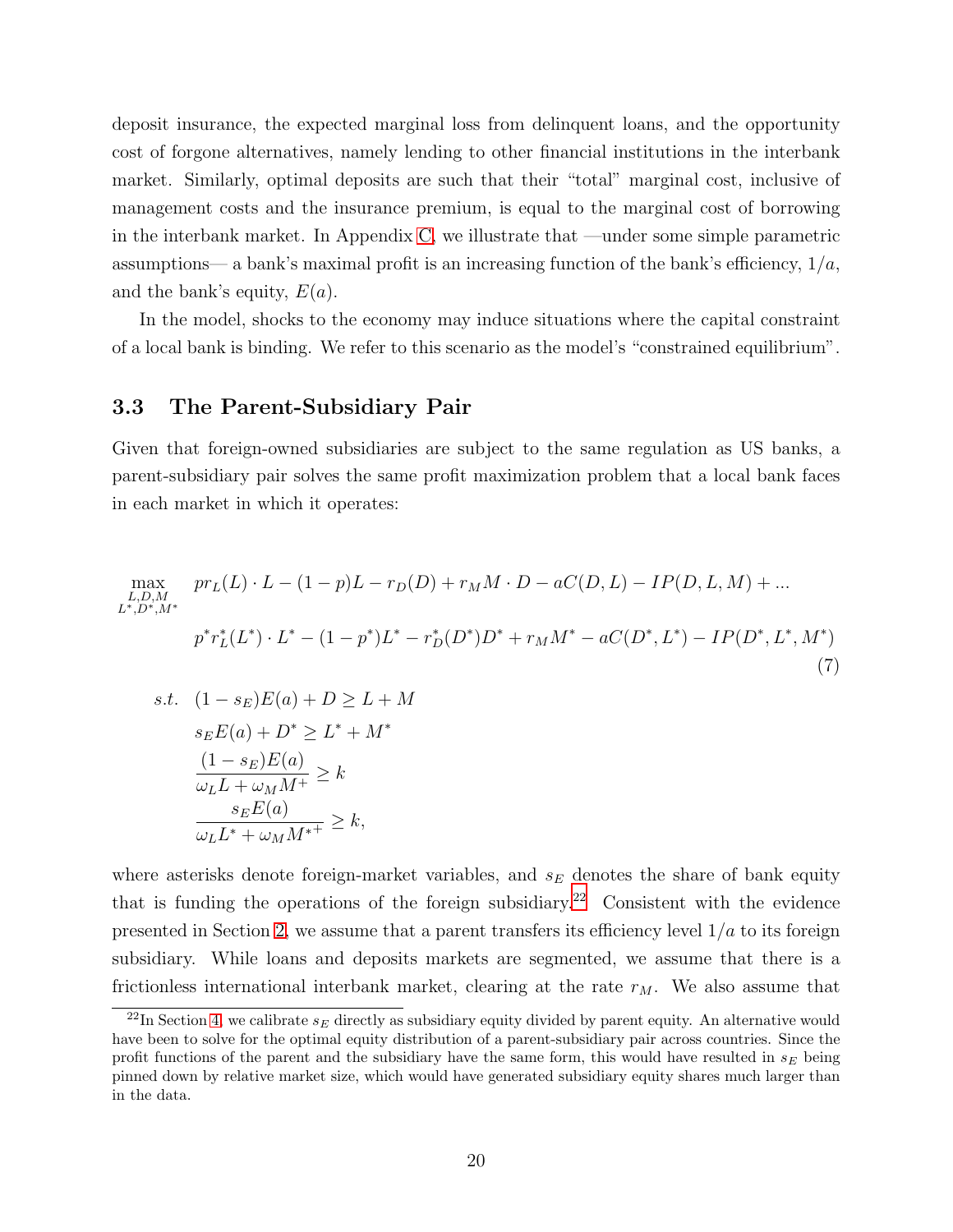the deposit insurance premium, the capital requirement, and the risk weights on assets are symmetric across countries.

Given that the country-level profit functions associated with the two entities forming the pair are identical, and the US regulation treats foreign subsidiaries as independent US banks, the equilibrium for each entity of a parent-subsidiary pair takes the same form as the equilibrium for a local bank, with the appropriate equity levels, both in the unconstrained and in the constrained case.

#### 3.4 The Parent-Branch Pair

When a parent bank operates in the foreign market with a branch, the activities of the affiliate differ from those of the parent. Branches do not raise independent equity, they are not subject to capital requirements, and can only accept uninsured wholesale deposits. Moreover, there exists an intrafirm channel linking the assets and liabilities of the parent and its branch: parents of foreign branches can borrow from or lend to their branches at no cost.

A parent-branch pair solves:

$$
\max_{\substack{L,D,M,T \\ L^*,D^*}} pr_L(L) \cdot L - (1 - p)L - r_D(D) \cdot D + r_M M - aC(D, L) - IP(D, L, M) +
$$
  
\n
$$
\dots p^* r_{L^*}^*(L^*) \cdot L^* - (1 - p^*)L^* - r^* \omega \left( D^*_{w}; \left( \frac{E(a)}{k \cdot RWA} \right) \right) \cdot D^*_{w} - aC(D^*_{w}, L^*) \quad (8)
$$
  
\ns.t.  $E(a) + D \ge L + M + T$   
\n
$$
D^*_{w} + T \ge L^*
$$
  
\n
$$
\frac{E(a)}{\omega_L(L + L^*) + \omega_M M^+} \ge k.
$$

The profit function reflects the institutional restrictions that make branches different from local banks and subsidiaries. First, the balance sheet of a branch is effectively "merged" with that of its parent: branches do not raise independent equity and can transfer funds to/from the parent at no cost  $(T,$  which is positive when the parent is lending to the branch).<sup>[23](#page-20-0)</sup> As a result, if a branch has excess funds, it may transfer these funds to the parent to finance its domestic lending (as it appears in the pre-crisis period). Similarly, a parent

<span id="page-20-0"></span><sup>&</sup>lt;sup>23</sup>Because intrabank transfers are costless, the location of interbank activity for parent-branch pairs is undetermined in the model. For this reason, and without loss of generality, we assume that all interbank activity  $M$  is managed by the parent. It is possible to relax the assumption of costless transfers: a model where transfers between parents and FBOs are costly would have the same qualitative implications as the current model, as long as the cost of transfers is higher for parent-subsidiary pairs than for parent-branch pairs.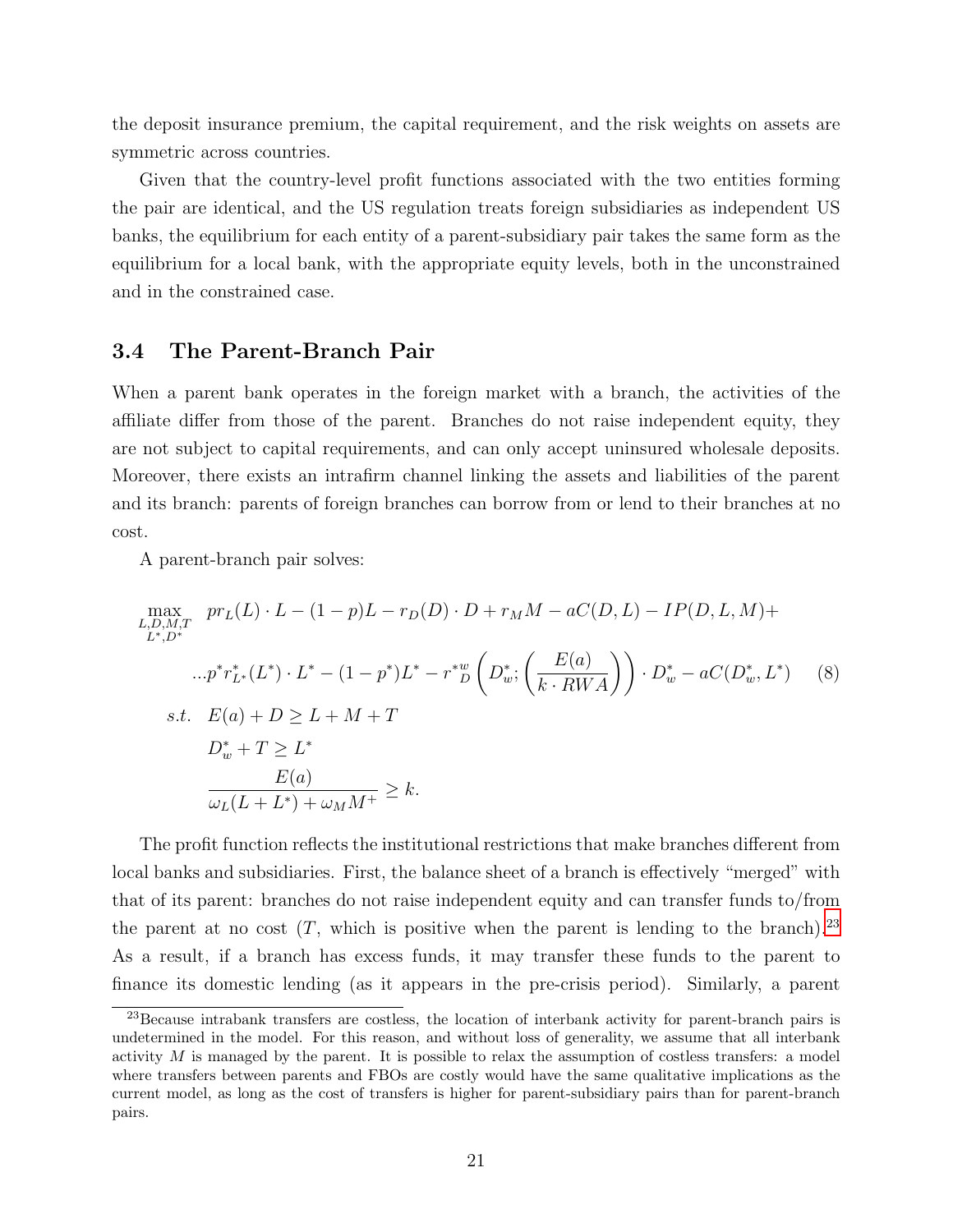can fund its branch in the event of a shortage of deposits (as it appears in the post-crisis period). Second, the lack of independent equity requirements for branches implies that they are subject to capital requirements only at the level of the entire conglomerate. Finally, on the liabilities side, branches can only accept uninsured wholesale deposits. The term  $r^*{}_D^w\left(D^*_w;\left(\frac{E(a)}{k\cdot RWA}\right)\right)$  is the supply of wholesale deposits, where  $RWA$  denotes risk-weighted assets:  $RWA = \omega_L(L + L^*) + \omega_M M^+$ .

We rely on the estimates by [Egan, Hortacsu, and Matvos \(2017\)](#page-36-2) and assume that the demand for uninsured wholesale deposits is less elastic than the demand for insured retail deposits, and that wholesale deposits are sensitive to some measure of "distress" experienced by the banking organization. Our model-based measure of distress is inversely related to the buffer in the capital requirement that banks hold in normal times, given by the ratio of equity to risk-weighted assets divided by the capital requirement k. When  $\frac{E(a)}{k \cdot RWA} = 1$ , the capital requirement is binding and the bank experiences maximum distress, resulting in all its wholesale deposits being withdrawn. Distress (and the severity of the wholesale deposits flight) decreases as  $\frac{E(a)}{k\cdot RWA}$  grows bigger than one. This specification is also consistent with [Ivashina, Scharfstein, and Stein \(2015\)](#page-37-3), who conclude that wholesale funding is sensitive to changing perceptions of a bank's creditworthiness.

#### 3.5 Selection, Equity Accumulation and Industry Equilibrium

A bank decides whether to operate only locally or to open a foreign affiliate (branch or subsidiary) depending on which option is associated with the highest expected profits. We assume that entering the Foreign market involves a fixed cost, which is higher if the bank enters with a subsidiary rather than a branch:  $F_S > F_B > 0$ . The fixed costs of opening a subsidiary may include the cost of setting up a network of affiliates, acquiring customers, and learning about the host country's regulatory framework. As the activities of branches are more limited compared to those of subsidiaries, we assume that the fixed cost of branching is lower than the fixed cost of subsidiarization.

In the first period, a bank chooses the organizational form s that maximizes its total profits next of entry costs:

$$
\tilde{\pi}^1(a) \equiv \max_{s \in \{D, PS, PB\}} \left\{ \tilde{\pi}_D(a); \tilde{\pi}_{PS}(a) - F_S; \tilde{\pi}_{PB}(a) - F_B \right\} \tag{9}
$$

where  $\tilde{\pi}_D(a)$ ,  $\tilde{\pi}_{PS}(a)$ , and  $\tilde{\pi}_{PB}(a)$  denote the maximal profits of a local bank, of a parentsubsidiary pair, and of a parent-branch pair, respectively.

In the second period, banks take decisions conditional on international status. After the economy is hit by the sovereign debt crisis shock, local banks and parent-branch pairs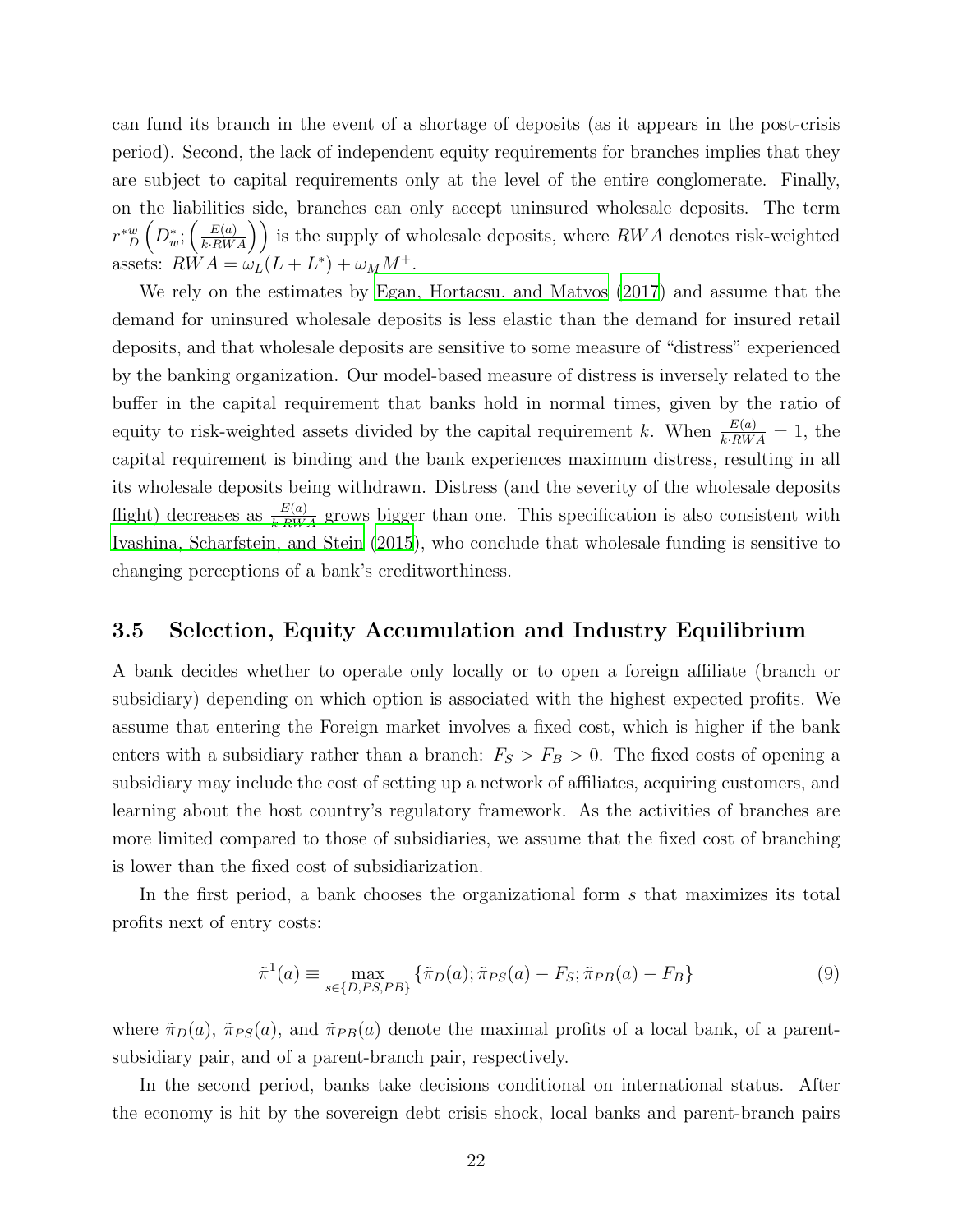continue operations as long as the shock does not drive their equity below zero, in which case they shut down. Since foreign subsidiaries cannot exist without a parent, we assume that events that drive to zero either the equity of the subsidiary or the equity of the parent result in the bank shutting down an unprofitable subsidiary in the first case, or repatriating subsidiary's equity to revive an unprofitable parent in the second case. In both cases, the outcome is exit from the foreign market, so that the conglomerate becomes a local bank.[24](#page-22-0) When both entities of a parent-subsidiary pair become not profitable, the entire bank shuts down. Hence profits in the second period are:

$$
\tilde{\pi}^{2}(a) \equiv \begin{cases}\n\max \{\tilde{\pi}_{D}(a), 0\} & \text{if } s = D; \\
\max \{\tilde{\pi}_{PB}(a), 0\} & \text{if } s = PB; \\
\max \{\tilde{\pi}_{PS}(a), \tilde{\pi}_{D}(a), 0\} & \text{if } s = PS.\n\end{cases}
$$
\n(10)

To close the model in a banking industry equilibrium, we assume that each country is populated by a continuum of banks that draw their bank-specific efficiency,  $1/a$ , from the exogenous distributions  $F(a)$  and  $F^*(a)$ . Selection into the foreign market implies that there are endogenous equilibrium distributions of banks operating in each country, which we denote with  $G(a)$ ,  $G^*(a)$ .

The interest rate in the interbank market is given by the market-clearing condition:

$$
\int M(a; r_M)G(a)da + \int M^*(a; r_M)G^*(a)da = 0.
$$
\n(11)

Each bank starts the first period with a given level of equity,  $E(a)$ , and accumulates equity over time through reinvested profits:

$$
E^2(a) = E^1(a) + \tilde{\pi}^1(a). \tag{12}
$$

#### 3.6 Selection: Matching Cross-Sectional Facts

The modeling choices driving selection into the foreign market and the trade-off between branching and subsidiarization are consistent with the facts reported in Section [2.](#page-41-0)

First, due to the presence of fixed entry costs, only the largest (most efficient) banks decide to open foreign entities, becoming multinational banks, consistent with Figure [1.](#page-8-0)<sup>[25](#page-22-1)</sup>

<span id="page-22-0"></span> $24$ The model doesn't feature organizational changes from branching to subsidiarization and vice versa, because we don't observe those in the data. Organizational changes take the form of entities closing and opening, but we cannot ascertain whether such changes involve the same entity or two separate entities.

<span id="page-22-1"></span><sup>&</sup>lt;sup>25</sup>This fact is also consistent with evidence pointing towards selection by size for multinational corporations in other sectors (see [Bernard, Jensen, and Schott 2009](#page-35-8)).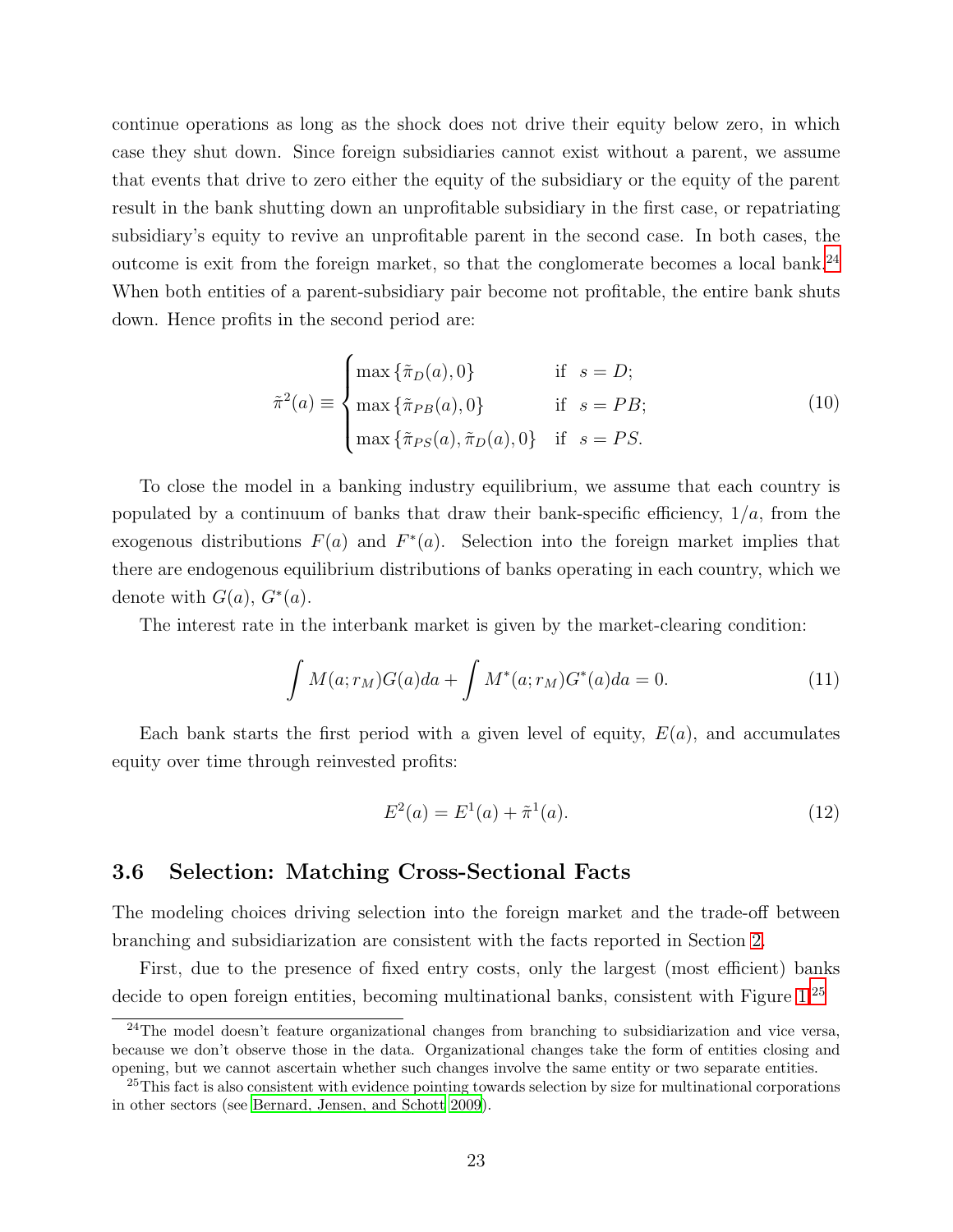Second, in the model, branching and subsidiarization are alternative choices; hence, no bank chooses both options to operate in a foreign market. This result is consistent with most of the observations in our sample. Among the 47 European banks in our sample, 37 operate in the US market exclusively with branches or exclusively with subsidiaries. Six of the remaining banks adopt both options, but have more than 70 percent of their assets in one organizational form.

Third, the choice between branching versus subsidiarization is driven by the trade-off between different forces: branches are less costly than subsidiaries because of lower entry costs and the lack of deposit insurance premium to pay, and provide a flexible channel  $(T)$  to redistribute capital across countries, but are associated to a more volatile source of funding compared to subsidiaries. In the next section, we calibrate the model to match the fact that foreign subsidiaries are larger than foreign branches in terms of both loans and deposits.

# 4 Quantitative Analysis

We quantify the model in order to use it for counterfactual analysis. We start by calibrating the model to be quantitatively consistent with a set of moments describing FBOs' activities in the US. The calibrated model is able to reproduce the differential response of global banks with different organizational structures to the shock we studied empirically, the European sovereign debt crisis. To answer a set of policy-relevant questions, we perform counterfactual exercises that shed light on the strength and weaknesses of the current US regulatory framework.

#### 4.1 Calibration

Our calibration exercise proceeds in three steps. First, a subset of the model's parameters can be directly matched to empirical observations or to previous studies. Second, we use the empirical distribution of loans to discipline the parameters of the banks' efficiency and equity distributions. Third, we use the model to jointly calibrate the remaining parameters by matching some moments of interest. Since we want to calibrate the economy prior to the European sovereign debt crisis, all the data moments are for the year 2010.

We parameterize the model to preserve tractability and make possible the identification of key parameters. We assume a constant elasticity loan demand function:  $L(r_L) = r_L^{-\epsilon} A$ , where  $\varepsilon > 1$  is the elasticity of loan demand, and A is a parameter describing the aggregate size of the loan market. Similarly, we assume a constant-elasticity retail deposit supply function:  $D(r_D) = r_D^{\vartheta} B$ , where  $\vartheta > 0$  is the elasticity of retail deposit supply, and B is a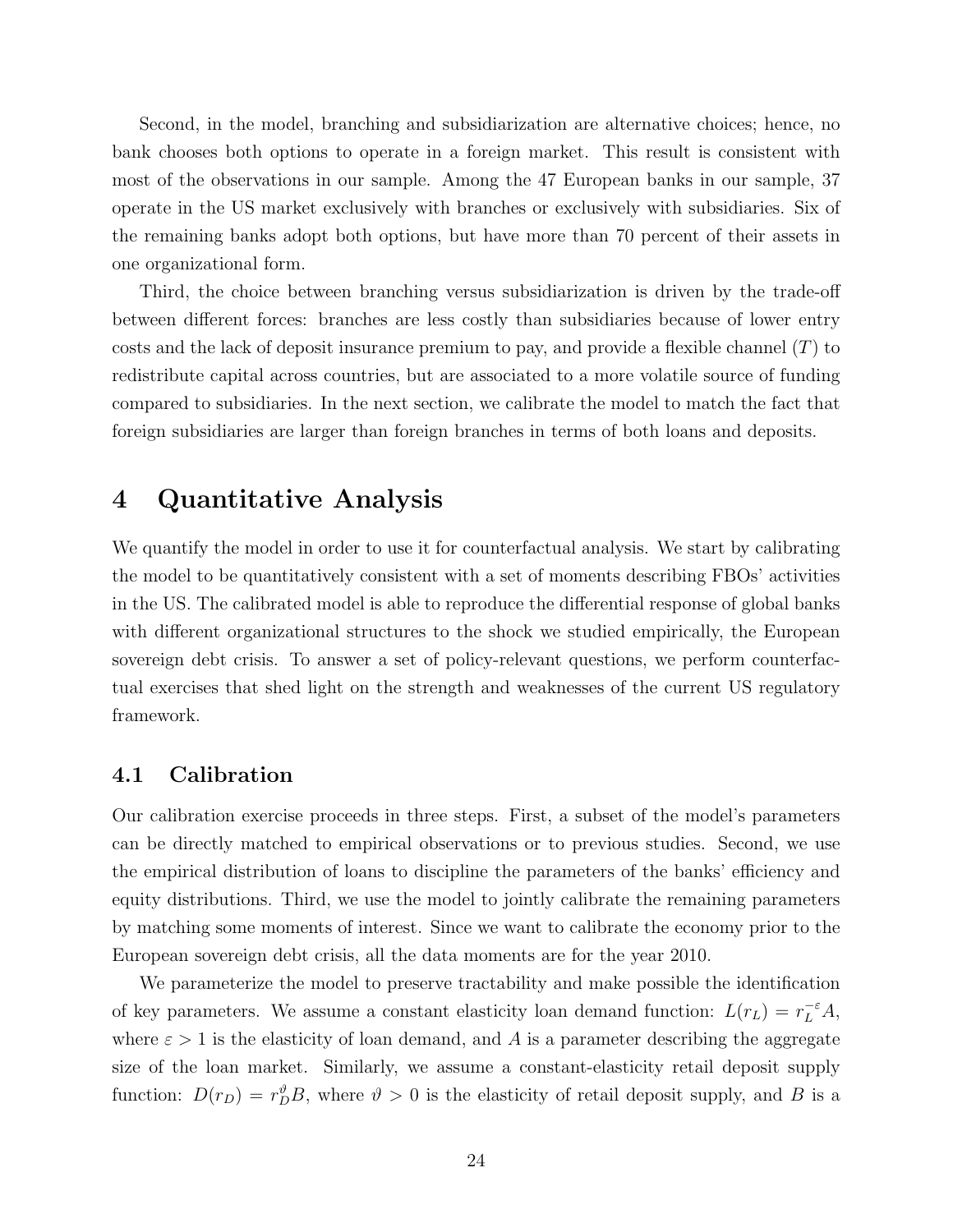parameter describing the aggregate size of the retail deposit market. For wholesale deposits, this specification is augmented to generate sensitivity to a measure of distress of the banking conglomerate:  $D_w(r_D^w) = (r_D^w)^{\vartheta_w} \log \left( \frac{E(a)}{k.RWA} \right) B_w$ , where  $\vartheta_w < \vartheta$  is the elasticity of wholesale deposits, and  $B_w$  is a parameter describing the aggregate size of the wholesale deposit market. This functional form implies that the quantity of deposits supplied decreases as the buffer on the capital requirement decreases, and that there is a complete deposit flight  $(D_w = 0)$  when the capital requirement is binding. Finally, we assume that the management cost function is linear:  $C(D, L) = c_L L + c_D D$ , where  $c_L, c_D > 0$ .

We directly calibrate the probability of loan repayment  $p$ , the parameters of the deposit insurance assessment rate  $f_1$  and  $f_2$ , the capital requirement k, the risk weights  $\omega_L$  and  $\omega_M$ , the elasticities of deposit supply  $\vartheta$  and  $\vartheta_w$ , and the subsidiary equity share  $s_E$ .

In our model, one minus the probability of loan repayment is equivalent to the banks expected loss per dollar, which is equal to the probability of default multiplied by the loss given default (one minus the recovery rate). The recovery rate is calibrated to a standard value of 40 percent. In normal times, we calibrate the probability of default to a baseline value of 2.5 percent.<sup>[26](#page-24-0)</sup> Hence we set the probability of loan repayment (in normal times) to  $1 - 0.025 \times 0.6 = 0.99$ . Consistent with the assessment rates reported in Appendix Table [C.1,](#page-43-0) we set  $f_1 = 0.025$  percent to match the minimum possible assessment rate in the scenario in which the bank lends in the interbank market  $(M > 0)$ , while  $f_2 = 0.0224$ percent is set such that the bank will be assessed the maximum possible rate if its capital constraint binds and if it relies on the money markets for 95 percent or more of its funding. We set the capital requirement to  $k = 0.045$ , which is the Basel III capital requirement for common equity over risk-weighted assets. The Basel II/Basel III regulation also gives guidelines on the weights used to compute risk-weighted assets: we choose  $\omega_L = 0.5$ , based on corporate loans, consumer loans, and residential mortgage exposures, and  $\omega_M = 0.1$ , based [on exposures to US depository institutions and credit unions.](#page-36-2) Egan, Hortacsu, and Matvos [\(2017\)](#page-36-2) provide structural estimates of the elasticity of supply for both the retail and wholesale deposit market in the United States. Since the way in which we model deposit supply is a special parametric form of what they estimate, we use their estimated elasticities and set  $\vartheta = 0.56$  and  $\vartheta_w = 0.16$ . Finally, in our dataset, a subsidiary's equity is on average 11 percent of the equity of the parent. As such, we set  $s_E = 0.11$ . Table [4](#page-25-0) summarizes the parameters that we calibrate directly from the data. We also assume that these parameters are symmetric across the two countries.

<span id="page-24-0"></span><sup>&</sup>lt;sup>26</sup>This is an approximate middle-range measure based on estimated probabilities of default on debt with credit ratings ranging from AAA to BB. Source: http://www.newyorkfed.org/research/staff\_reports/sr190.pdf.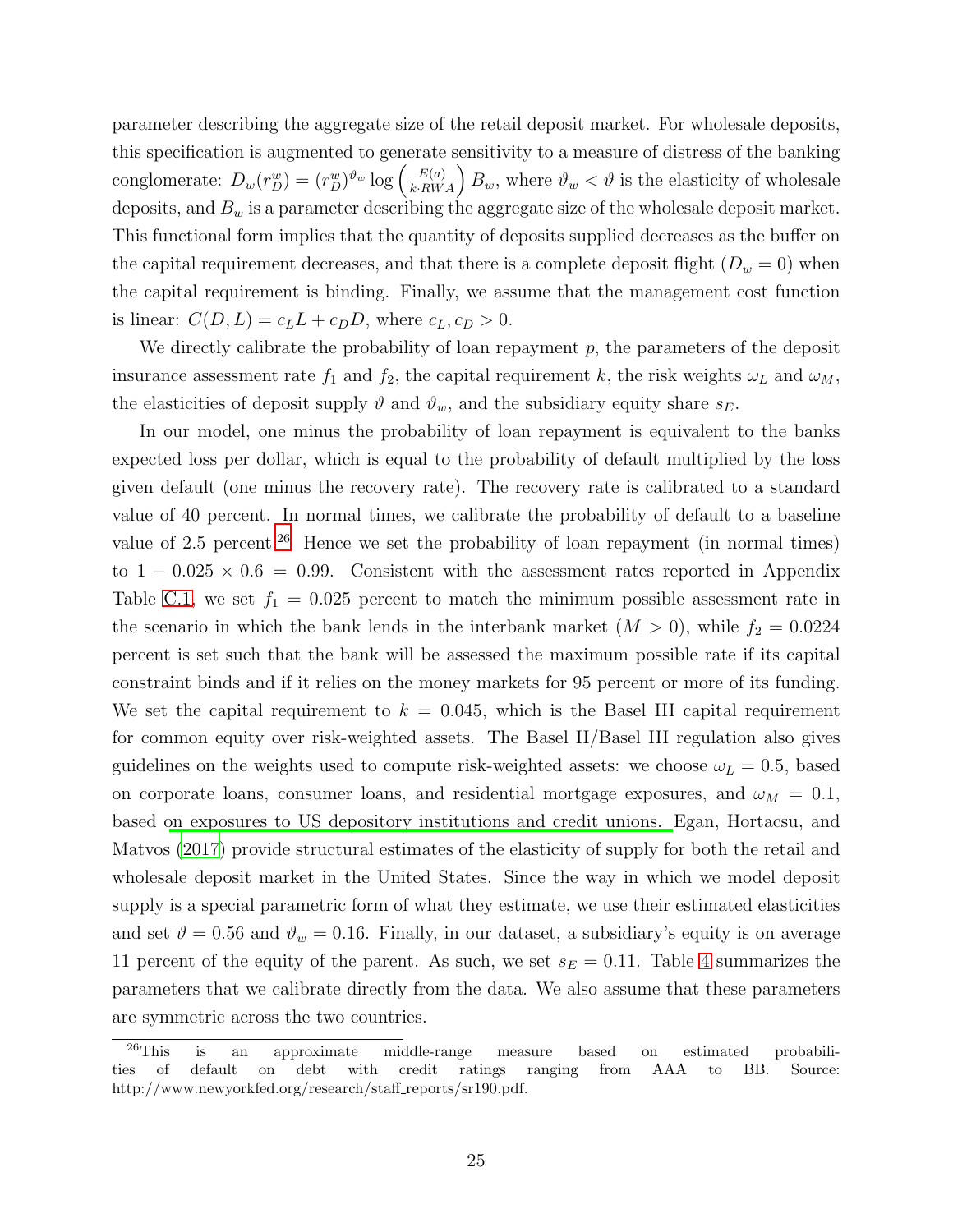<span id="page-25-0"></span>

| Parameter                | Definition                    | Value            | Source                            |
|--------------------------|-------------------------------|------------------|-----------------------------------|
| р                        | Probability of Loan Repayment | 0.99             | World Bank                        |
| $f_1, f_2$               | Insurance Premium Parameters  | 0.00025,0.000224 | <b>FDIC</b>                       |
| k <sub>i</sub>           | Capital Requirement           | 0.045            | Basel II/III                      |
| $\omega_L, \omega_M$     | Risk Weights                  | 0.5, 0.1         | Basel II/III                      |
| $s_E$                    | Subsidiary's Equity Share     | 0.11             | Call Reports                      |
| $\vartheta, \vartheta_w$ | Elasticities of Retail and    | 0.56, 0.16       | Egan, Hortacsu, and Matvos (2017) |
|                          | Wholesale Deposit Supply      |                  |                                   |

Table 4: Direct Calibration

In order to discipline the parameters of the banks' efficiency distribution, we start by observing that we cannot reject the hypothesis that the empirical distribution of interest revenues from loans is log-normal. In Appendix [C.3,](#page-44-1) we show that if the banks' efficiency distribution is log-normal with mean  $\mu$  and standard deviation  $\sigma$ , the distribution of interest revenues from loans is approximately log-normal with mean  $\mu_L = (\varepsilon - 1)\mu + \log \left[ \left( \frac{\varepsilon c_L}{p(\varepsilon - 1)} \right)^{1-\varepsilon} A \right]$ 1 and standard deviation  $\sigma_L = (\varepsilon - 1)\sigma$ . Maximum likelihood estimates of the parameters of the empirical distribution of interest revenues from loans deliver  $\mu_L = 5.95$  and  $\sigma_L = 1.93$ . Hence, we model a bank's efficiency as a random draw from a log-normal distribution whose parameters  $\mu$  and  $\sigma$  are calibrated such that:

$$
\mu_L = (\varepsilon - 1)\mu + \log \left[ \left( \frac{\varepsilon c_L}{p(\varepsilon - 1)} \right)^{1 - \varepsilon} A \right] = 5.96
$$
  

$$
\sigma_L = (\varepsilon - 1)\sigma = 1.93.
$$

Banks are heterogeneous, both in their efficiency level and in their equity endowment. Given that we observe nonbinding capital requirements in the data, we target a pre-crisis calibrated economy that is populated by unconstrained banks. The empirical distribution of equity is well-approximated by a log-normal distribution. Since the model abstracts from uses of equity other than loans, we assume that each bank's pre-crisis equity position is drawn from the same distribution as its loans, scaled by the capital requirement  $(k=0.045)$  plus a 4 percent capital buffer.[27](#page-25-1) We impose this buffer because the 2008–2010 period coincides with the implementation of stress testing. As banks were getting ready to undergo stress testing, their ratios of equity to risk-weighted assets increased in this period (see Appendix Figure [D.6\)](#page-60-1).

It remains to calibrate the relative management cost of loans versus deposits  $c_L/c_D$ , the

<span id="page-25-1"></span><sup>&</sup>lt;sup>27</sup>We parameterize the buffer as the average hypothetical worst loss that a bank under stress would experience. This assumption ensures that banks are "far" from the constraint in the pre-crisis equilibrium.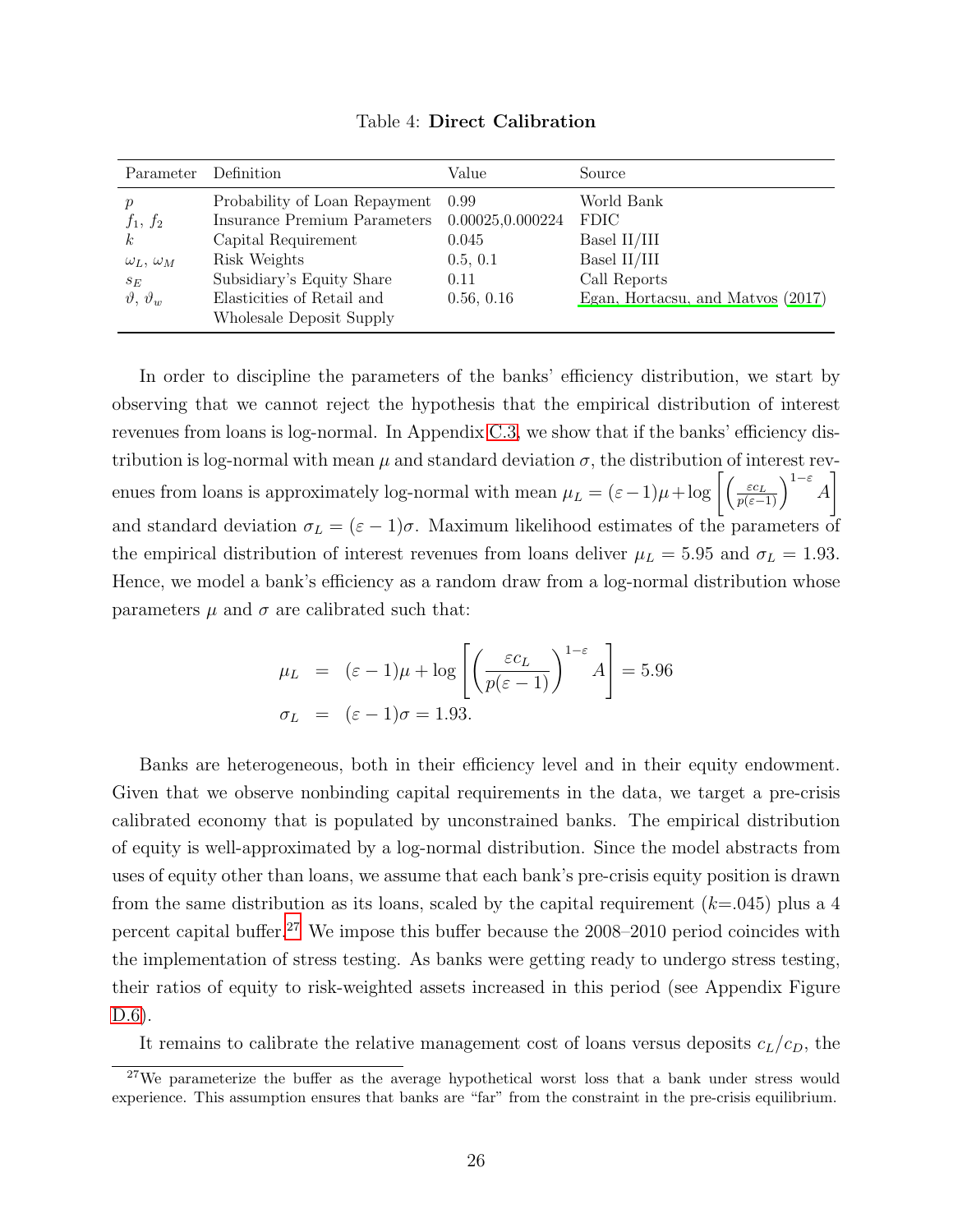elasticity of loan demand  $\varepsilon$ , the aggregate parameters of loan demand and deposit supply in each country  $(A, A^*, B, B^*, B_w, \text{ and } B^*_w)$ , and the fixed entry costs  $F_S$  and  $F_B$ . We assume symmetry across countries and use the model to choose values for these parameters in order to match relevant moments from the data. More precisely, we assume that  $c_L/c_D$  and  $\varepsilon$  are symmetric across countries; that the relative sizes of loans, retail deposits, and wholesale deposits are the same across countries:  $A/A^* = B/B^* = B_w/B_w^*$ ; and that fixed costs imply the same distribution of banks by type in each country. We are left with seven parameters to be calibrated  $(c_L/c_D, \varepsilon, A^*, B^*, B^*, F_S, \text{ and } F_B)$ , for which we choose the following set of target moments: the relative size of the average subsidiary/ average branch, in terms of loans and deposits; the relative presence of foreign branches versus foreign subsidiaries; the share of US loans extended by subsidiaries or branches of foreign banking organizations; the average interest rates on retail deposits and loans; and the average interbank market rate.

The average foreign subsidiary in our data has loans equal to 3.87 times the loans of the average foreign branch, and deposits equal to 1.81 times the deposits of the average foreign branch. In our merged dataset, subsidiaries account for about one-third of US-based FBOs, and in turn FBOs account for about 30 percent of the total loans extended in the United States. As a target for the average interest rate paid on retail deposits, we use a 0.12 percent rate paid on checking accounts. We use LIBOR to pin down the value of the interbank market interest rate, 0.92 percent. Finally, in the model, loans encompass a variety of products, including mortgages, home equity, consumer, and commercial and industrial loans. We take an average of these rates in the data and set our target average interest rates on loans to 6.28 percent.

Table [5](#page-27-0) reports the model-generated moments alongside the corresponding moments in the data. The model does a good job at replicating the relative presence of foreign branches versus subsidiaries and the overall size of the foreign banking sector. We underpredict the relative size of loans and deposits, possibly due to an imperfect fit of the parametric efficiency and size distributions. The target interest rates also fit reasonably well. The corresponding calibrated parameters are reported in Appendix Table [D.12.](#page-56-0) The calibration reveals a sizable elasticity of loan demand,  $\varepsilon = 4.4$ , corresponding to an average mark-up of 31 percent. Calibrated management costs are higher for loans than for deposits: this is intuitive, as issuing loans entails monitoring and screening costs, while managing deposits almost only involves providing liquidity through ATMs, which has economies of scale. The reported fixed costs imply that the cost of opening a subsidiary (branch) is equal to 52.3 percent (82.3 percent) of the average per-period profits of the subsidiary (branch) itself. Finally, calibrated values of the deposit supply shifters  $B^*$ ,  $B^*_{w}$  mimic the fact that the wholesale deposit market in the US is smaller than the retail deposit market.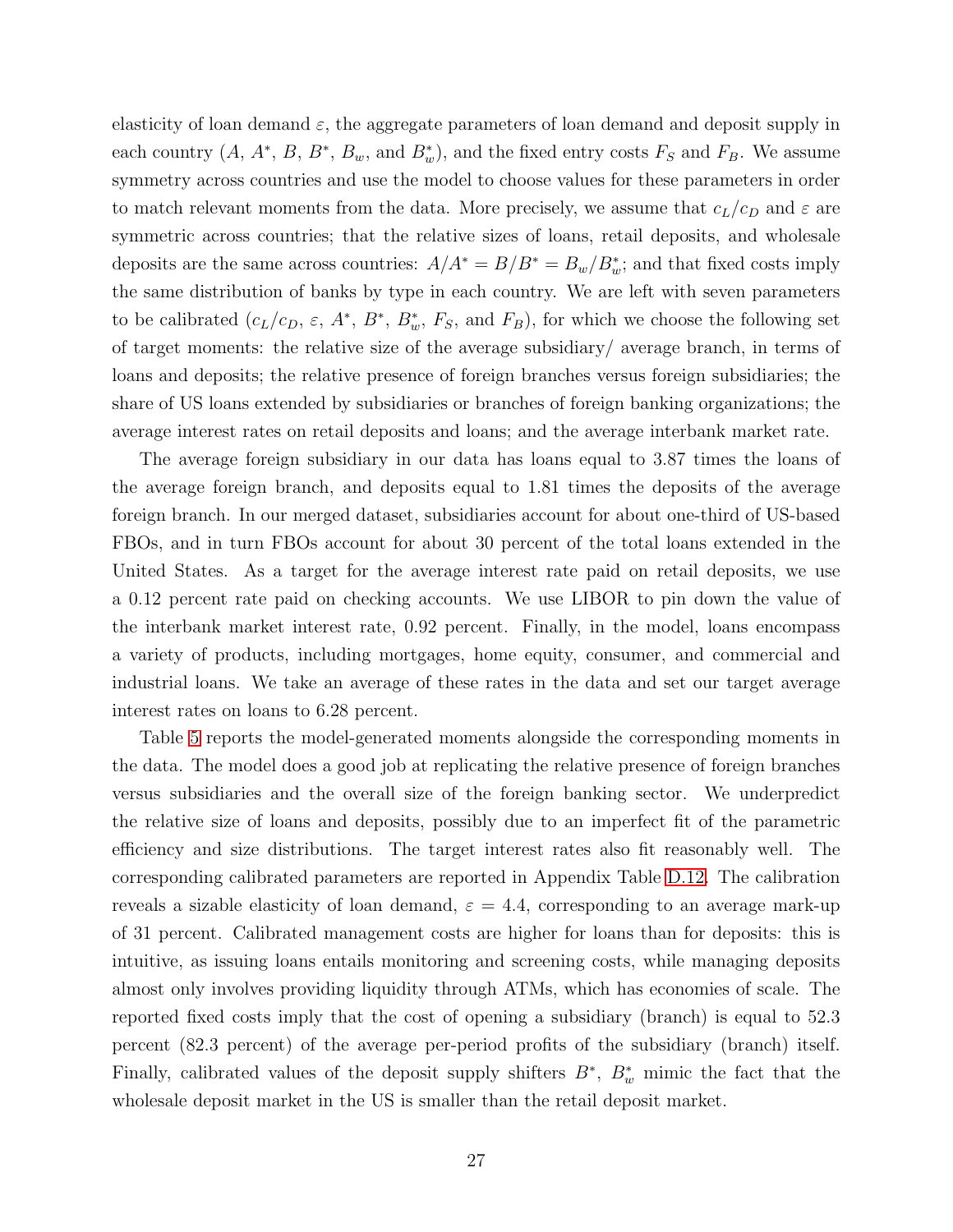<span id="page-27-0"></span>

| Moment                                      | Data     | Model    |
|---------------------------------------------|----------|----------|
| Nr. of Subsidiaries/Nr. of Branches         | 0.31     | 0.32     |
| Share of US Loans issued by FBOs            | $30\%$   | 35\%     |
| Average Subsidiary Loans/Branch Loans       | 3.87     | 2.09     |
| Average Subsidiary Deposits/Branch Deposits | 1.81     | 1.39     |
| Avg. Interest Rate On Deposits              | 0.12%    | 0.23%    |
| LIBOR One-Year Interbank Rate               | $0.92\%$ | $0.86\%$ |
| Avg. Interest Rate on Loans                 | $6.28\%$ | $7.2\%$  |

Table 5: Moments: Model versus Data.

Note: Parameters are matched to moments for the year 2010.

Despite its conceptual simplicity, the model is difficult to compute because of the presence of corner solutions. As such, it is hard to talk precisely about identification. This said, numerical simulations of the model suggest that the relative number of subsidiaries versus branches and the share of loans issued by FBOs are very sensitive to the calibration of the fixed costs. Moments related to an FBO's relative size are important for quantifying the cost and market size parameters.

# 4.2 Global Banks' Organization and the European Sovereign Debt Crisis

In this section, we use the calibrated model to perform a numerical exercise with the goal of illustrating the consequences of the European sovereign debt crisis for the global banking sector under different policy scenarios.

Starting from the baseline model economy, we simulate the European sovereign debt crisis as follows. We first solve the model with the baseline value of the probability of repayment (period 1). This amounts to computing optimal bank status, optimal values of loans, deposits, and interbank activity for each bank, and the interbank rate which clears the market. At the end of period 1, we introduce an unexpected drop in the probability of loan repayment, which has the effect of reducing revenues from loans, profits, and equity accumulation into the next period. In period 2, banks decide the optimal values of loans, deposits, and interbank activity, and whether to shut down their FBOs or keep them in operation.

We present the results of two specifications. In the baseline specification, which we refer to as a "3.6 percent default," we decrease p to  $p' = 0.964$ . This change generates an average 10 percent reduction in equity accumulation, similar in size to what we see in the data (see Appendix Figure [D.6\)](#page-60-1). In an alternate specification, we impose a homogeneous 10 percent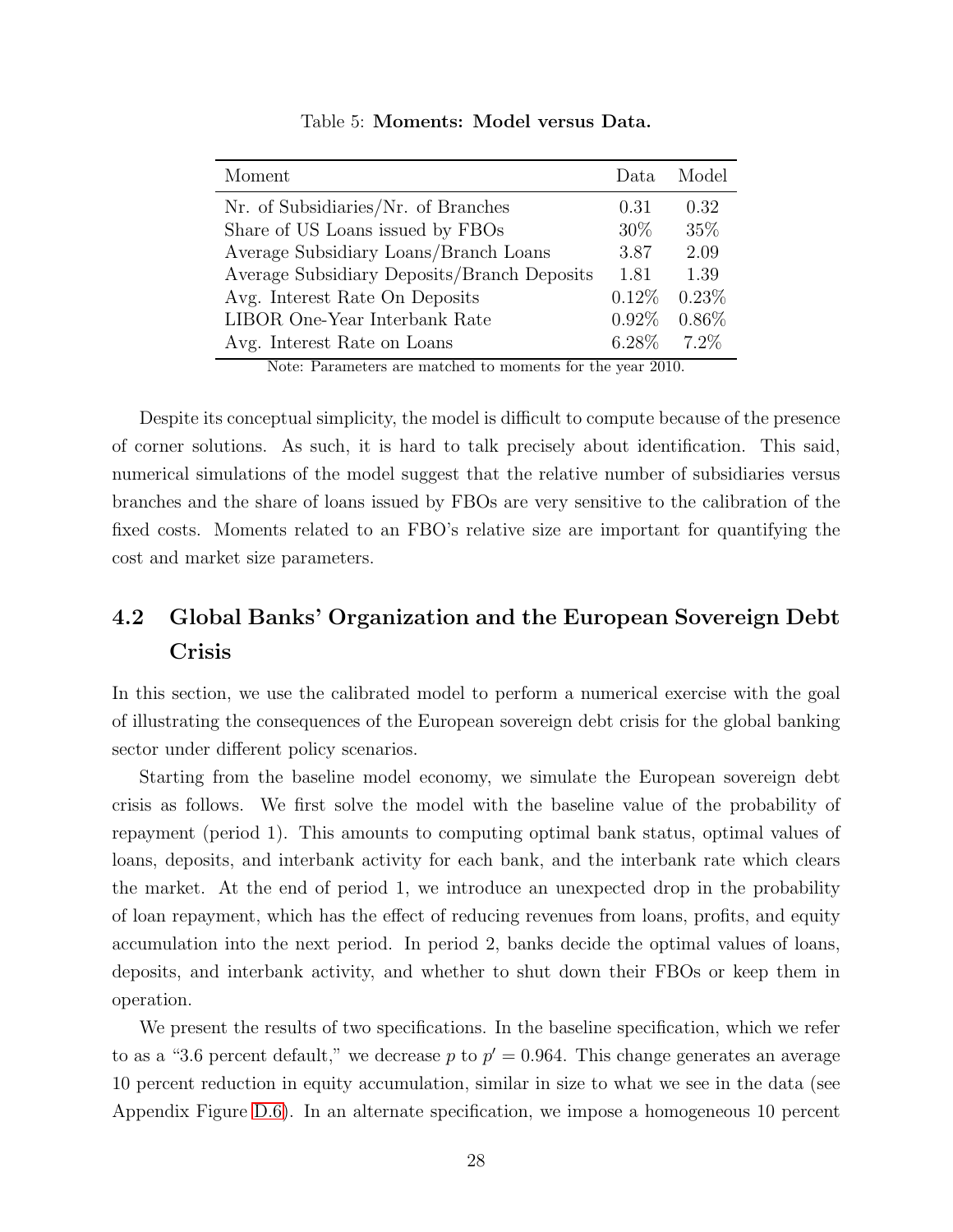<span id="page-28-0"></span>

|                                    |          | $3.6\%$ default |          | $E'(a) = 0.9 \times E(a)$ |
|------------------------------------|----------|-----------------|----------|---------------------------|
|                                    | PE       | IE              | PE       | IE                        |
| Average P-B Parent Equity          | 0.92     | 0.92            | 0.90     | 0.90                      |
| Average Branch Wholesale Deposits  | 0.93     | 0.90            | 0.89     | 0.88                      |
| Average P-B Transfers              | 1.10     | 1.19            | 1.15     | 1.18                      |
| Average Branch Loans               | 0.98     | 0.99            | 0.98     | 0.98                      |
| Average P-S Parent Equity          | 0.81     | 0.81            | 0.90     | 0.90                      |
| Average Subsidiary Retail Deposits |          | 0.99            |          | 0.99                      |
| Average Subsidiary Loans           | 1        | 1.02            | 1        | 1.01                      |
| Aggregate Loans                    | 0.95     | 0.96            | 0.99     | 0.99                      |
| Interbank Rate                     | $0.86\%$ | 0.82%           | $0.86\%$ | 0.85%                     |

Table 6: Response to a Loan Repayment Shock in the Model

Note: Percentage changes relative to baseline pre-crisis economy.

drop in equity at the end of the first period, with the same average effect, but balanced across all banks. In both exercises, the decline in bank equity reduces banks' buffers on capital requirements:  $E(a)/RWA$  decreases. This decline differs across banks according to the share of loans in their portfolio.

Table [6](#page-28-0) displays the results of this exercise expressed in percentage changes from the baseline pre-crisis economy, reporting both partial equilibrium (keeping the interbank rate  $r_M$  constant) and industry equilibrium effects (letting  $r_M$  adjust). The two exercises display similar qualitative effects. The drop in parent equity implies that wholesale deposit supply in US-based branches decreases due to depositors' fears about the health of the conglomerate. In our calibrated economy, the decline in wholesale deposits ranges from 7 percent to 12 percent across specifications. As branches experience a funding shock, their demand for borrowing increases, and intrafirm borrowing from their parents  $(T > 0)$  increases by 10-19 percent across specifications. As we observe in the data, the need for extra funding is not entirely fulfilled by the intrafirm transfer, and loans decline moderately by 1-2 percent, less than what we observe in the data. At the same time, consistent with our empirical observations, the balance sheet of US-based subsidiaries is unaffected by the shock that occurs in Europe, despite the large drop in parents' equity.<sup>[28](#page-28-1)</sup> Finally, the shock has a sizable negative effect on aggregate loans in the United States, which experience a decline of 4 percent.

Our results on the decline in aggregate loans in the US should be interpreted with caution. On the one hand, in the model, branches are the only entities accepting wholesale deposits, so —following the deposit flight associated with the sovereign debt crisis— a source of funding

<span id="page-28-1"></span><sup>&</sup>lt;sup>28</sup>The only changes in subsidiaries' loans and deposits are due to industry equilibrium responses to changes in the interbank rate.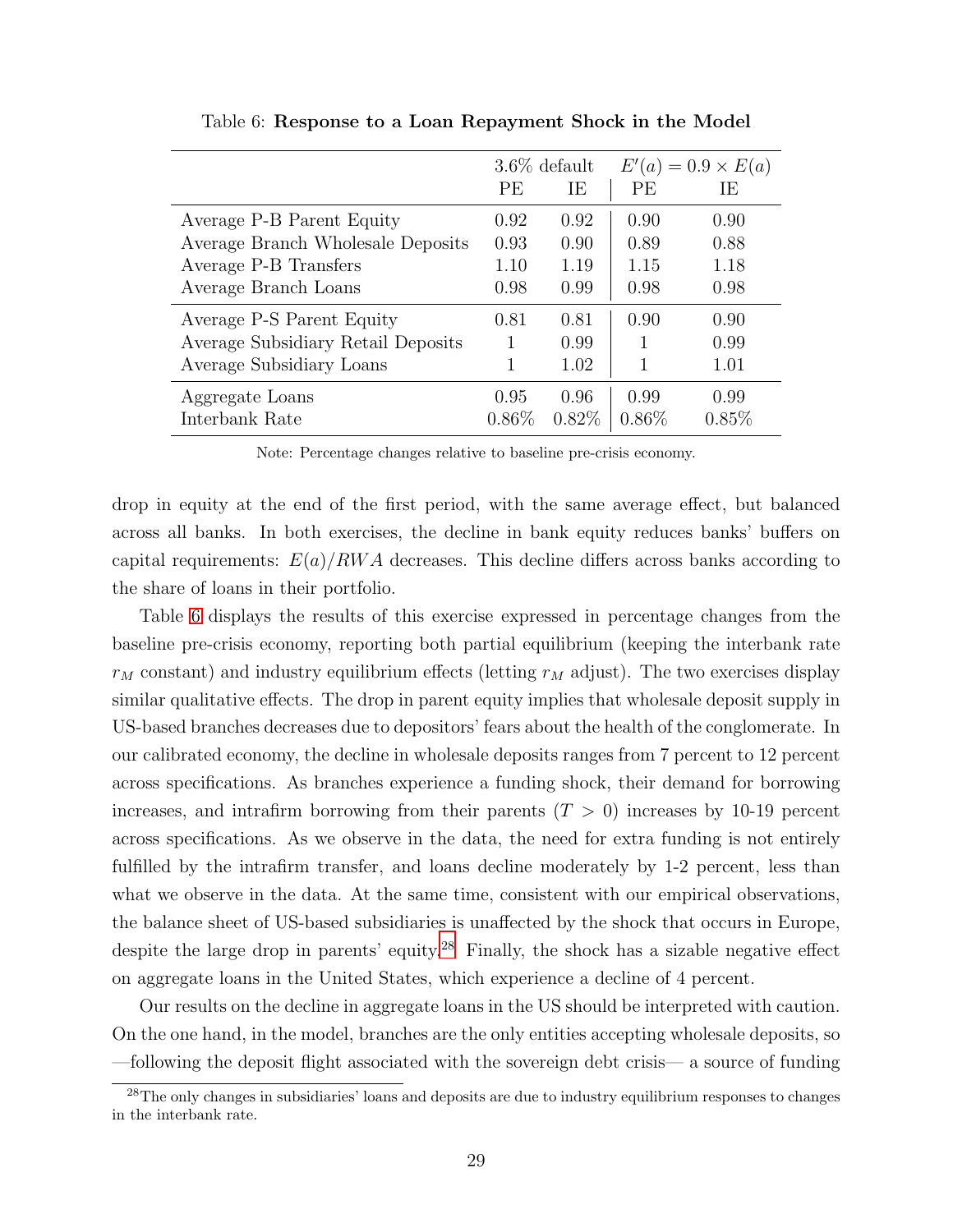|                                 | Baseline<br>$(3.6\% \text{ default})$ | Only Subs | Only Branch | $k=6\%$<br>(EU,US)       | $k=6\%$<br>$(US \text{ only})$ | Monetary Policy<br>intervention |
|---------------------------------|---------------------------------------|-----------|-------------|--------------------------|--------------------------------|---------------------------------|
| Avg. P-B Parent Equity          | 0.92                                  |           | 0.91        |                          | 0.94                           | 0.93                            |
| Avg. Branch Wholesale Deposits  | 0.90                                  |           | 0.91        | $\overline{\phantom{0}}$ | 1.08                           | 0.80                            |
| Avg. P-B Transfers              | 1.19                                  |           | 1.11        |                          | 0.80                           | 1.89                            |
| Avg. Branch Loans               | 0.99                                  |           | 0.98        |                          | 1.04                           | 1.05                            |
| Avg. P-S Parent Equity          | 0.81                                  | 0.85      |             | 0.87                     | 0.84                           | 0.82                            |
| Avg. Subsidiary Retail Deposits | 0.99                                  | 0.98      |             | 0.98                     | 0.97                           | 0.93                            |
| Avg. Subsidiary Loans           | 1.02                                  | 1.03      |             | 1.04                     | 1.08                           | 1.09                            |
| Aggregate Loans                 | 0.96                                  | 1.03      | 0.94        | 0.99                     | 1.00                           | 1.01                            |
| Interbank Rate Change           | $-0.04\%$                             | $-0.07\%$ | $-0.02\%$   | $-0.02\%$                | $-0.02\%$                      | $-0.18\%$                       |

<span id="page-29-1"></span>Table 7: Response to a Loan Repayment Shock Under Different Policy Scenarios

Note: Percentage changes relative to baseline pre-crisis economy. Industry Equilibrium.

disappears. Empirically, it is possible that those deposits were transferred to other domestic banks or financial institutions (Table [3](#page-15-0) indicates that those foreign branch deposits did not go to foreign subsidiaries). On the other hand, all banks in the model issue loans, but the deposit flight has the effect of reducing the loans issued by large multinational banks, so even if part of these loans were taken over by other banks, those other banks may not have the scale to absorb them all, driving an aggregate decline. While our data suggest that both local US banks and foreign branches of non-EU banks increase their loans after the crisis (see Appendix Table [D.11\)](#page-56-1), the fact that we have no information on the corresponding firm-level borrowing implies that we cannot apply the methodology of [Amiti and Weinstein \(2018](#page-35-9)) to disentangle whether the shock to EU banks had any aggregate effects in the US. Other papers in the literature, however, suggest that the banking sector is far from frictionless, so that it is hard to believe that the decline in lending by FBOs in the US was seamlessly absorbed by other banks, making the possibility of an aggregate decline in loans a likely outcome.[29](#page-29-0)

Next, we use the model to evaluate changes in regulatory policies. Table [7](#page-29-1) illustrates the effects of a loan repayment shock under several counterfactual scenarios. All the results are reported as percentage changes relative to the pre-crisis scenario, in industry equilibrium.

The first column in Table [7](#page-29-1) is the same as in Table [6,](#page-28-0) where the shock hits the baseline calibrated economy. In the second column, we compute the response to the shock in the counterfactual scenario in which only subsidiarization is allowed. As expected, since subsidiaries in the model are isolated from the shock in Europe, lending in the United States does not decline in this scenario, while the decline in deposits is due to industry equilibrium effects acting through interest rate changes. The "subsidiaries only" economy is associated

<span id="page-29-0"></span><sup>&</sup>lt;sup>29</sup>In the context of the Italian banking sector, for example, [Hassan, Federico, and Rappoport \(2020\)](#page-37-11) show that there were frictions to the reallocation of credit from Italian banks exposed to the China shock to other banks, so that the shock had negative effects on aggregate credit supply in Italy.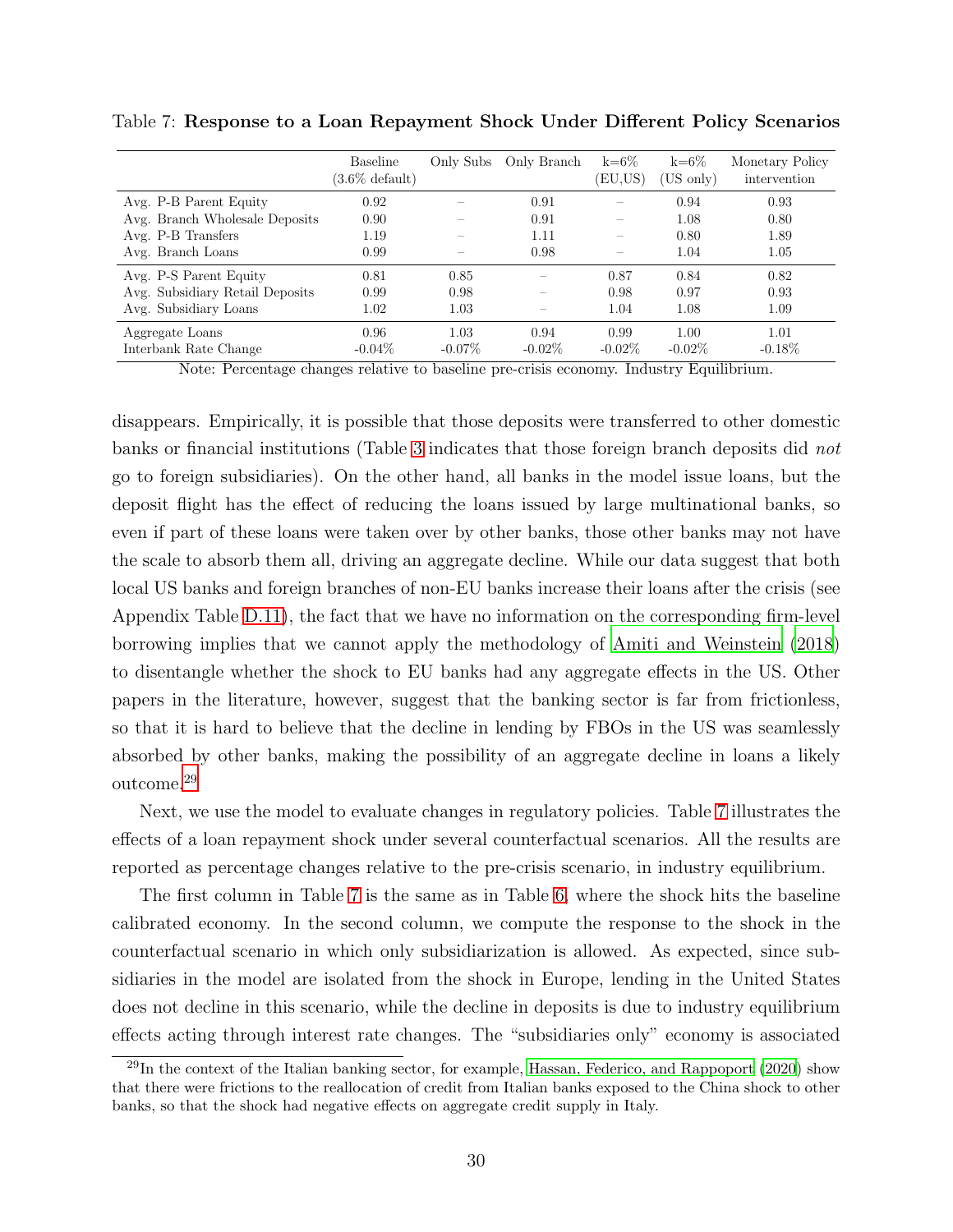with aggregate loans that are 3 percent higher than in the baseline case: since subsidiaries' activities are independent from their parents, subsidiarization prevents the transmission of the European shock to the US economy. The third column shows the results of the opposite scenario, in which only branching is allowed. This is the scenario that has the most dramatic implications for the US banking sector: the shock generates a 9 percent decline in average branch deposits, a 2 percent decline in average branch lending, and a 6 percent decline in aggregate loans. This is a substantially larger effect than in the baseline case. This result is not surprising since branching is the organizational form that most facilitates the transmission of shocks across countries. It would be shortsighted, however, to conclude from these results that moving to a system where only subsidiaries are allowed is an effective way to minimize the negative effects of repayment probability shocks on aggregate lending. Figure [4](#page-30-0) shows the effects of shocks of different magnitudes to the probability of repayment p in the counterfactual scenarios where only branches or only subsidiaries are allowed. The figure illustrates that the "only branches" scenario generates the largest reduction in aggregate loans for relatively small shocks to the probability of repayment. When the shock to the probability of repayment is large, however, expected losses in the European market may induce parents of subsidiaries to shut down subsidiaries' operations in the US, leading to a decline in aggregate loans in the US which is comparable to the only-branches scenario.

<span id="page-30-0"></span>![](_page_30_Figure_1.jpeg)

(a) Loans by US subsidiaries of European banks (b) Loans by US branches of European banks

### Figure 4: Response of US FBOs loans to different loan repayment shocks in Europe.

Subsidiaries-only and branches-only scenarios. Source: Authors' calculations.

Going back to the counterfactuals, in the fourth column of Table [7,](#page-29-1) we report the effects of the shock under a counterfactual higher capital requirement  $k = 0.06$  both in Europe and in the US. In the calibrated economy, this has the effect of reducing the incentives for branching.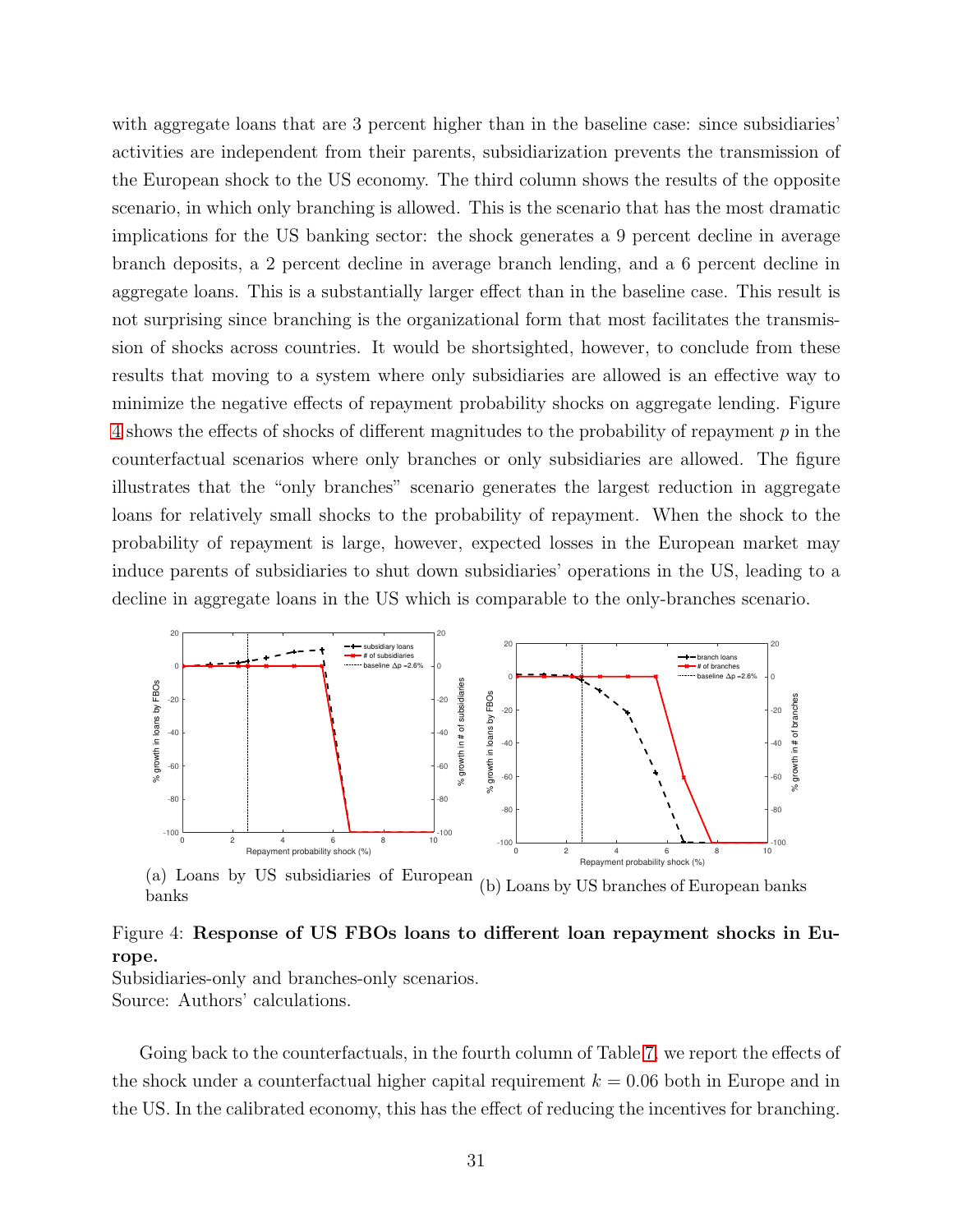The reason for this is that, in the baseline economy, the buffer on the capital requirement is smaller for branches than for subsidiaries. Since branches are more constrained than subsidiaries, increasing the capital requirement makes them less profitable. Hence, all global banks have subsidiaries and the results are very similar to the ones in the subsidiaries-only case. We also consider a scenario in which the capital requirements are asymmetrically higher in the US  $(k = 0.06)$  while they remain at the baseline level of 4 percent in Europe. In this counterfactual scenario, branches thrive as they enjoy a competitive advantage since lower capital requirements at the parent level make them more profitable. Given this competitive advantage, branches are still able to attract more wholesale deposits after the shock, and continue to provide US funding to their parents, as it was the case before the financial crisis (see Figure [3\)](#page-13-0). Since branches thrive, and subsidiaries are not affected by the shocks, there is no transmission of the EU Sovereign debt crisis to the US economy. Finally, in the last column, we illustrate the effects of the shock under an ad hoc monetary policy intervention: after the equity decline induced by the default, the Government makes a "helicopter drop" equal to 40 percent of the aggregate  $M^+$ . As a result of this intervention, the interbank rate decreases substantially, the transfer from parents to branches increases, and lending in the United States does not decline, contrary to the result in the baseline scenario.

Lastly, we quantify the magnitude of the monetary intervention needed to dampen the negative effects on lending driven by shocks to the probability of repayment. Figure [5](#page-32-0) shows the decline in aggregate loans in the US associated with different magnitudes of the probability of repayment p, for different values of the interbank rate  $r_M$ , following a traditional narrative of central bank interest rate targeting. Obviously, larger shocks to p are associated with larger declines in loans in the US. Aggressive monetary policy can help mitigate the decline in loans: for a large decline in the probability of repayment of –say– four percent, a reduction in  $r_M$  from 0.86% to 0.4% is needed in order to maintain the pre-crisis level of lending.

# 4.3 The International Transmission of Shocks: Intensive versus Extensive Margin Adjustments

While the analysis so far has focused on the European sovereign debt crisis, the model we developed in this paper allows us to think more broadly about how banks respond to episodes of crisis and the consequences for the international transmission of shocks. The counterfactual analysis has shown that, following a shock to domestic equity, profits drop across the distribution of banks, but banks with differing global status show different responses. For small shocks, we have shown that parent-branch conglomerates act as vehicles of transmis-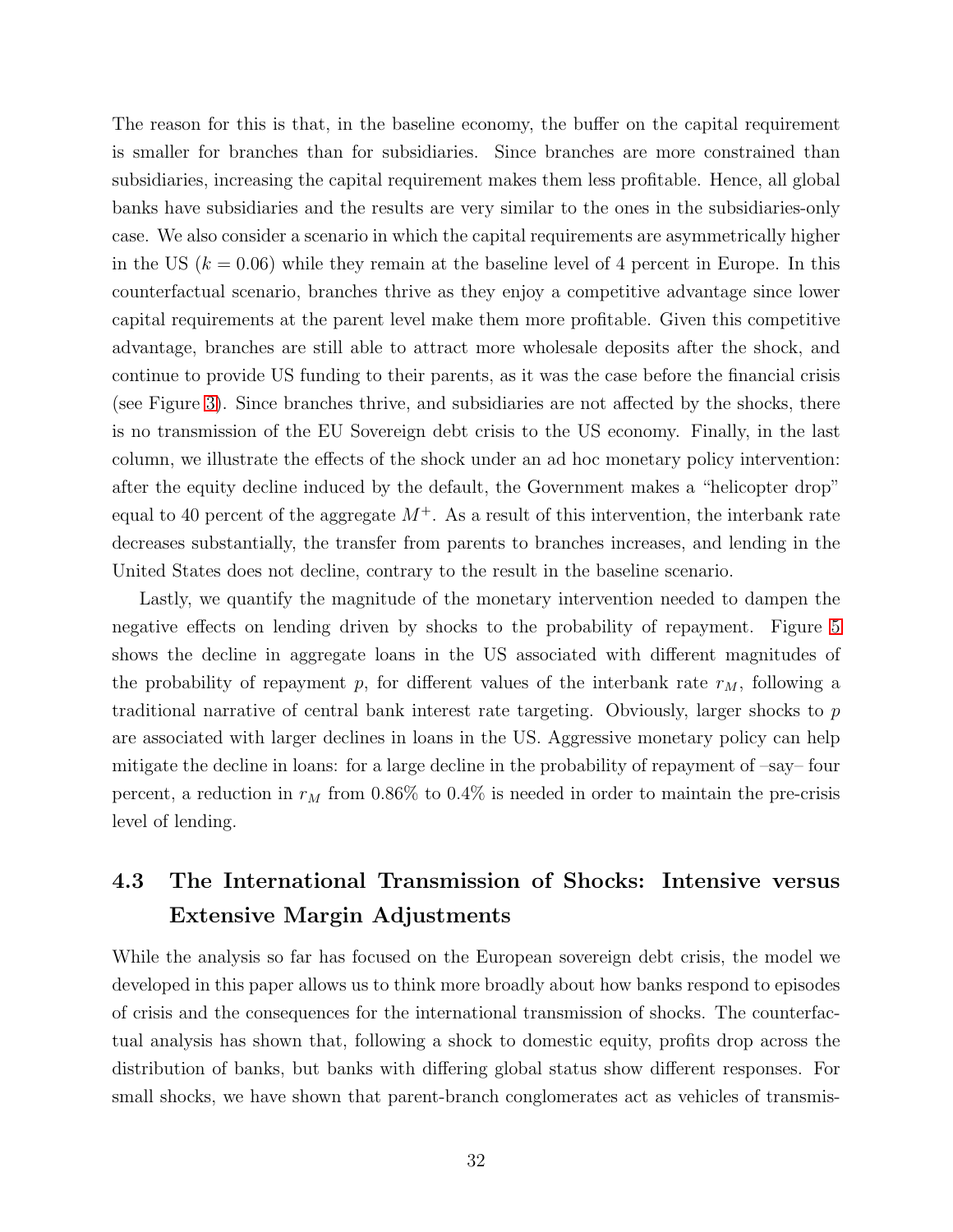<span id="page-32-0"></span>![](_page_32_Figure_0.jpeg)

Figure 5: Response of US aggregate loans to different loan repayment shocks in Europe.

Effect of ad-hoc monetary policy interventions. The figure includes loans from US local banks and from subsidiaries and branches of European banks. Source: Authors' calculations.

sion, while subsidiaries have the effect of isolating shocks within countries. However, the fact that subsidiaries are separately capitalized limits the ability of parent-subsidiary conglomerates to reallocate resources internally, so the global profits of these banks are affected by shocks. This implies that—for large enough shocks— parents may decide to repatriate funds by shutting down subsidiaries, like Figure [4](#page-30-0) shows.

Figure [6](#page-33-0) shows evidence of FBO exit in the data. We superimpose the time series of parent equity-over-assets growth on a histogram reporting the exit rates of US-based branches and subsidiaries of European banks. In the data, "exit" means that a foreign banking office is no longer reported in the Structure and Share Data for U.S. Offices of Foreign Banking Organizations as published by the Federal Reserve Board.[30](#page-32-1) Exits are typically executed as asset sales to domestic banks, not necessarily as closures or liquidations. These large asset sales are typically subject to frictions, which are a function of the size and timing of the sale. The figure suggests that a) episodes of exits of FBOs are widespread, b) periods of more pronounced exits tend to be periods when a parent's equity position declines, and c) compared to branches, subsidiaries are unconditionally more likely to exit, consistent with the presence of frictions to intensive margin equity repatriation.

<span id="page-32-1"></span><sup>30</sup>https://www.federalreserve.gov/releases/iba/default.htm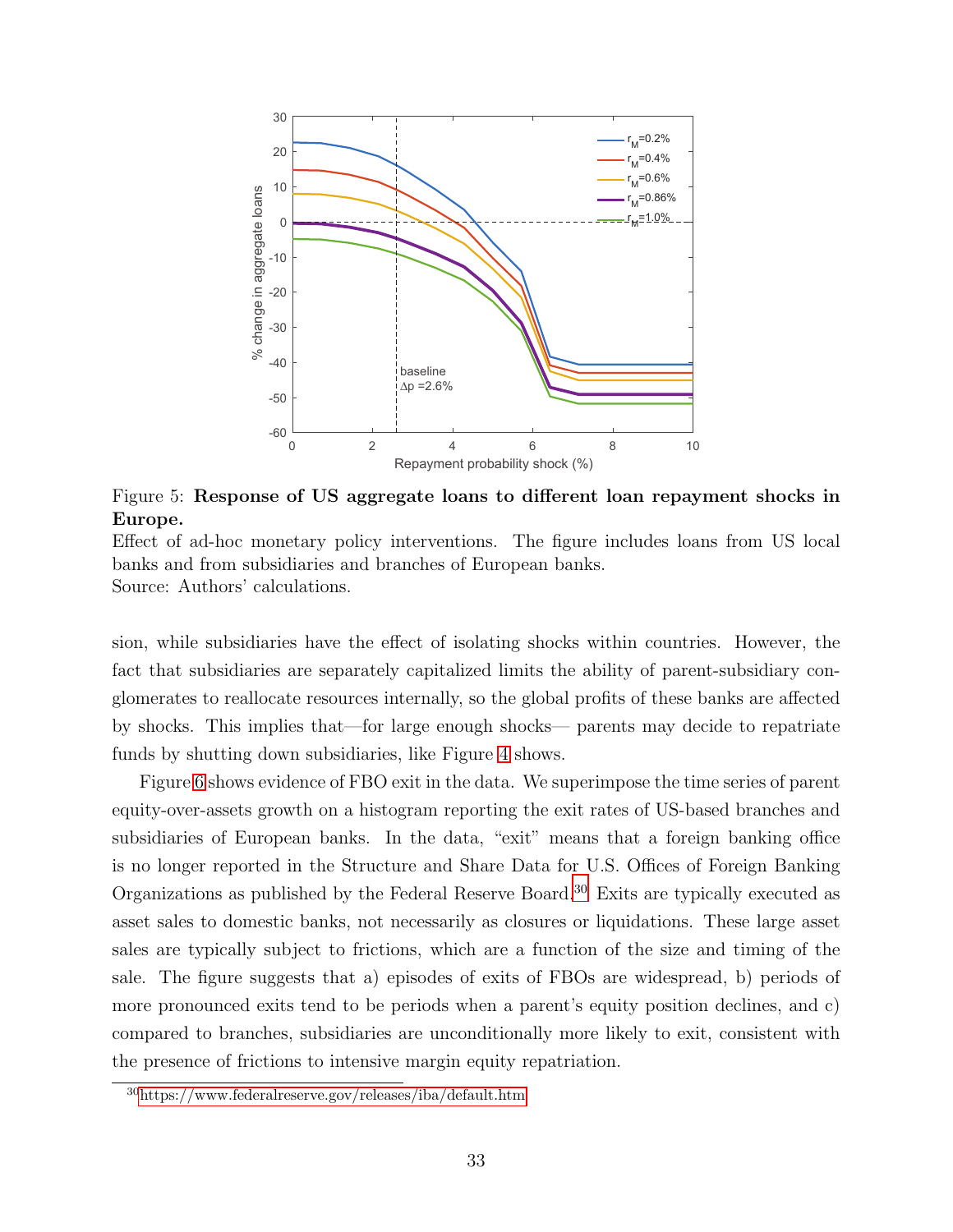<span id="page-33-0"></span>![](_page_33_Figure_0.jpeg)

#### Figure 6: Exit and Equity Dynamics in the Data

The solid line (right axis) is given by the total equity of European banks in the sample divided by the annual growth of their total assets. The histogram (left axis) plots the percentage of branches and subsidiaries which stop being reported in the data each quarter. Source: S&P Global Market Intelligence and Structure and Share Data for U.S. Offices of Foreign Banking Organizations .

Moreover, Figure [6](#page-33-0) provides external validity to the mechanism put forward in this paper. We can use these insights to evaluate the pros and cons of how the two different organizational forms may act as vehicles of shock transmission across countries. On the one hand, the counterfactual analysis of our model economy, based on intensive margin changes, shows that branches transmit shocks across countries through their internal capital market. However, the same internal capital market allows for international intrabank reallocations that may smooth the global consequences of a negative shock. On the other hand, subsidiaries are isolated from shocks to their parents in terms of their balance sheet adjustments on the intensive margin, but the presence of frictions to the internal capital market among the different units of the corporation makes global banks that own subsidiaries less resilient to shocks.

These different responses on the intensive and extensive margins make the task of regulating global banks extremely difficult. Our analysis reveals that regulations have to balance a tradeoff between important policy priorities: limiting the transmission of shocks across countries and promoting the stability of large, globally important banks.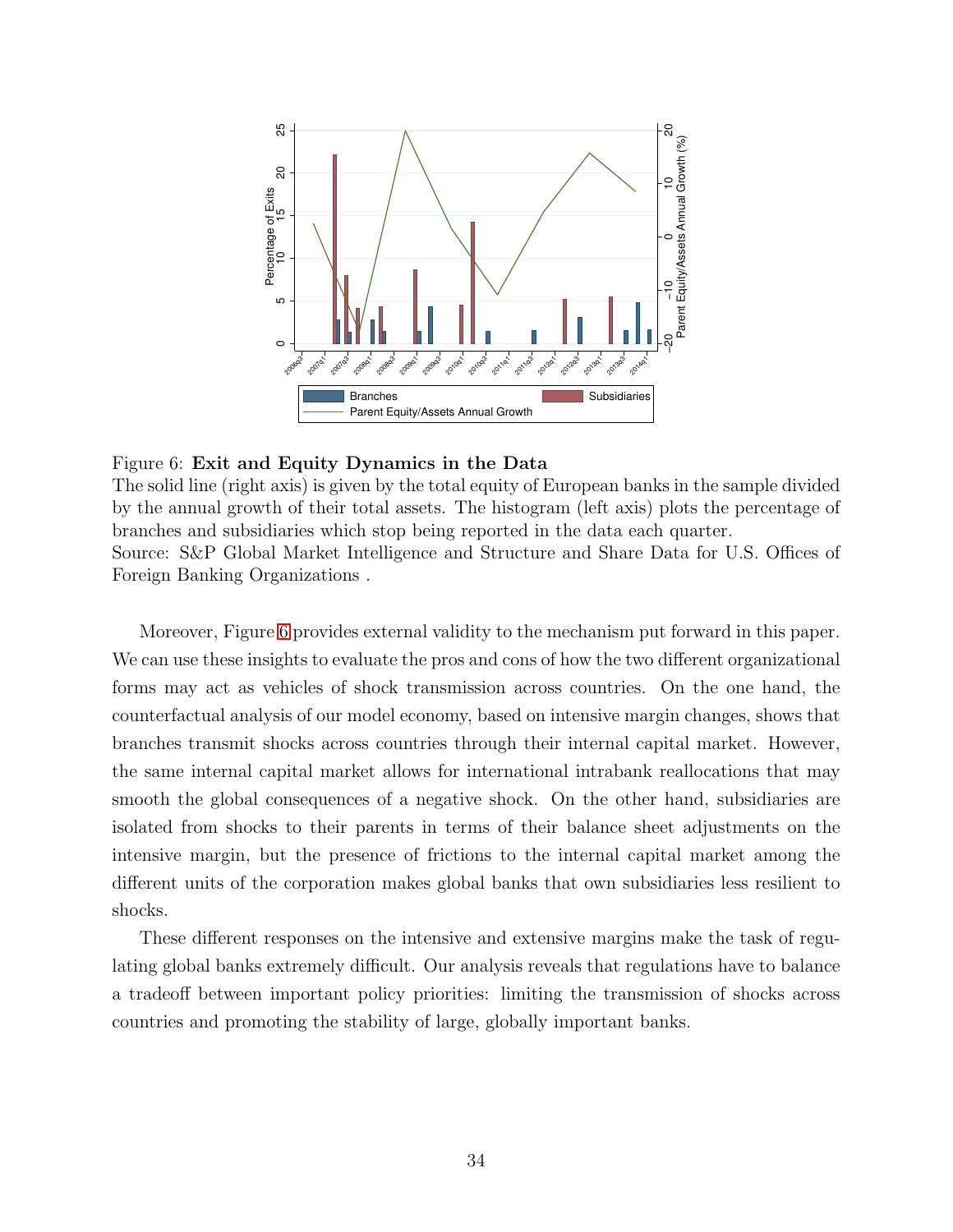# 5 Conclusions

In this paper, we studied how different organizational forms of global banking shape the transmission of shocks across countries. Our analysis focused on banks' endogenous choice to serve foreign markets via branching or subsidiarization.

We started by establishing a series of stylized facts about the cross-section of global banks and their response to the European sovereign debt crisis. Informed by the data, we developed a micro-founded structural model of foreign entry in the banking sector. The model explicitly distinguishes foreign banking institutions by their mode of operations, which is endogenous and responds to differences in cost structure, management efficiency, and banking regulations. Thanks to these features, the model highlights the economic channels through which banks' mode of operations matters for the extent of the transmission of shocks across countries.

In order to study the effects of the European sovereign debt crisis through the lens of the theory, we calibrated the model and used it to perform a series of exercises that shed light on the implications of the current US regulatory framework for the extent of shock transmission. Our most important finding clarifies the relationship between global banks' organizational structure and shock transmission. We show that subsidiarization isolates a global bank's balance sheets by location; hence, subsidiarization minimizes contagion for relatively "small" shocks. However, subsidiarization is associated with a limited internal capital market between parent and affiliate, so that the parent does not have instruments to dampen the global effect of shocks. This limited internal capital market results in possible reorganizations and exits from the foreign market, especially when shocks are severe. Conversely, branching can take advantage of an internal capital market within the corporation and smooth the effect of a shock across countries, but in so doing it allows also small shocks to propagate.

We see this paper as the starting point of a research agenda whose goal is to use careful quantitative analysis to inform the banking policy discussion. There are many important aspects of this problem which go beyond the scope of this paper, and we plan to tackle some of these issues in future research.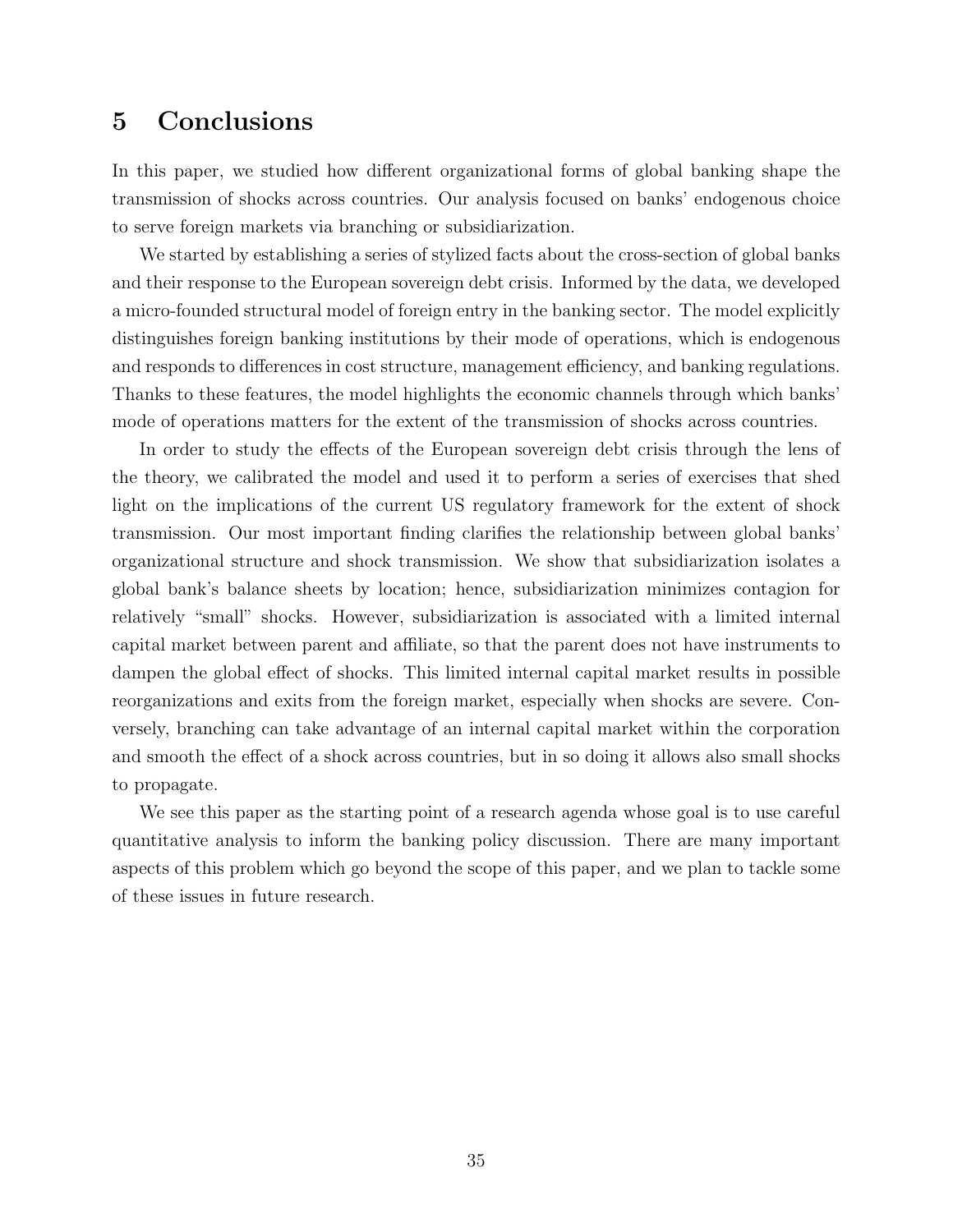# References

- <span id="page-35-7"></span>Aldasoro, Iñaki, Torsten Ehlers, and Egemen Eren. 2019. "Global Banks, Dollar Funding, and Regulation." Tech. Rep. 708. Bank of International Settlements.
- <span id="page-35-9"></span>Amiti, Mary, and David Weinstein. 2018. "How Much Do Idiosyncratic Bank Shocks Affect Investment? Evidence from Matched Bank-Firm Loan Data." Journal of Political Economy  $126(2)$ : 525–587.
- <span id="page-35-4"></span>Arellano, Cristina, Yan Bai, and Luigi Bocola. 2017. "Sovereign Default Risk and Firm Heterogeneity." Working Paper 23314. National Bureau of Economic Research. doi: 10.3386/w23314.

Available at [http://www.nber.org/papers/w23314.](http://www.nber.org/papers/w23314)

- <span id="page-35-6"></span>Berger, Allen N., and Loretta J. Mester. 1997. "Inside the black box: What explains differences in the efficiencies of financial institutions?" Journal of Banking and Finance  $21(7)$ : 895–947.
- <span id="page-35-8"></span>Bernard, Andrew B., J. Bradford Jensen, and Peter K. Schott. 2009. "Importers, Exporters, and Multinationals: a Portrait of Firms in the U.S. that Trade Goods." In Timothy Dunne and J. Bradford Jensen and Mark J. Roberts (eds.), Producer Dynamics: New Evidence from Micro Data. Chicago: University of Chicago Press.
- <span id="page-35-5"></span>Berrospide, Jose M, Ricardo Correa, Linda S Goldberg, and Friederike Niepmann. 2017. "International Banking and Cross-Border Effects of Regulation: Lessons from the United States." International Journal of Central Banking 13(2): 435–476.
- <span id="page-35-3"></span>Bremus, Franziska, Claudia M. Buch, Katheryn N. Russ, and Monika Schnitzer. 2018. "Big Banks and Macroeconomic Outcomes: Theory and Cross-Country Evidence of Granularity." Journal of Money, Credit, and Banking 50(8): 1785–1825.
- <span id="page-35-1"></span>Buch, Claudia M., Cathérine T. Koch, and Michael Koetter. 2011. "Size, productivity, and international banking." Journal of International Economics 85(2): 329334.
- <span id="page-35-2"></span>Cerutti, Eugenio, Giovanni Dell'Ariccia, and Maria Soledad Martínez Pería. 2007. "How Banks go Abroad: Branches or Subsidiaries?" Journal of Banking and Finance 31(6): 1669–1692.
- <span id="page-35-0"></span>Cetorelli, Nicola, and Linda Goldberg. 2011. "Global Banks and International Shock Transmission: Evidence from the Crisis." IMF Economic Review 59(1): 41–76.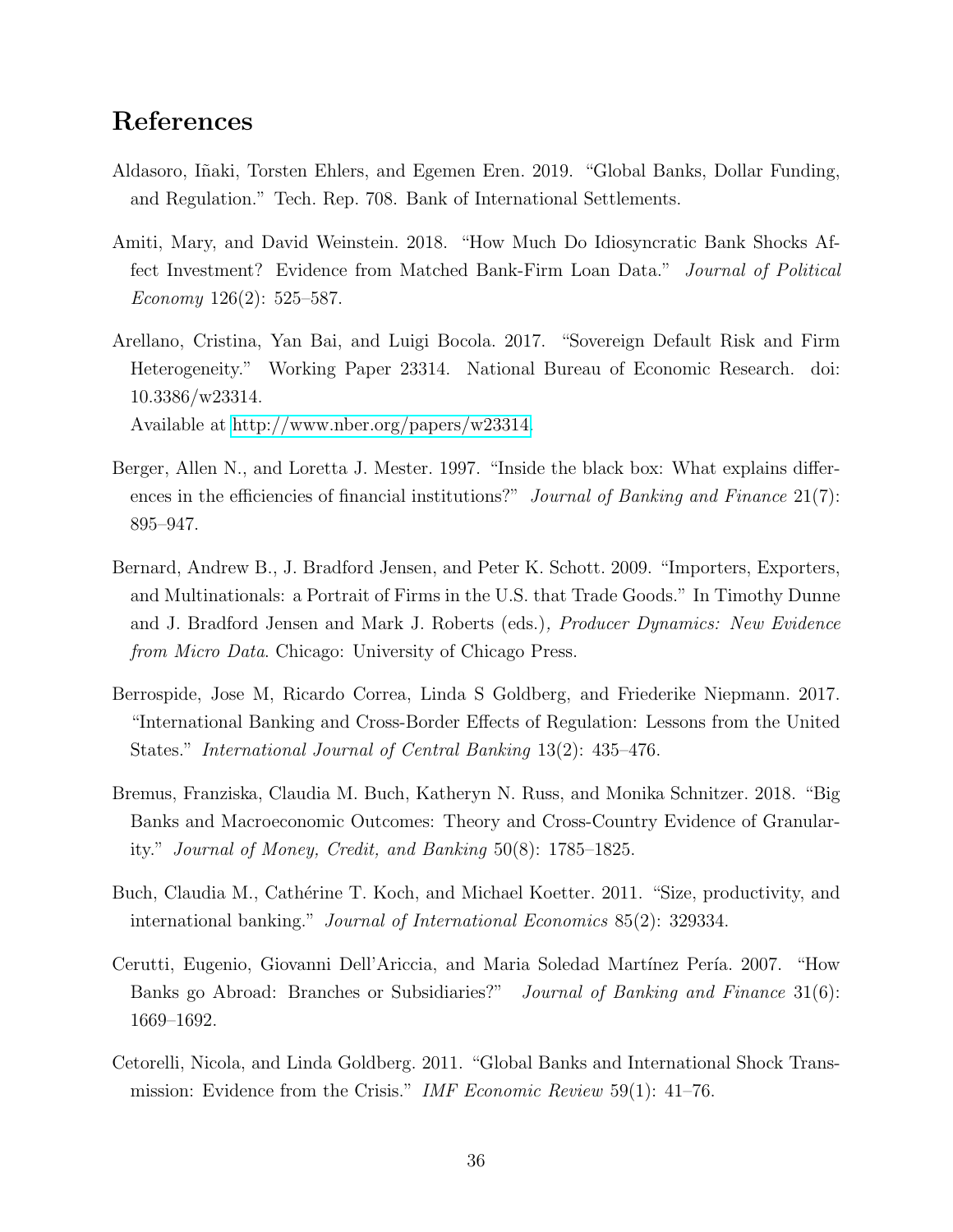- <span id="page-36-0"></span>Cetorelli, Nicola, and Linda Goldberg. 2012a. "Banking Globalization and Monetary Transmission." Journal of Finance 67(5): 1811–1843.
- <span id="page-36-1"></span>Cetorelli, Nicola, and Linda Goldberg. 2012b. "Follow the Money: Quantifying Domestic Effects of Foreign Bank Shocks in the Great Recession." American Economic Review: Papers and Proceedings 102(3): 213–218.
- <span id="page-36-10"></span>Chodorow-Reich, Gabriel. 2013. " The Employment Effects of Credit Market Disruptions: Firm-level Evidence from the 20089 Financial Crisis \*." The Quarterly Journal of Economics 129(1): 1–59. ISSN 0033-5533. doi:10.1093/qje/qjt031. Available at [https://doi.org/10.1093/qje/qjt031.](https://doi.org/10.1093/qje/qjt031)
- <span id="page-36-3"></span>Claessens, Stijn, Asli Demirgüç-Kunt, and Harry Huizinga. 2001. "How Does Foreign Entry Affect Domestic Banking Markets?" Journal of Banking and Finance 25(5): 891–911.
- <span id="page-36-9"></span>Corbae, Dean, and Pablo D'Erasmo. 2021. "Capital Buffers in a Quantitative Model of Banking Industry Dynamics." *Econometrica*, Forthcoming.
- <span id="page-36-6"></span>Correa, Ricardo, Horacio Sapriza, and Andrei Zlate. 2021. "Wholesale Funding Runs, Global Banks' Supply of Liquidity Insurance, and Corporate Investment." Journal of International Economics, Forthcoming.
- <span id="page-36-5"></span>Danisewicz, Piotr, Dennis Reinhardt, and Rhiannon Sowerbutts. 2017. "On a Tight Leash: Does Bank Organizational Structure Matter for Macroprudential Spillovers?" Journal of International Economics 109: 174–194.
- <span id="page-36-8"></span>de Blas, Beatriz, and Katheryn N. Russ. 2013. "All Banks Great, Small, and Global: Loan Pricing and Foreign Competition." International Review of Economics and Finance 26: 4–24.
- <span id="page-36-4"></span>Dell'Ariccia, Giovanni, and Robert Marquez. 2010. "Risk and the Corporate Structure of Banks." Journal of Finance 65(3): 1075–1096.
- <span id="page-36-7"></span>Eaton, Jonathan. 1994. "Cross-Border Banking." Working Paper 4686. National Bureau of Economic Research.
- <span id="page-36-2"></span>Egan, Mark, Ali Hortacsu, and Gregor Matvos. 2017. "Deposit Competition and Financial Fragility: Evidence from the U.S. Banking Sector." American Economic Review 107(1): 169–216.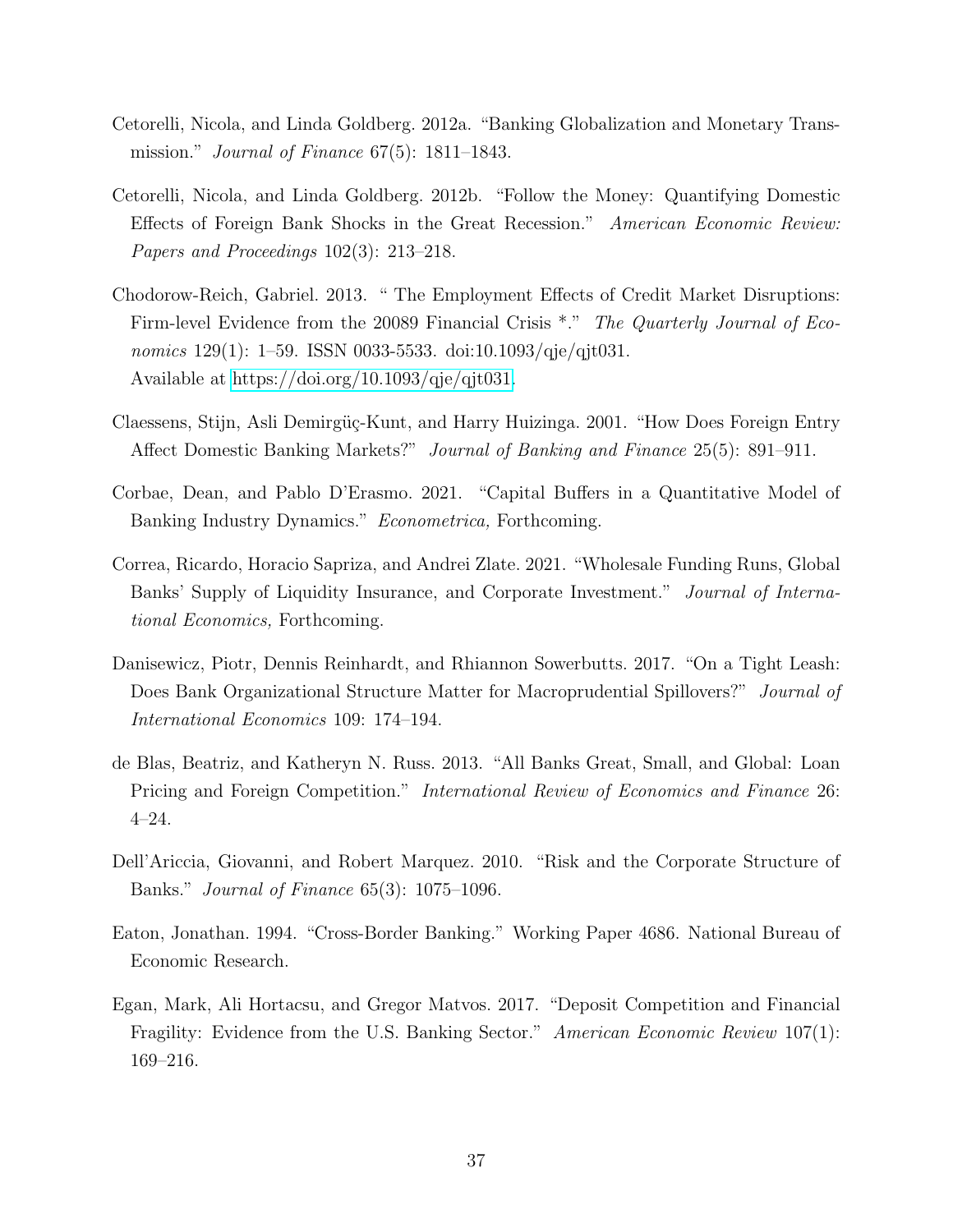- <span id="page-37-10"></span>Feng, Guohua, and Apostolos Serletis. 2010. "Efficiency, technical change, and returns to scale in large US banks: Panel data evidence from an output distance function satisfying theoretical regularity." Journal of Banking  $\mathcal C$  Finance 34(1): 127–138.
- <span id="page-37-5"></span>Fiechter, Jonathan, Inci Otker Robe, Anna Ilyina, Michael Hsu, André Santos, and Jay Surti. 2011. "Subsidiaries or Branches: Does One Size Fit All?" IMF Staff Discussion Note (11/04).
- <span id="page-37-8"></span>Gertler, Mark, and Simon Gilchrist. 1994. "Monetary Policy, Business Cycles, and the Behavior of Small Manufacturing Firms<sup>\*</sup>." The Quarterly Journal of Economics 109(2): 309–340. ISSN 0033-5533. doi:10.2307/2118465. Available at [https://doi.org/10.2307/2118465.](https://doi.org/10.2307/2118465)
- <span id="page-37-0"></span>Goldberg, Linda. 2009. "Understanding Banking Sector Globalization." International Monetary Fund Staff Papers 56: 171–197.
- <span id="page-37-11"></span>Hassan, Fadi, Stefano Federico, and Veronica Rappoport. 2020. "Trade Shocks and Credit Reallocation." CEPR Discussion Paper 14792.
- <span id="page-37-9"></span>Hughes, Joseph P., and Loretta J. Mester. 1998. "Bank Capitalization and Cost: Evidence of Scale Economies in Risk Management and Signaling." The Review of Economics and Statistics 80(2): 314–325.
- <span id="page-37-3"></span>Ivashina, Victoria, David S. Scharfstein, and Jeremy C. Stein. 2015. "Dollar Funding and the Lending Behavior of Global Banks." The Quarterly Journal of Economics 130(3): 1241–1281.
- <span id="page-37-1"></span>Klein, Michael. 1971. "A Theory of the Banking Firm." Journal of Money, Credit and Banking 3(2): 205–218.
- <span id="page-37-6"></span>Luciano, Elisa, and Clas Wihlborg. 2013. "The Organization of Bank Affiliates; A Theoretical Perspective on Risk and Efficiency." ICER Working Papers (06-2013).
- <span id="page-37-2"></span>Monti, Mario. 1972. "Deposit, Credit, and Interest Rate Determination under Alternative Bank Objectives." In G.P. Szego and K. Shell (eds.), *Mathematical Methods in Investment* and Finance. Amsterdam: North Holland.
- <span id="page-37-7"></span>Niepmann, Friederike. 2015. "Banking Across Borders." Journal of International Economics 96(2): 244–265.
- <span id="page-37-4"></span>Niepmann, Friederike. 2018. "Banking Across Borders with Heterogeneous Banks." CEPR Discussion Discussion Paper 12606.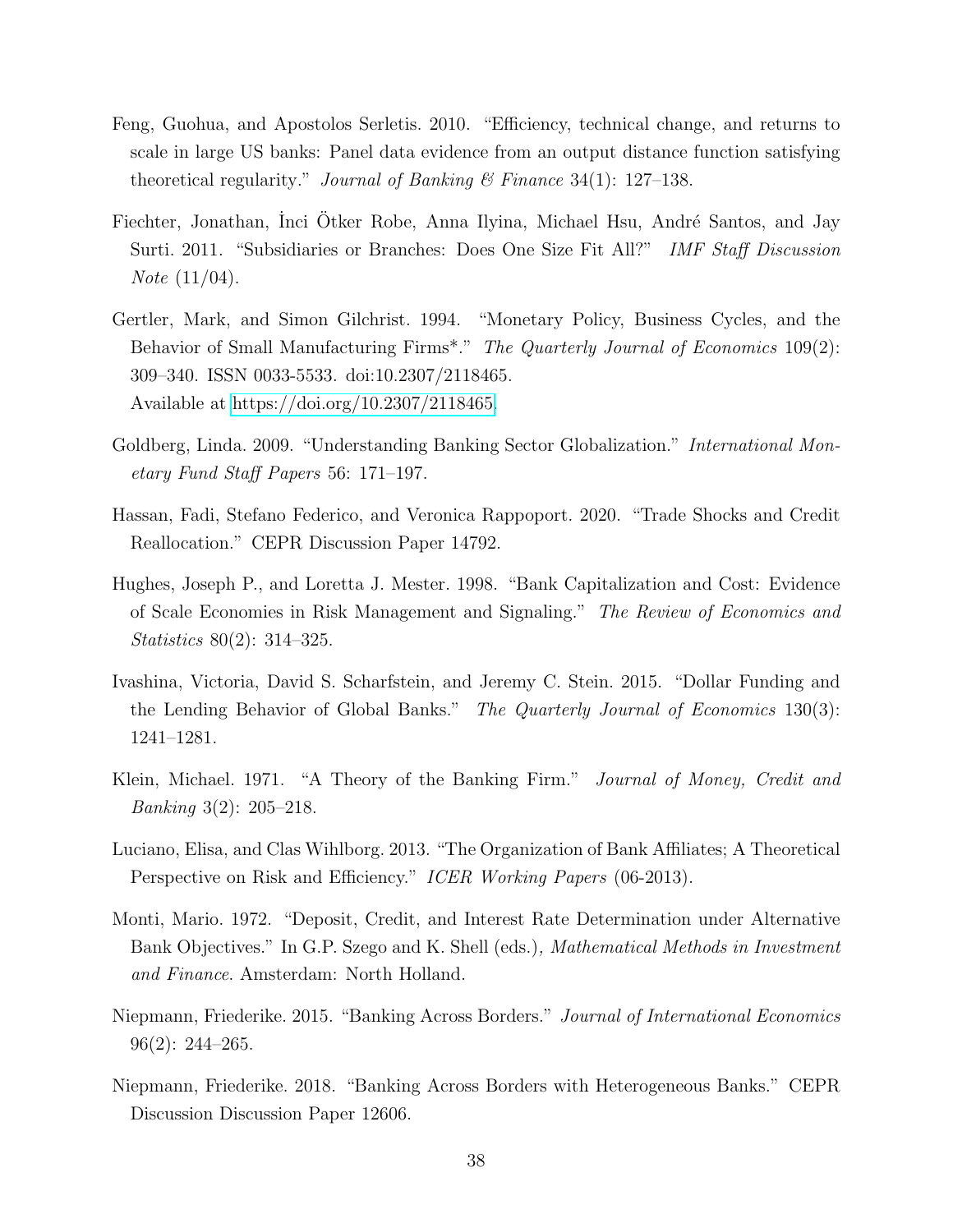- <span id="page-38-1"></span>Ongena, Steven, Ann L. Owen, and Judit Temesvary. 2018. "A Global Lending Channel Unplugged? Does U.S. Monetary Policy Affect Cross-border and Affiliate Lending by Global U.S. Banks?" Journal of International Economics 112: 50–69.
- <span id="page-38-0"></span>Peek, Joe, and Eric S. Rosengren. 2000. "Collateral Damage: Effects of the Japanese Bank Crisis on Real Activity in the United States." American Economic Review 90(1): 30–45.
- <span id="page-38-2"></span>Wheelock, David C., and Paul W. Wilson. 2012. "Do large banks have lower costs? New estimates of returns to scale for US banks." Journal of Money, Credit and Banking 44(1): 171–199.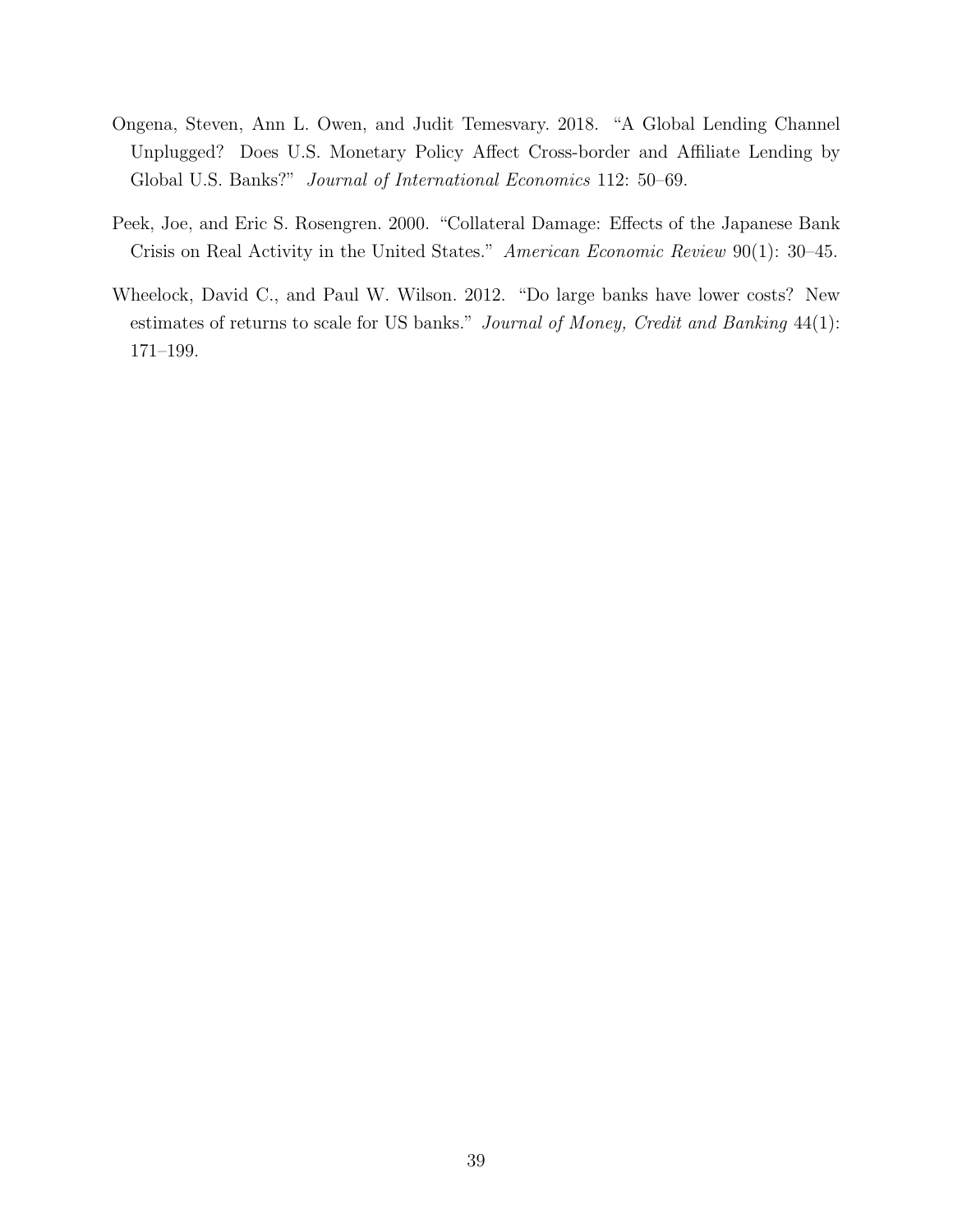# <span id="page-39-0"></span>Appendix

# A The Regulatory Framework: History and Current Status

The US Regulatory Framework has a long and complex history. We mention here those provisions that are relevant for the treatment of banks in our model.

# International Banking Act of 1978 (IBA)

The IBA instituted the principle of national treatment, subjecting foreign banks to the same regulatory restrictions and benefits as domestic banks whenever possible. Prior to the IBA, the branches of foreign banks were not subject to federal restrictions on US banks, such as those on interstate banking (McFadden) and the separation of commercial and investment operations (Glass-Steagall). Foreign branches were not required to meet the reserve requirements of the Federal Reserve. However, they were ineligible for FDIC insurance, making it hard for them to compete for retail deposits. Foreign subsidiaries were already under federal regulatory authority. The IBA required foreign banks to choose a home state, then they became subject to the laws of that state and could not set up branches or subsidiaries in any other states. They also became subject to federal laws, which ended the competitive advantages they previously had over domestic banks. Under the IBA, all foreign banks that accepted retail deposits were now required to become part of the FDIC insurance system, but they could opt out of this requirement by not accepting retail deposits. These foreign branches that accepted retail deposits were now subject to the reserve requirements set by the Federal Reserve and subject to their examinations or that of a similar banking authority.

# Depository Institutions Deregulation and Monetary Control Act (DIDMCA) of 1980

The DIDMCA expanded the influence of the Federal Reserve to all depository institutions, as opposed to only the approximately 40 percent of banks that were currently members of the Federal Reserve System. This meant nonmember banks had to meet the reserve requirements and assets and liabilities reporting requirements set by the Federal Reserve, similar to how the IBA applied these requirements to the US operations of foreign banks. These new requirements also allowed all depository institutions to enjoy the benefits of membership in the Federal Reserve System, including use of the discount window, a first for both foreign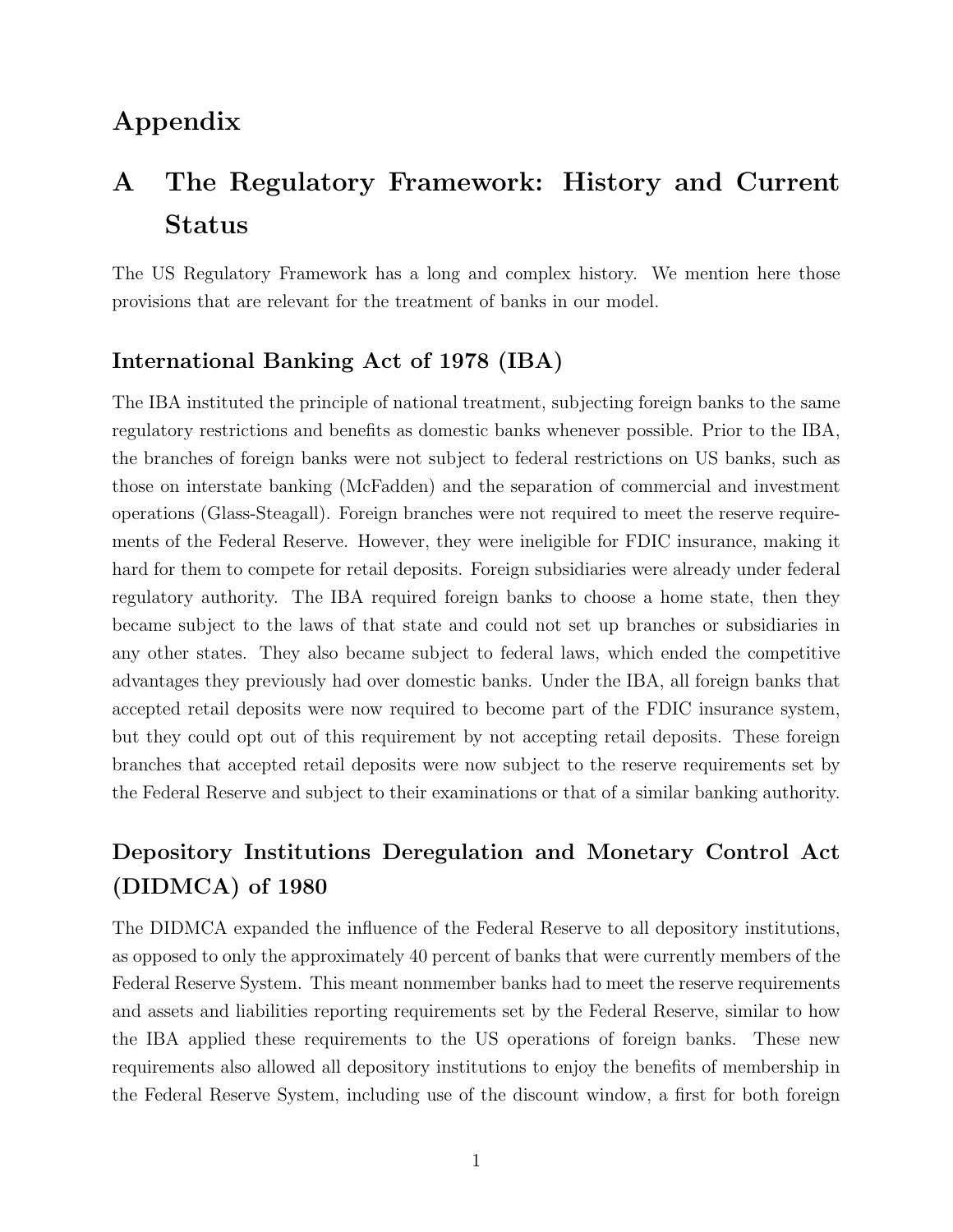banks and nonmember banks.

# Foreign Bank Supervision Enhancement Act (FBSEA) of 1991

The FBSEA, part of the Federal Deposit Insurance Corporation Improvement Act of 1991, prohibited new foreign bank branches in the United States from having access to the FDIC system and deposit insurance. This created a major operating difference from a foreign bank opening a new subsidiary, which was still able to offer deposit insurance. The FBSEA also expanded the Federal Reserve's authority to supervise and regulate foreign banks. The Federal Reserve could now examine any foreign-owned banking entities in the United States, which were now required to be examined annually by state or federal regulators, and granted the Federal Reserve greater privilege to access information about the parent companies. The act also allowed the Federal Reserve to terminate any unsafe foreign banking entity, whether it had a state or federal licence. To form a new banking entity in the United States, a foreign bank now needed the approval of the Federal Reserve independently of the organizational choice between a branch or a subsidiary.

# Riegle-Neal Interstate Banking and Branching Efficiency Act (IBBEA) of 1994

The IBBEA overturned the McFadden Act (1927) by allowing interstate banking. Prior to this act, many states had passed laws allowing banks based in other states to operate within their state under specified conditions. The IBBEA set up a national framework to allow interstate banking under a standardized set of rules. For foreign-owned banks, this legislation meant a parent bank could set up branches in multiple states, or a subsidiary would be allowed to open branches in multiple states.

# New Intermediate Holding Company Regulation of 2016

Starting in July, 2016, a foreign bank organization (FBO) with more than \$50bn in US assets is required to designate an intermediate holding company (IHC) that holds the FBO's ownership interest in any of its US subsidiaries. The IHC is then subject to the regulatory requirements of any US bank holding company. Interestingly enough, foreign branches are left out of the IHC regulation and branch assets do not count towards the regulatory thresholds, nor are branches subject to US regulatory requirements like the Dodd-Frank Act's stress testing, Basel III capital requirements, etc. Foreign branches operating in the United States remain subject to regulation in their home country.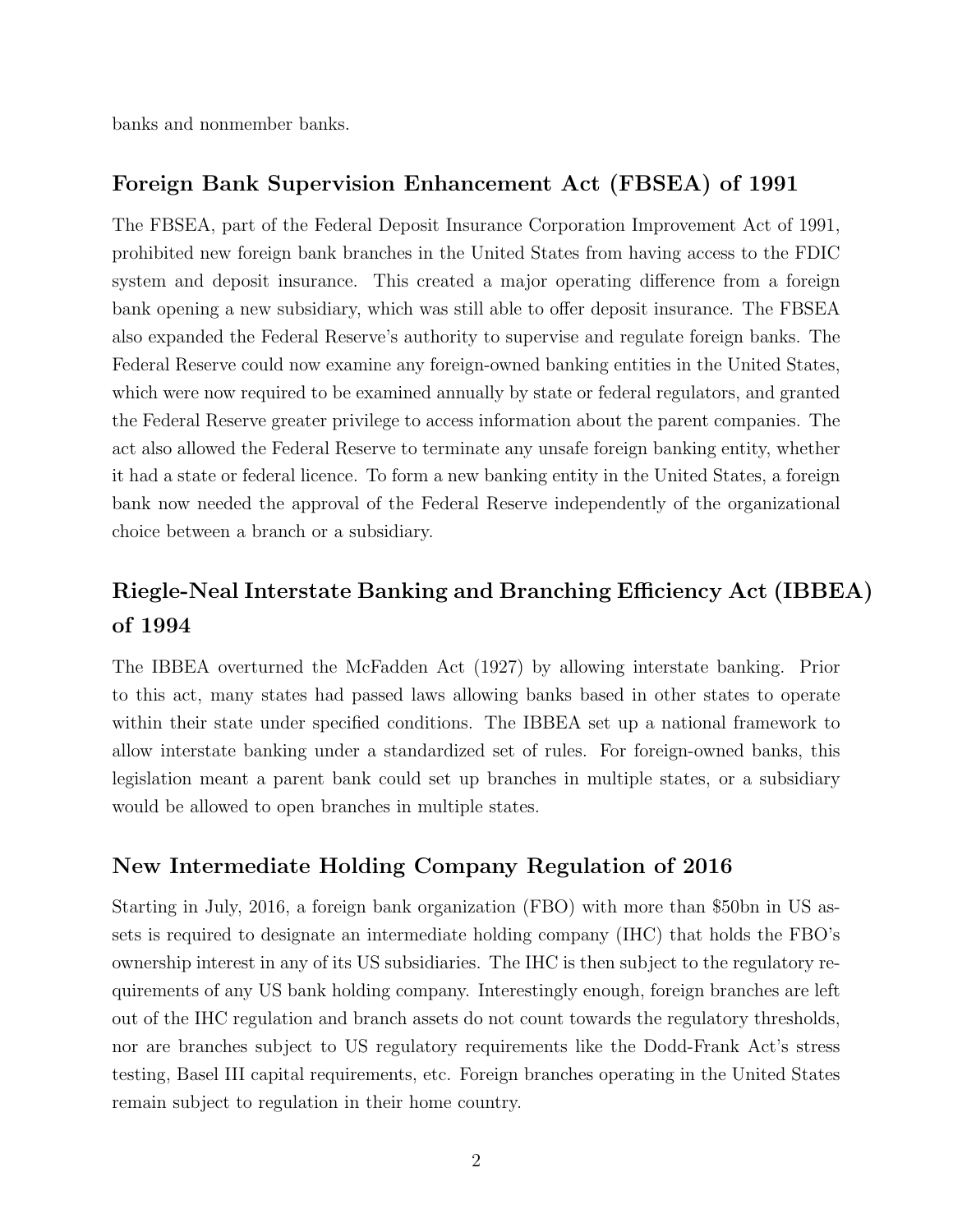# <span id="page-41-0"></span>B Data Description

## US Office-Level Data

Our office-level data comes from two different forms, FFIEC 031 and FFIEC 002. FFIEC 031 is formally known as the Consolidated Reports of Condition and Income for a Bank with Domestic and Foreign Offices, often referred to as Call Reports. This is our source for data on the financial positions of foreign-owned subsidiaries operating in the United States. FFIEC 002 is formally known as the Report of Assets and Liabilities of US Branches and Agencies of Foreign Banks, and is our source for the data on the financial positions of foreign-owned branches.

We complement this data with the Federal Reserve Board's Structure and Share Data for US Offices of Foreign Banks. The Structure Data is US office-level data of foreign banking organizations covering selected variables from the FFIEC 031 and FFIEC 002, including the "top-tier" foreign parent bank and country, as well as US office type and assets. This source allows us to identify the two types of organizational forms that are the object of this study, branches and subsidiaries. We define uninsured federal branches and uninsured state branches as "branches." "Subsidiaries" encompass state member banks, state nonmember banks, national banks, state savings banks, and federal savings banks. The Share Data contains summary statistics on the fraction and level of total assets, commercial and industrial loans, total loans or deposits in domestic-owned banks, foreign-owned banks (subsidiaries) and foreign-owned branches and agencies.

Balance sheet data for subsidiaries in our sample come from the form FFIEC 031. Specifically, we construct retail deposits as the sum of  $r\text{conf049}$ , the amount of deposits (excluding retirement accounts) of \$250,000 or less, and  $r\text{conf045}$ , the amount of retirement deposit accounts of \$250,000 or less. Wholesale deposits are given by the sum of  $rconf051$ , the amount of deposits (excluding retirement) above \$250,000, and  $r\text{conf04}\gamma$ , the amount of retirement deposit accounts above \$250,000. The sum of wholesale and retail deposits gives our measure of total deposits. Finally, rcfd2122 (loans and leases net of unearned income) measures total net loans.

Form FFIEC 002 provides additional information on foreign-owned branches. Specifically, wholesale deposits are given by rcon1653 (total deposits and credit balances in transaction accounts of the branch), while rcfd2122 (loans and leases net of unearned income) is our measure of total net loans. The intrabank transfer is computed using data on the flow of funds between parent and branches: rcfd2944 reports the balance due to their parent institution and rcfd2154 the balance due from their parent institution.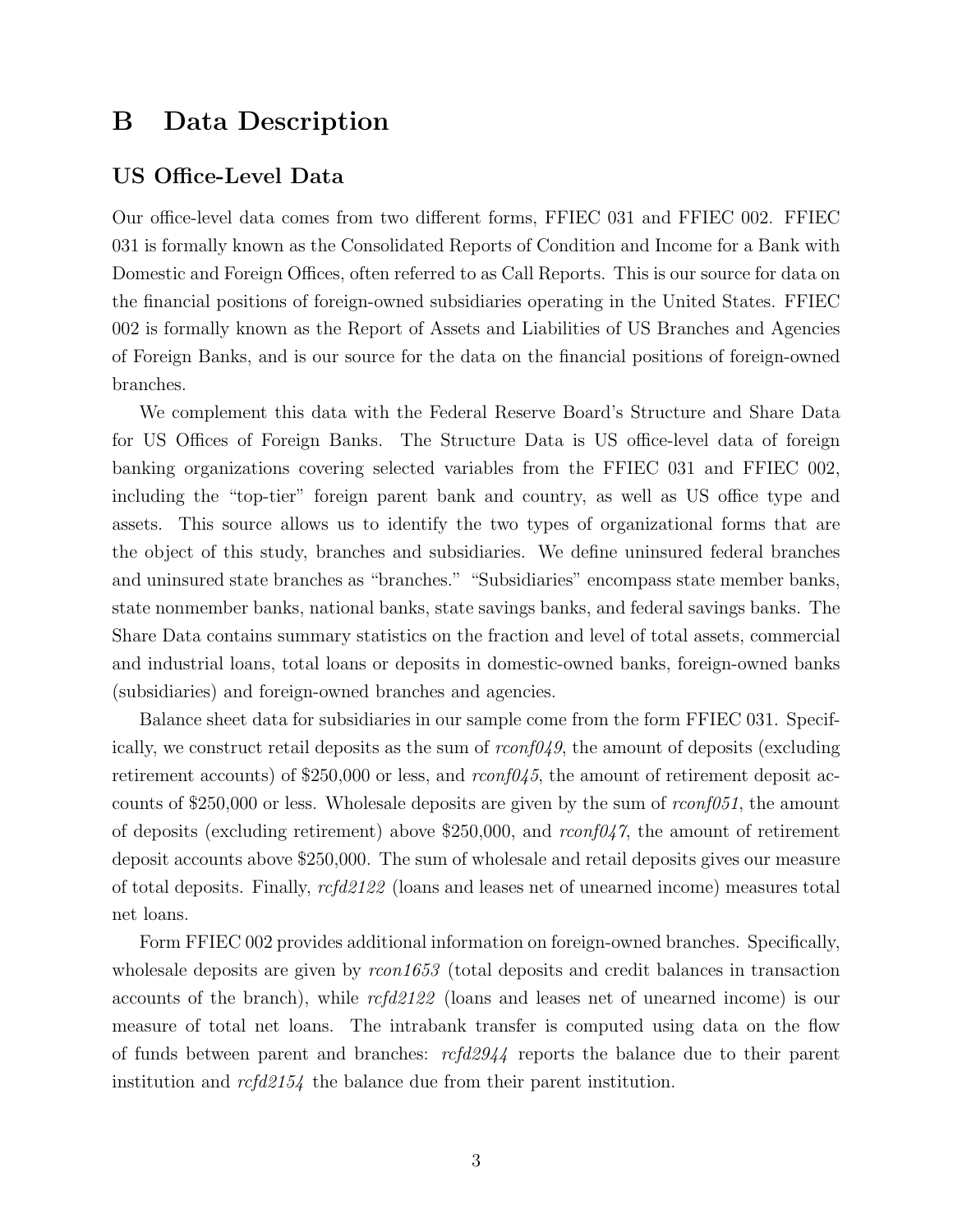## European Bank-Level Data

S&P Global Market Intelligence (formerly SNL Financial) is our data source on European banks. Using bank names, we were able to match this data with the European parents of US offices in the Structure data: there are 56 European "top-tier" parent banks in our matched dataset. The variables we use from S&P Global Market Intelligence are total assets (S&P Key field 132264), total deposits (132288), total net loans (132214), interest earned on loans (132532) and interest expense on deposits (133820.)

#### Exposure Data

Exposures for "top-tier" parent banks are contained in the European Banking Authority (EBA) stress test data, which reports the total value of each bank's holdings of sovereign debt in each European country. Only 50 of our 56 European parents participated in these stress tests. For this reason, we construct two different definitions of a parent bank's exposure to the European sovereign debt crisis . According to our baseline definition, any parent bank with above median holdings of government debt from Greece, Italy, Ireland, Portugal, or Spain is considered exposed to the crisis, while all other parent banks are not. An alternative definition considers any parent bank in a country using the euro to be exposed, while all other parent banks are not. This second definition does not require EBA stress test data.

# <span id="page-42-0"></span>C Details on the Construction, Solution, and Calibration of the Model

#### C.1 Modeling Deposit Insurance

As described in Section [3,](#page-42-0) all banks accepting retail deposits in the United States have to pay deposit insurance to the Federal Deposit Insurance Corporation (FDIC), an independent US agency, created by Congress, in charge of insuring deposits. The main goal of deposit insurance is to prevent bank runs. Deposit insurance also generates moral hazard problems—since bank deposits are insured, bankers have incentives to engage in risky behavior. The classic way to address this moral hazard problem and ultimately reduce the risk of bankruptcies is to price the deposit insurance at the actuarially fair rate. Thus, in order to achieve a certain level of actuarial fairness, modern deposit insurance is not paid as a flat fee on insured deposits, but rather is assessed based on the risk profile of a bank's assets and funding sources. Under the Dodd-Frank Act, the FDIC assessment is applied to all assets of a bank less its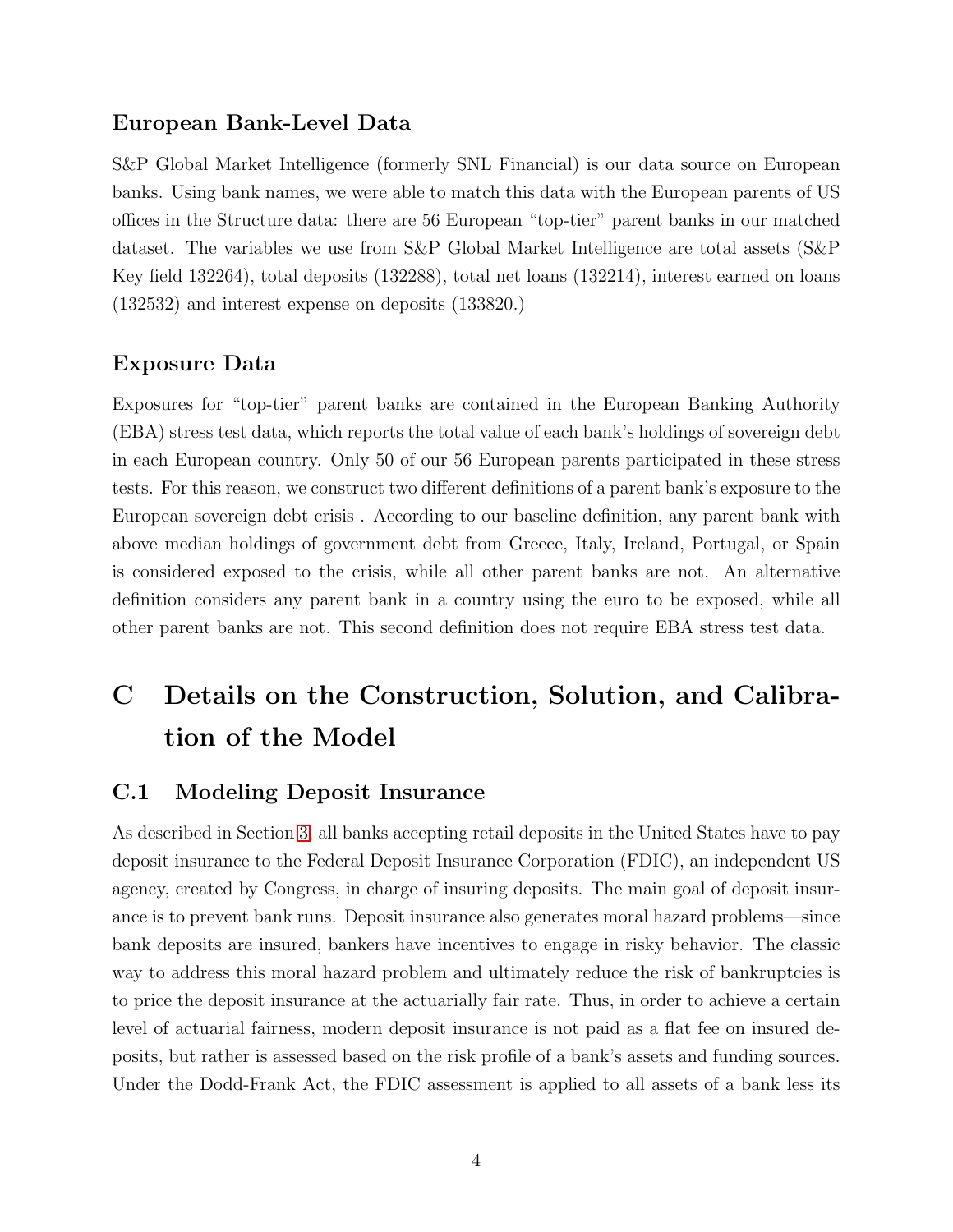|                                                                                                                     |  | III IV | Total |
|---------------------------------------------------------------------------------------------------------------------|--|--------|-------|
| Assessment Rate $2.5 \text{ to } 9$ $9 \text{ to } 24$ $18 \text{ to } 23$ $30 \text{ to } 45$ $2.5 \text{ to } 45$ |  |        |       |

<span id="page-43-0"></span>Table C.1: FDIC Assessment Rates by Risk Categories, in Basis Points Source:<https://www.fdic.gov/deposit/insurance/assessments/proposed.html.>

tangible equity (the assessment base), so banks pay additional insurance even if their source of additional funding is not itself insured.

Small banks are classified based on their riskiness according to the CAMELS rating system of broad risk measures and assigned a risk category based on these measures.<sup>[1](#page-43-1)</sup> Table [C.1](#page-43-0) reports the current rates by risk-category. Larger banks and complex institutions are subject to the same total range of rates, but are assessed based on the following three factors. The CAMELS rating constitutes 30 percent of the bank's assessment rate, and the rest of the rate is calculated according to a formula based on factors related to asset risk and funding risk (50 and 20 percent, respectively). The asset risk measures generally punish higher leverage, riskier classes of assets, and asset concentration in a particular sector. The funding risk measures generally reward having a larger share of funding from insured deposits and holding highly liquid assets, on the theory that such funding is less likely to flee in crisis. These formulaic measures are similar in nature to the categories assessed subjectively in the CAMELS rating.

Our proposed reduced-form expression in equation [\(4\)](#page-44-0) follows the principles of the FDIC Current Assessment Rate Calculator for Highly Complex Institutions, available at: https://www.fdic.gov/deposit/insurance/calculator.html.

The highly complex institutions pricing scorecard lists three criteria as building blocks of the CAMELS rating system: 1) the ability to withstand asset-related stress; 2) the ability to withstand funding-related stress; and 3) potential loss severity. Our formulation follows the second criterion, the ability to withstand funding-related stress:

$$
IP(D, L, M) = \underbrace{f(D, M^{-}, E(a))}_{\text{ assessment rate}} \cdot \underbrace{(L + M^{+} - E(a))}_{\text{ assessment base}} \equiv \left[ f_1 + f_2 \cdot \frac{M^{-}}{E(a)} \right] \cdot (L + M^{+} - E(a)),
$$
\n(C.1)

where  $f_1, f_2 > 0$ . We abstract from the exact formulas for calculating the FDIC assessment rate, and adopt a functional form that results in an insurance premium that is higher the more a bank resorts to interbank borrowing as a share of bank equity in order to fund its

<span id="page-43-1"></span><sup>1</sup>CAMELS is a supervisory rating system developed by US regulatory agencies in which capital adequacy, assets, management capability, earnings, liquidity, and sensitivity to market risk are assigned a rating from 1 (best) to 5 (worst). A rating of 5 indicates that the bank's problems are beyond management's ability to control or correct.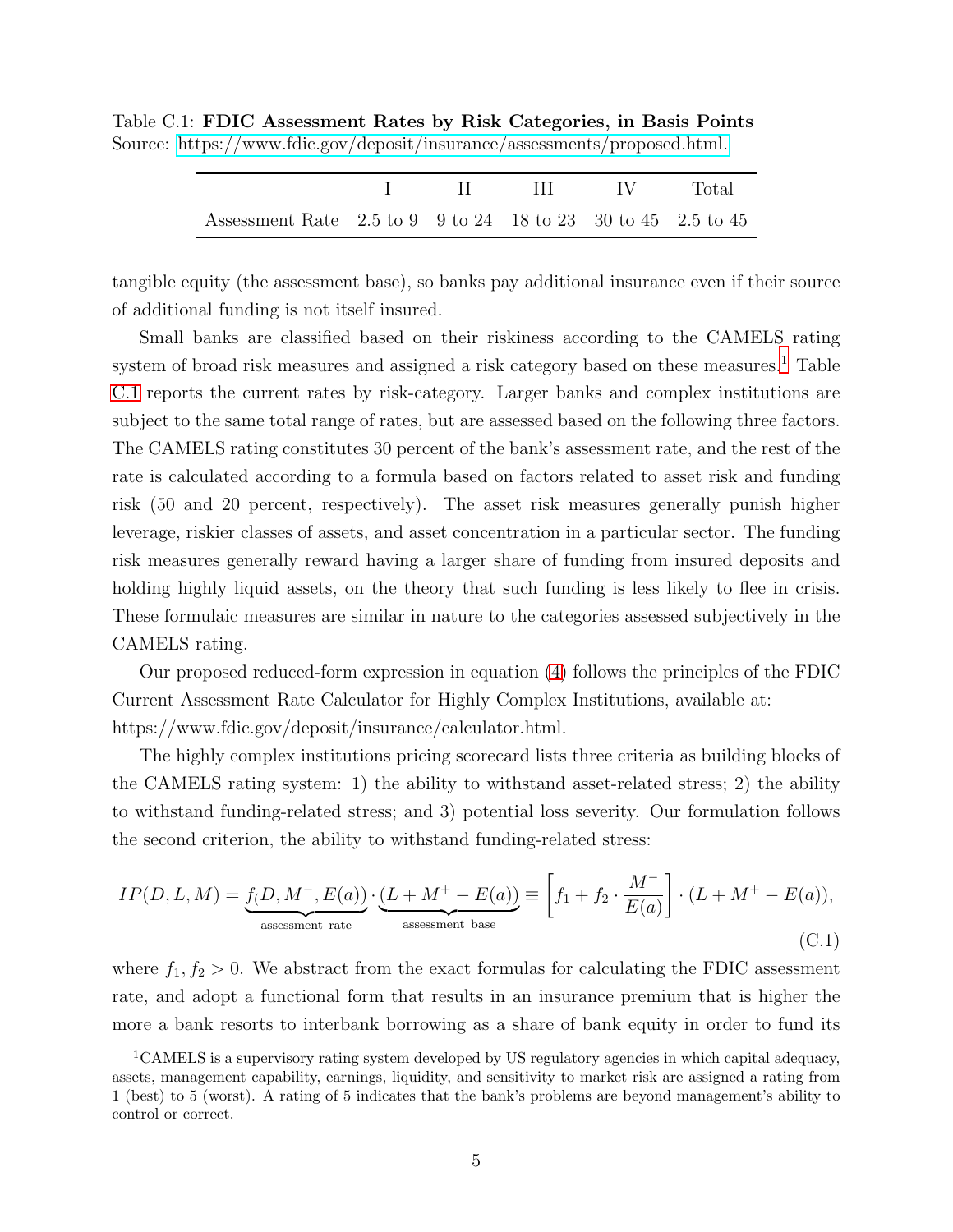activities. This formula applies to local banks, subsidiaries, and parents of subsidiaries. The analogous formula for parents of branches includes both parent and branch loans in its assessment base.

# C.2 The Bank's Profit Maximization Problem: A Parametric Example

In order to illustrate properties of the bank's problem, in this section we present the solution of the model under the same parameterization we use in the calibration.

We assume a constant elasticity loan demand function:  $L(r_L) = r_L^{-\varepsilon} A$ , where  $\varepsilon > 1$  is the elasticity of loan demand, and A is a parameter describing the aggregate size of the market for loans. Similarly, we assume a constant elasticity retail deposit supply function:  $D(r_D)$  =  $r_D^{\vartheta}B$ , where  $\vartheta > 0$  is the elasticity of retail deposit supply, and B is a parameter describing the aggregate size of the retail deposits market. We also assume a linear management cost function:  $C(D, L) = c_L L + c_D D$ , where  $c_L, c_D > 0$ . Under these assumptions, if a local bank is a lender in the interbank market  $(M > 0)$ , its optimal loans and deposits in the unconstrained equilibrium are given by:[2](#page-44-2)

$$
L_N^u(a) = \left\{ \frac{\varepsilon}{p(\varepsilon - 1)} [(1 - p) + r_M + ac_L] \right\}^{-\varepsilon} A \tag{C.2}
$$

$$
D_N^u(a) = \left\{ \frac{\vartheta}{(\vartheta + 1)} [(r_M - ac_D - f_1)] \right\}^{\vartheta} B, \tag{C.3}
$$

and maximal profits are:

<span id="page-44-0"></span>
$$
\pi_N(a) = r_M E(a) + H_1(\varepsilon, p)[(1-p) + r_M + ac_L]^{1-\varepsilon} A + H_2(\vartheta)(r_M - ac_D - f_1)^{1+\vartheta} B, (C.4)
$$

where  $H_1(\cdot)$  and  $H_2(\cdot)$  are functions of model parameters only. Equation [\(C.4\)](#page-44-0) shows that a bank's optimal profits are increasing in bank efficiency  $1/a$  and in the bank's equity  $E(a)$ .

## <span id="page-44-1"></span>C.3 Calibrating Banks' Efficiency Distribution

We start by assessing which parametric distribution better approximates the empirical distribution of interest revenues from loans. We estimate the parameters of said distribution under these alternate assumptions: Pareto, log-normal, Fréchet, and Weibull. With the estimated distributions, we run Anderson-Darling tests of the hypothesis that each of these

<span id="page-44-2"></span><sup>2</sup>The intuition that this special example conveys is the same in the case in which a bank is a borrower in the interbank market, just less transparent algebraically.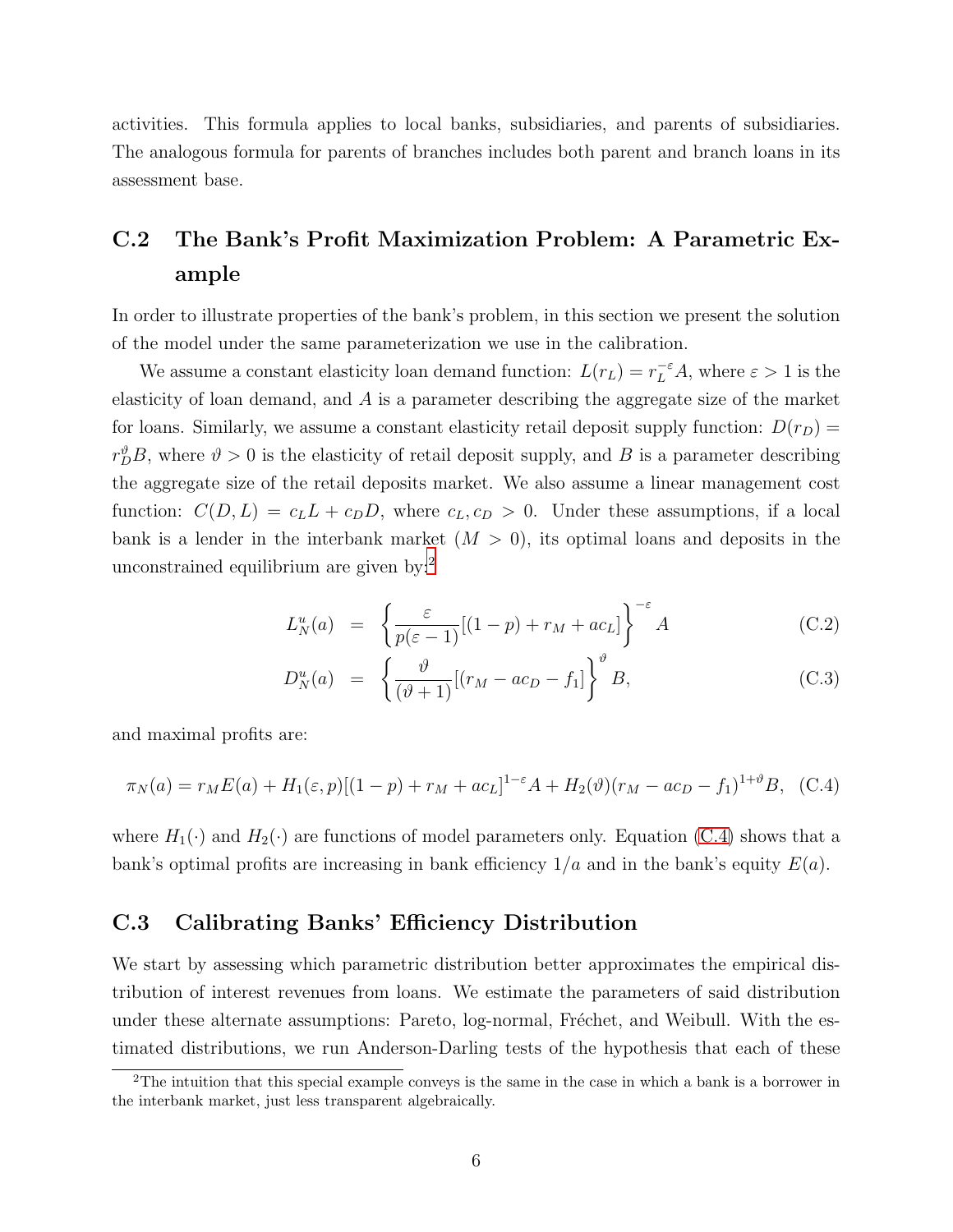parametric distributions well approximates the empirical distribution. While we can reject the hypotheses that the distribution of interest revenues from loans is Pareto, Fréchet or Weibull, we cannot reject the hypothesis that the distribution is log-normal. Based on this result, we need to establish a theoretical linkage between the distribution of interest revenues from loans and the banks' efficiency distribution.

Assume that banks' efficiency  $x \equiv 1/a$  is distributed log-normal:  $\log(x) \sim \mathcal{N}(\mu, \sigma)$ . In the unconstrained equilibrium, and under the assumption that a bank is lending in the interbank market, revenues from domestic loans are:

$$
r_L \cdot L = \left[ \frac{\varepsilon}{p(\varepsilon - 1)} [ac_L + r_M + (1 - p)] \right]^{1 - \varepsilon} A.
$$
 (C.5)

Assuming that the term  $(r_M + 1 - p)$  is "small" relative to  $ac_L$ , revenues from loans can be approximated as:

$$
r_L \cdot L \approx \left[\frac{\varepsilon}{p(\varepsilon - 1)} ac_L\right]^{1-\varepsilon} A = Ha^{1-\varepsilon} = Hx^{\varepsilon - 1},
$$

where  $H \equiv \left[\frac{\varepsilon c_L}{p(\varepsilon-1)}\right]^{1-\varepsilon} A$ . Hence:

$$
\log(r_L \cdot L) \approx \log(H) + (\varepsilon - 1) \log(x),
$$

where  $\log(x) \sim \mathcal{N}(\mu, \sigma)$  implies that  $\log(r_L \cdot L) \sim \mathcal{N}(\mu_L, \sigma_L)$ . As a result, the distribution of interest revenues from loans can be approximated by a log-normal distribution with parameters:

$$
\mu_L = (\varepsilon - 1)\mu + \log(H) \tag{C.6}
$$

$$
\sigma_L = (\varepsilon - 1)\sigma. \tag{C.7}
$$

The maximum-likelihood estimates, conditional on the distribution of the interest revenues from loans being log-normal, deliver  $\mu_L = 5.96$  and  $\sigma_L = 1.93$ . Then we impose that  $\mu_L = (\varepsilon - 1)\mu + \log(H) = 19.78$  and  $\sigma_L = (\varepsilon - 1)\sigma = 1.93$  in the calibration.

# <span id="page-45-1"></span><span id="page-45-0"></span>D Additional Tables and Figures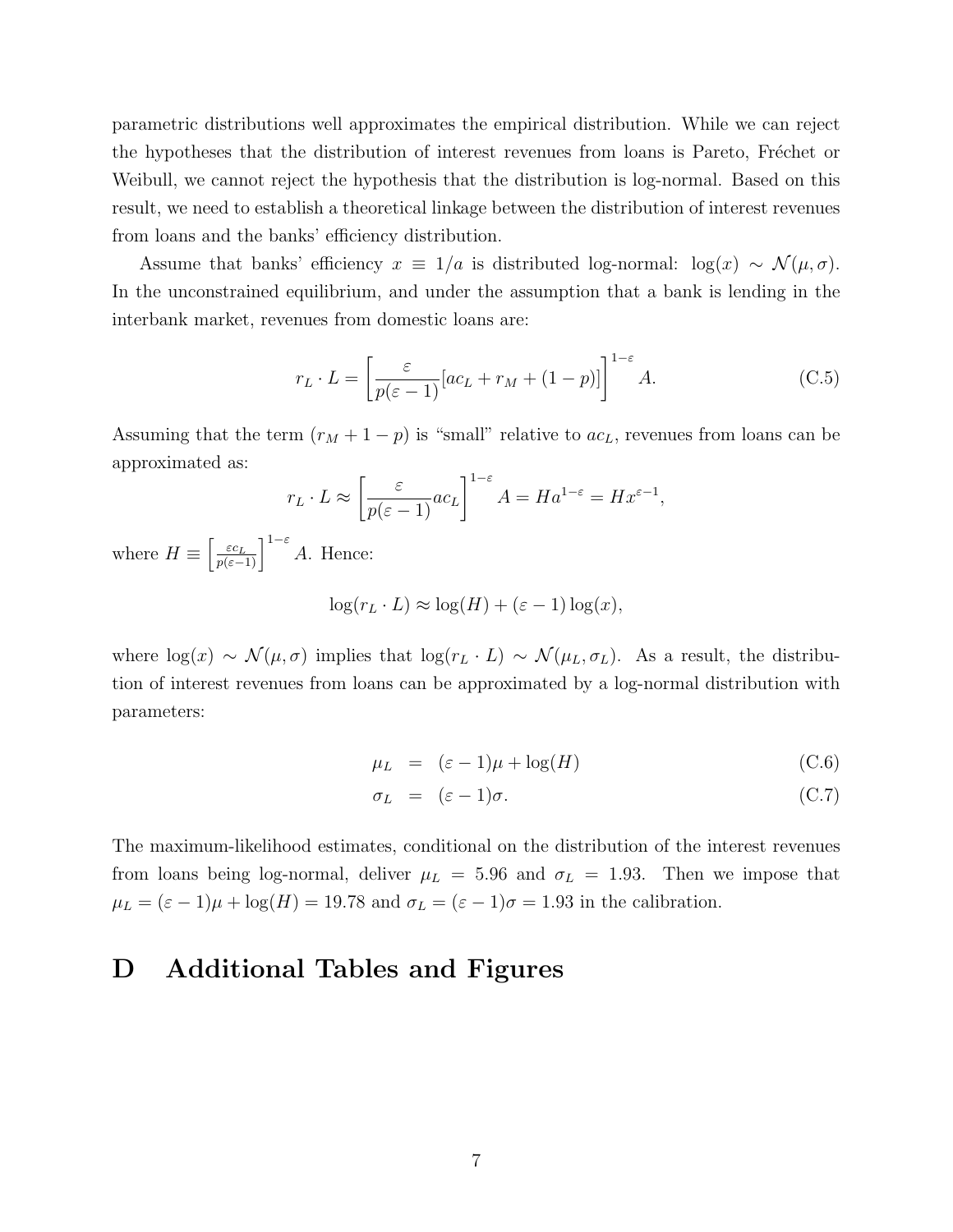| Bank Name                         | No. of         | No. of          | % of Assets    | % of Assets    |
|-----------------------------------|----------------|-----------------|----------------|----------------|
|                                   | Subs           | <b>Branches</b> | in Subs.       | in Branches    |
| Allianz Se                        | $\overline{0}$ | $\overline{2}$  | $\overline{0}$ | 100            |
| Allied Irish Banks, P.L.C.        | $\overline{2}$ | $\mathbf{1}$    | 96.11          | 3.89           |
| Banco Bilbao Vizcaya Argentaria,  | $\mathbf{1}$   | $\mathbf{1}$    | 72.31          | 27.69          |
| S.A.                              |                |                 |                |                |
| Banco Comercial Portugues, S.A.   | $\mathbf{1}$   | $\overline{0}$  | 100            | $\overline{0}$ |
| Banco De Sabadell, S.A.           | $\overline{2}$ | 1               | 64.92          | 35.08          |
| Banco Popular Espanol, S.A.       | $\mathbf{1}$   | $\theta$        | 100            | $\theta$       |
| Banco Santander, S.A.             | $\mathbf{1}$   | 3               | 72.26          | 27.74          |
| Barclays Plc                      | $\mathbf{1}$   | $\overline{2}$  | 14.08          | 85.92          |
| Bayerische Landesbank             | $\overline{0}$ | 1               | $\overline{0}$ | 100            |
| <b>BNP</b> Paribas                | $\overline{2}$ | 5               | 36.15          | 63.85          |
| <b>BPCE</b>                       | $\theta$       | 1               | $\overline{0}$ | 100            |
| Caisse Federale De Credit Mutuel  | $\theta$       | $\mathbf{1}$    | $\overline{0}$ | 100            |
| Caixa De Aforros De Vigo, Ourense | $\theta$       | $\mathbf{1}$    | $\overline{0}$ | 100            |
| E Pontevedra                      |                |                 |                |                |
| Caixa Geral De Depositos, S.A.    | $\theta$       | $\mathbf{1}$    | $\overline{0}$ | 100            |
| Bancaja                           | $\theta$       | 1               | $\overline{0}$ | 100            |
| Caja De Ahorros Y Monte De        | 1              | $\overline{0}$  | 100            | $\overline{0}$ |
| Piedad De Madrid                  |                |                 |                |                |
| Cooperatieve Centrale Raiffeisen- | $\mathbf{1}$   | $\mathbf{1}$    | 12.09          | 87.91          |
| Boerenleenbank B.A.               |                |                 |                |                |
| Credit Agricole Corporate And In- | $\theta$       | $\overline{2}$  | $\theta$       | 100            |
| vestment Bank                     |                |                 |                |                |
| Credit Suisse Group               | $\Omega$       | 1               | $\Omega$       | 100            |
| Deutsche Bank Aktiengesellschaft  | $\overline{2}$ | 1               | 26.93          | 73.07          |
| Dexia S.A.                        | $\overline{0}$ | 1               | $\Omega$       | 100            |
| DNB Nor Asa                       | $\Omega$       | 1               | $\Omega$       | 100            |
| DZ Bank Ag Deutsche Zentral-      | $\theta$       | 1               | $\theta$       | 100            |
| Genossenschaftsbank               |                |                 |                |                |
| Erste Group Bank Ag               | $\overline{0}$ | 1               | $\Omega$       | 100            |
| Espirito Santo Control S.A.       | 1              | $\overline{2}$  | 24.14          | 75.86          |

Table D.1: List of European Parents in Our Sample, Data for 2010-Q4

Continued on next page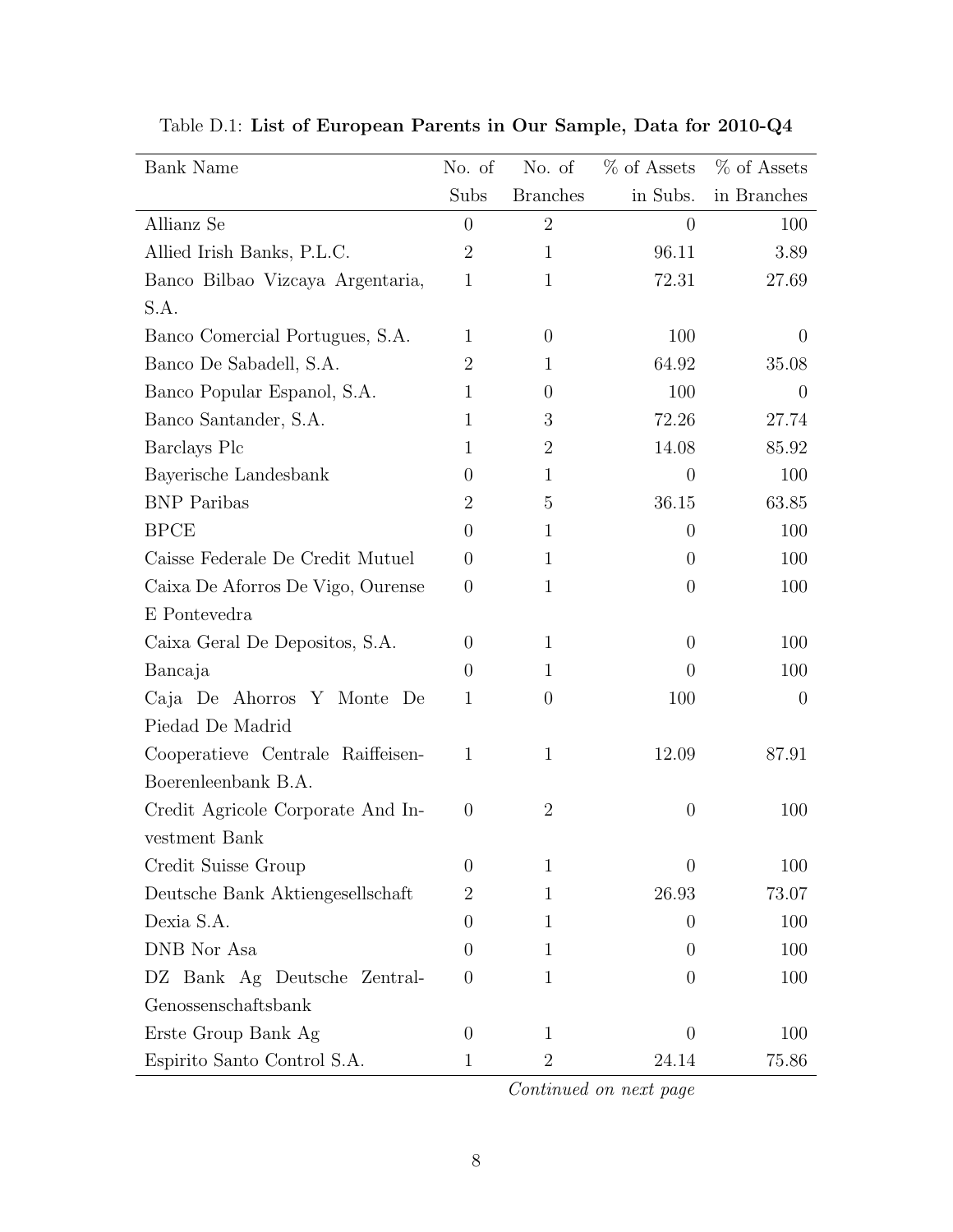| Bank Name                         | No. of         | No. of          | % of Assets      | % of Assets    |
|-----------------------------------|----------------|-----------------|------------------|----------------|
|                                   | Subs           | <b>Branches</b> | in Subs.         | in Branches    |
| Fondazione Monte Dei Paschi Di    | $\theta$       | $\mathbf{1}$    | $\overline{0}$   | 100            |
| Siena                             |                |                 |                  |                |
| Governor And Company Of The       | $\theta$       | $\mathbf{1}$    | $\overline{0}$   | 100            |
| Bank Of Ireland, The              |                |                 |                  |                |
| HSBC Holdings Plc                 | 3              | $\theta$        | 100              | $\overline{0}$ |
| HSH Nordbank Ag                   | $\theta$       | $\mathbf{1}$    | $\overline{0}$   | 100            |
| Hypo Real Estate Holding Ag       | $\theta$       | $\mathbf{1}$    | $\overline{0}$   | 100            |
| Intesa Sanpaolo S.P.A.            | $\Omega$       | 1               | $\overline{0}$   | 100            |
| <b>KBC</b> Bank Nv                | $\theta$       | $\mathbf{1}$    | $\overline{0}$   | 100            |
| Landesbank Baden-Wuerttemberg     | $\overline{0}$ | $\mathbf{1}$    | $\overline{0}$   | 100            |
| Landesbank<br>Hessen-Thuringen    | $\theta$       | $\mathbf{1}$    | $\overline{0}$   | 100            |
| Girozentrale                      |                |                 |                  |                |
| Lloyds Banking Group Plc          | $\theta$       | $\overline{2}$  | $\overline{0}$   | 100            |
| Niedersaechsischer<br>Sparkassen- | $\theta$       | $\mathbf{1}$    | $\overline{0}$   | 100            |
| Und Giroverband                   |                |                 |                  |                |
| Nordea Bank Ab (Publ)             | $\overline{0}$ | $\overline{2}$  | $\overline{0}$   | 100            |
| Nrw.Bank                          | $\Omega$       | 1               | $\Omega$         | 100            |
| Piraeus Bank S.A.                 | 1              | 0               | 100              | $\theta$       |
| Royal Bank Of Scotland Group Plc, | $\overline{2}$ | 4               | 62.66            | 37.34          |
| The                               |                |                 |                  |                |
| Skandinaviska Enskilda Banken Ab  | $\theta$       | $\mathbf{1}$    | $\overline{0}$   | 100            |
| (Publ)                            |                |                 |                  |                |
| Societe Generale                  | $\theta$       | $\overline{2}$  | $\theta$         | 100            |
| Standard Chartered Plc            | $\theta$       | $\overline{2}$  | $\Omega$         | 100            |
| Svenska Handelsbanken Ab (Publ)   | $\theta$       | 1               | $\Omega$         | 100            |
| Swedbank Ab                       | $\theta$       | 1               | $\Omega$         | 100            |
| UBS Ag                            | 1              | 7               | 32.48            | 67.52          |
| Unicredit S.P.A.                  | $\theta$       | $\overline{2}$  | $\boldsymbol{0}$ | 100            |

Table  $D.1$  – *Continued from previous page*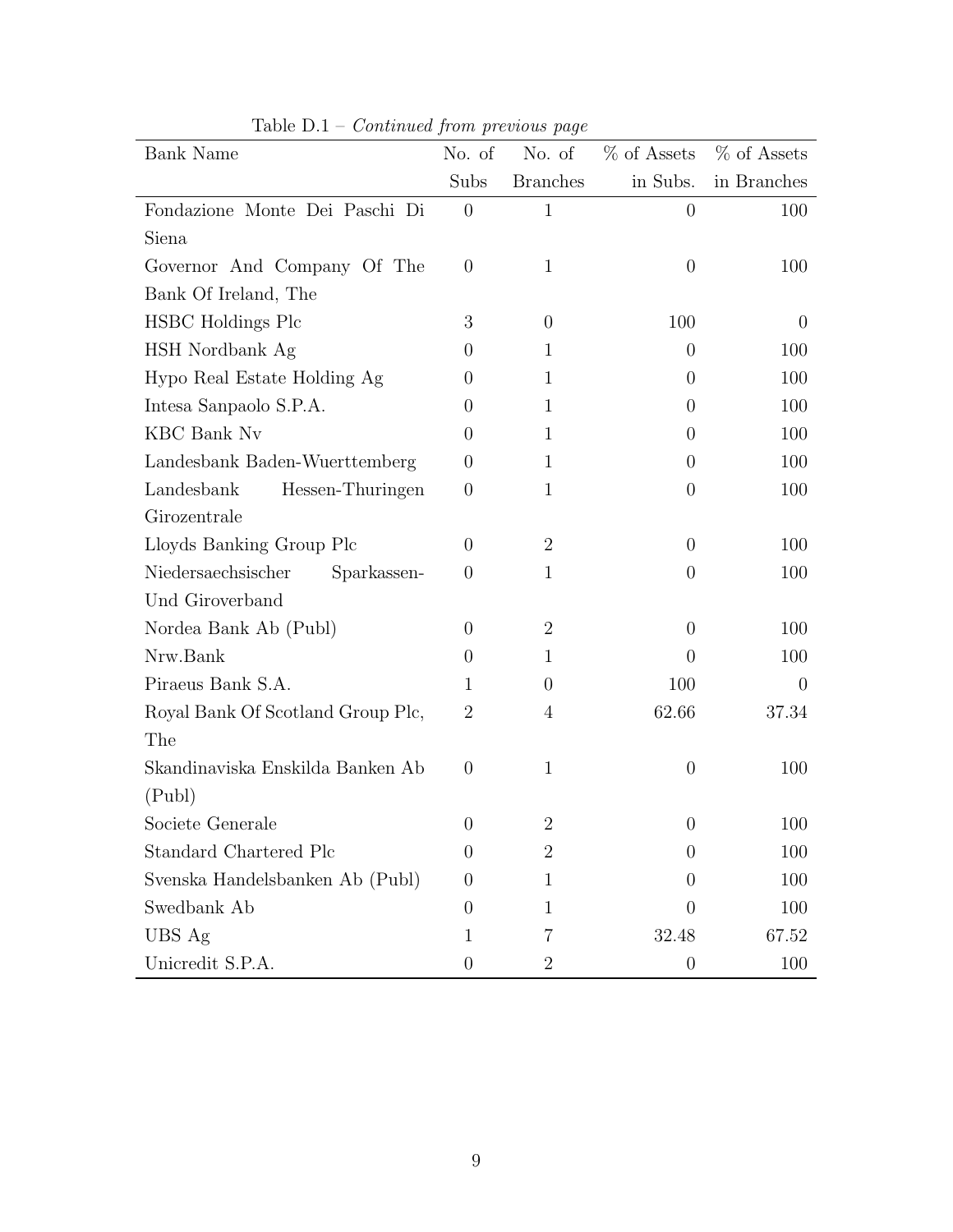<span id="page-48-0"></span>

|                               | Mean     | Median   | St. Dev. | N  |
|-------------------------------|----------|----------|----------|----|
| Loans and Leases (Billions)   |          |          |          |    |
| Unexposed Subsidiaries        | 9.750    | 1.011    | 21.864   | 34 |
| <b>Exposed Subsidiaries</b>   | 28.246   | 10.747   | 32.549   | 7  |
| Unexposed Branches            | 3.042    | 0.352    | 7.631    | 90 |
| <b>Exposed Branches</b>       | 7.095    | 3.274    | 8.559    | 22 |
| Transfers (Millions)          |          |          |          |    |
| Unexposed Branches            | $-2.252$ | 0.040    | 10.421   | 90 |
| <b>Exposed Branches</b>       | $-8.761$ | $-4.521$ | 18.234   | 22 |
| Retail Deposits (Billions)    |          |          |          |    |
| Unexposed Subsidiaries        | 4.640    | 0.224    | 12.462   | 34 |
| <b>Exposed Subsidiaries</b>   | 8.058    | 0.269    | 13.329   | 7  |
| Wholesale Deposits (Billions) |          |          |          |    |
| Unexposed Subsidiaries        | 4.614    | 0.360    | 10.603   | 34 |
| <b>Exposed Subsidiaries</b>   | 12.060   | 0.466    | 17.586   | 7  |
| Unexposed Branches            | 4.758    | 0.109    | 10.509   | 90 |
| <b>Exposed Branches</b>       | 17.119   | 9.332    | 19.653   | 22 |

Table D.2: Summary Statistics.

Note: All summary statistics reported are an average of observations from 2007-Q1 to 2010-Q4 (pre-crisis), except for the number of observations, which is for 2010-Q4. Statistics are reported using the same definition of exposure as in the baseline specification in the body of the paper: a bank is exposed if it has positive GIIPS sovereign debt holdings.

Source: US Structure Data for US Offices of Foreign Banking Organizations - Selected Assets and Liabilities of Domestic and Foreign-Owned US Commercial Banks plus US Branches and Agencies of Foreign Banks.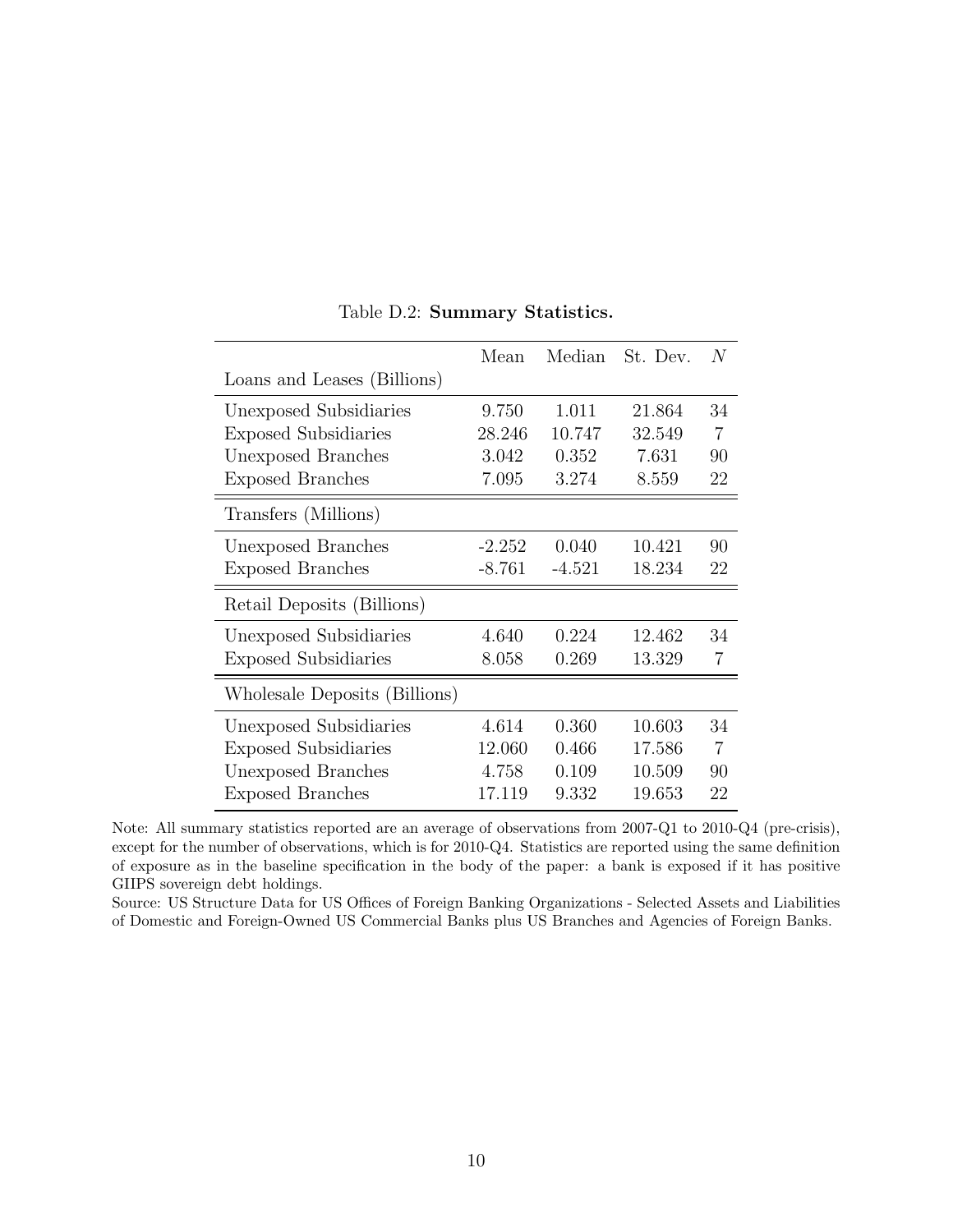<span id="page-49-0"></span>

|                     |             |                 |                      | (2)              |                      | (3)              |                         | (4)               |                         | (5)              | (6)                      |                     | (7)                     |                     |
|---------------------|-------------|-----------------|----------------------|------------------|----------------------|------------------|-------------------------|-------------------|-------------------------|------------------|--------------------------|---------------------|-------------------------|---------------------|
|                     | Subs        | <b>Branches</b> | Subs                 | <b>Branches</b>  | Subs                 | <b>Branches</b>  | Subs                    | <b>Branches</b>   | Subs                    | <b>Branches</b>  | Subs                     | <b>Branches</b>     | Subs                    | <b>Branches</b>     |
| Crisis              | $0.0749***$ | $0.305***$      | 0.174                | $0.245**$        | 0.179                | 0.172            | 0.163                   | 0.167             | 0.171                   | 0.175            | 0.181                    | 0.176               | 0.182                   | 0.182               |
|                     | (0.0205)    | (0.0658)        | (0.129)              | (0.0923)         | (0.121)              | (0.135)          | (0.119)                 | (0.133)           | (0.119)                 | (0.126)          | (0.116)                  | (0.124)             | (0.118)                 | (0.119)             |
| <b>Exposed</b>      |             |                 | $-0.864*$<br>(0.417) | 0.672<br>(0.446) | $-0.840*$<br>(0.414) | 0.250<br>(0.243) | $-2.147***$<br>(0.0426) | 0.0784<br>(0.517) | $-2.201***$<br>(0.0412) | 0.229<br>(0.442) | $-236.246***$<br>(559.9) | $-3,646$<br>(8,199) | $-10.045***$<br>(34.23) | $-215.3$<br>(309.6) |
| Crisis $\times$ exp | $0.433*$    | $-0.590***$     | $-0.0687$            | $-0.460***$      | $-0.163$             | $-0.236$         | $-0.102$                | $-0.214$          | $-0.109$                | $-0.298*$        | $-1,895$                 | $-8.073***$         | $-103.7$                | $-384.8***$         |
|                     | (0.207)     | (0.146)         | (0.172)              | (0.144)          | (0.174)              | (0.209)          | (0.128)                 | (0.167)           | (0.127)                 | (0.148)          | (1,680)                  | (2.623)             | (102.7)                 | (125.7)             |
| Constant            | $14.52***$  | $13.39***$      | $14.69***$           | $13.24***$       | $14.62***$           | $13.36***$       | $14.70***$              | $13.38***$        | $14.70***$              | $13.37***$       | $15.49***$               | $13.40***$          | $15.35***$              | $13.41***$          |
|                     | (0.0162)    | (0.0201)        | (0.108)              | (0.109)          | (0.0749)             | (0.0537)         | (0.0394)                | (0.0756)          | (0.0391)                | (0.0678)         | (0.0382)                 | (0.0546)            | (0.0388)                | (0.0538)            |
| No. of Obs.         | 926         | 2,524           | 926                  | 2,524            | 926                  | 2,524            | 926                     | 2,524             | 926                     | 2,524            | 926                      | 2,524               | 926                     | 2,524               |
| $\mathbf{R}^2$      | 0.399       | 0.367           | 0.403                | 0.369            | 0.403                | 0.365            | 0.403                   | 0.365             | 0.401                   | 0.365            | 0.410                    | 0.365               | 0.415                   | 0.366               |

Table D.3: Intensive margin of Loans: Branches versus Subsidiaries. Robustness.

Note: The different specifications show the results for different definitions of exposure. We define <sup>a</sup> bank as "exposed" as follows: (1) if from <sup>a</sup> country in the euro zone; (2) if from <sup>a</sup> country in Europe; (3) if it has GIIPS sovereign debt holdings above the sample median; (4) if its ratio of GIIPS sovereign debt holdings over assets is above the sample median; (5) if its ratio of GIIPS sovereign debt holdings over Tier one capital is above the sample median. Specifications (6) and (7) use the actual exposure levels: sovereign debt holdings over assets in (6) and sovereign debt holdings over Tier <sup>1</sup> capital in (7). All specifications include country fixed effects. Robust standard errors in parentheses. Levels of significance are denoted\*\*\*p < 0.01, \*\*p < 0.05, and \*p < 0.1.

Source: US Structure Data for US Offices of Foreign Banking Organizations - Selected Assets and Liabilities of Domestic and Foreign-Owned USCommercial Banks <sup>p</sup>lus US Branches and Agencies of Foreign Banks.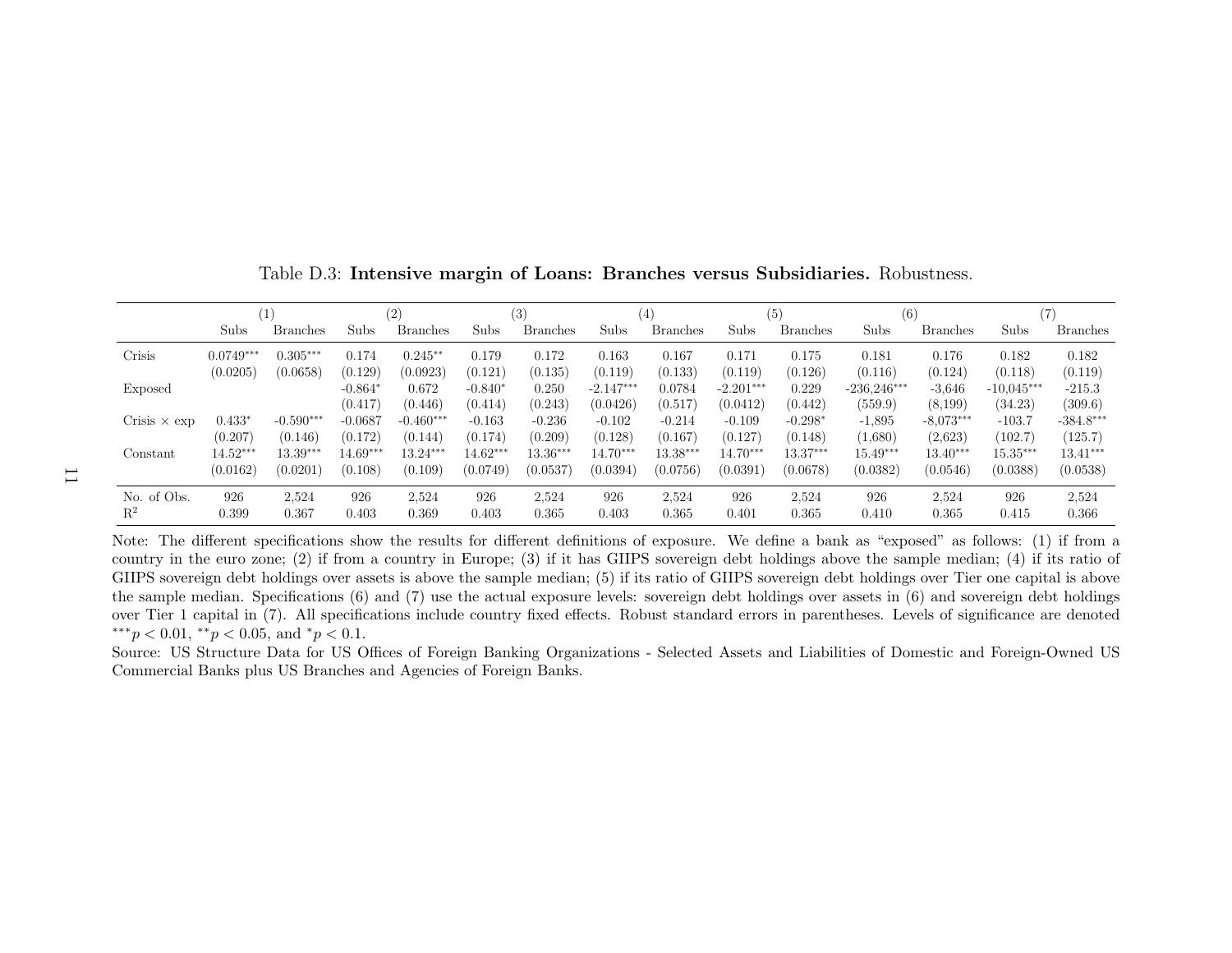|                                         | $ln(Total$ Loans) |
|-----------------------------------------|-------------------|
| Crisis                                  | 0.0607            |
|                                         | (0.143)           |
| Exposed                                 | 0.0138            |
|                                         | (0.422)           |
| Branch                                  | $-1.015***$       |
|                                         | (0.300)           |
| Crisis $\times$ exposed                 | 0.0571            |
|                                         | (0.137)           |
| Crisis $\times$ branch                  | 0.153             |
|                                         | (0.186)           |
| $Exposed \times branch$                 | 0.239             |
|                                         | (0.282)           |
| Crisis $\times$ exposed $\times$ branch | $-0.507**$        |
|                                         | (0.191)           |
| Constant                                | 14.37***          |
|                                         | (0.253)           |
| Country FE                              | Yes               |
| No. of Obs.                             | 3,402             |
| $R^2$                                   | 0.636             |

<span id="page-50-0"></span>Table D.4: Intensive Margin of Loans: Branches versus Subsidiaries, Triple Differences

Note: Robust standard errors in parentheses. Levels of significance are denoted by \*\*\* $p < 0.01$ , \*\* $p < 0.05$ , and <sup>∗</sup>p < 0.1. Source: US Structure Data for US Offices of Foreign Banking Organizations - Selected Assets and Liabilities of Domestic and Foreign-Owned US Commercial Banks plus US Branches and Agencies of Foreign Banks.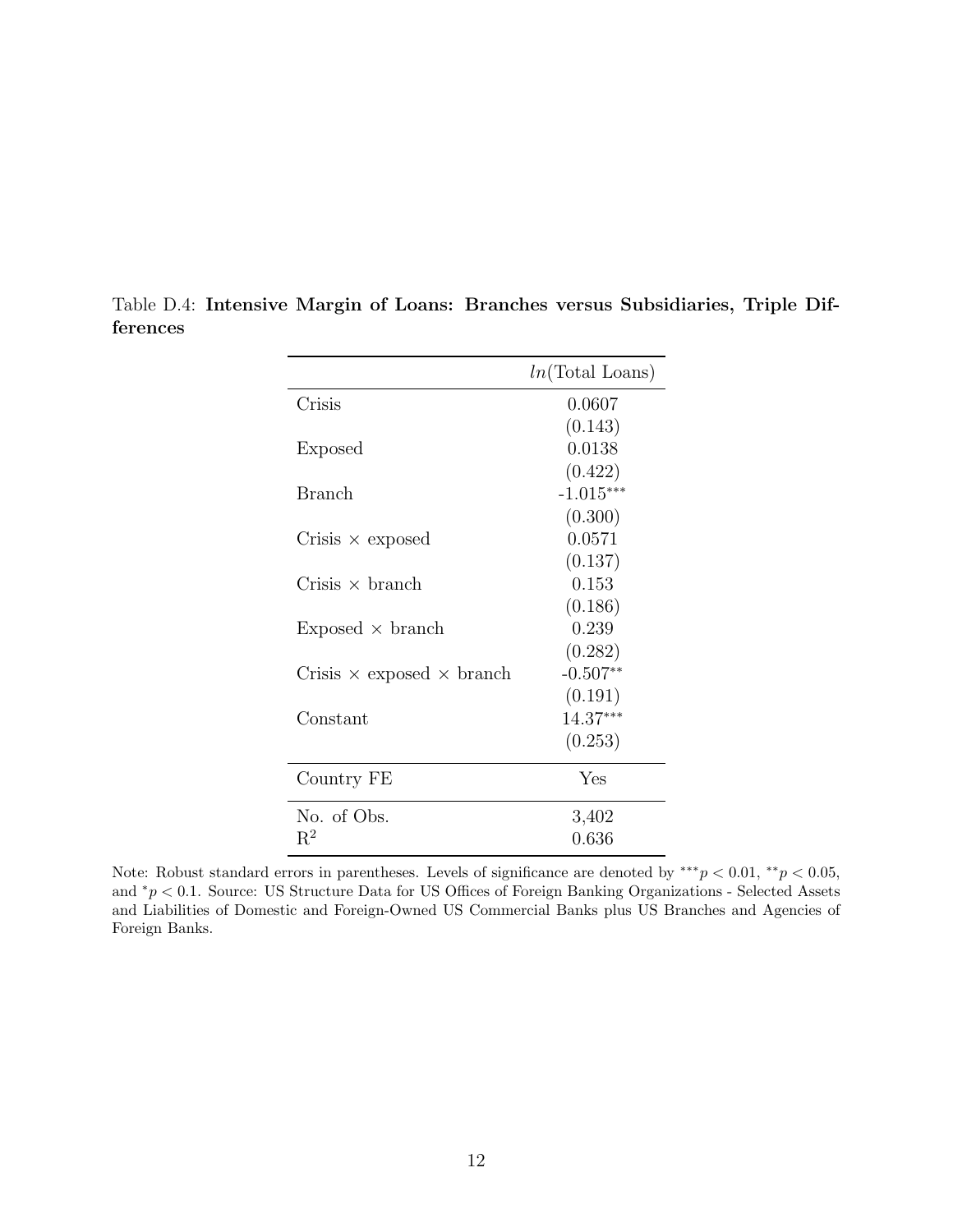|                                                 | $ln(Total$ Loans) |              |             |                 |  |  |  |
|-------------------------------------------------|-------------------|--------------|-------------|-----------------|--|--|--|
|                                                 |                   | Subsidiaries |             | <b>Branches</b> |  |  |  |
| Crisis                                          | $0.149*$          | $0.165*$     | $0.220**$   | $-0.796**$      |  |  |  |
|                                                 | (0.0691)          | (0.0836)     | (0.103)     | (0.320)         |  |  |  |
| <b>Exposed</b>                                  | $-1.005***$       | $-5.419**$   | $0.394*$    | 0.250           |  |  |  |
|                                                 | (0.276)           | (2.423)      | (0.211)     | (0.959)         |  |  |  |
| Crisis $\times$ exposed                         | $-0.0924$         | $-2.736$     | $-0.489***$ | $0.570*$        |  |  |  |
|                                                 | (0.0986)          | (3.052)      | (0.115)     | (0.301)         |  |  |  |
| % of US assets                                  | $-0.174***$       | $-0.166***$  | $-0.628***$ | $-2.060$        |  |  |  |
|                                                 | (0.00652)         | (0.00776)    | (0.0723)    | (9.877)         |  |  |  |
| Crisis $\times$ % of US assets                  |                   | $-0.0700***$ |             | $10.11***$      |  |  |  |
|                                                 |                   | (0.0101)     |             | (3.392)         |  |  |  |
| Exposed $\times\%$ of US assets                 |                   | 44.08*       |             | 1.421           |  |  |  |
|                                                 |                   | (22.79)      |             | (9.873)         |  |  |  |
| Crisis $\times$ Exposed $\times\%$ of US assets |                   | 26.35        |             | $-10.53***$     |  |  |  |
|                                                 |                   | (31.35)      |             | (3.369)         |  |  |  |
| Constant                                        | 14.76***          | 14.76***     | $13.38***$  | 13.53***        |  |  |  |
|                                                 | (0.0623)          | (0.0655)     | (0.0551)    | (0.964)         |  |  |  |
| Country FE                                      | Yes               | Yes          | Yes         | Yes             |  |  |  |
| No. of Obs.                                     | 926               | 926          | 2,524       | 2,524           |  |  |  |
| $\mathrm{R}^2$                                  | 0.563             | 0.563        | 0.694       | 0.694           |  |  |  |

<span id="page-51-0"></span>Table D.5: Intensive Margin of Loans, Controlling for Bank International Exposure

Note: Robust standard errors in parentheses. Levels of significance are denoted by \*\*\* $p < 0.01$ , \*\* $p < 0.05$ , and <sup>∗</sup>p < 0.1. Source: US Structure Data for US Offices of Foreign Banking Organizations - Selected Assets and Liabilities of Domestic and Foreign-Owned US Commercial Banks plus US Branches and Agencies of Foreign Banks.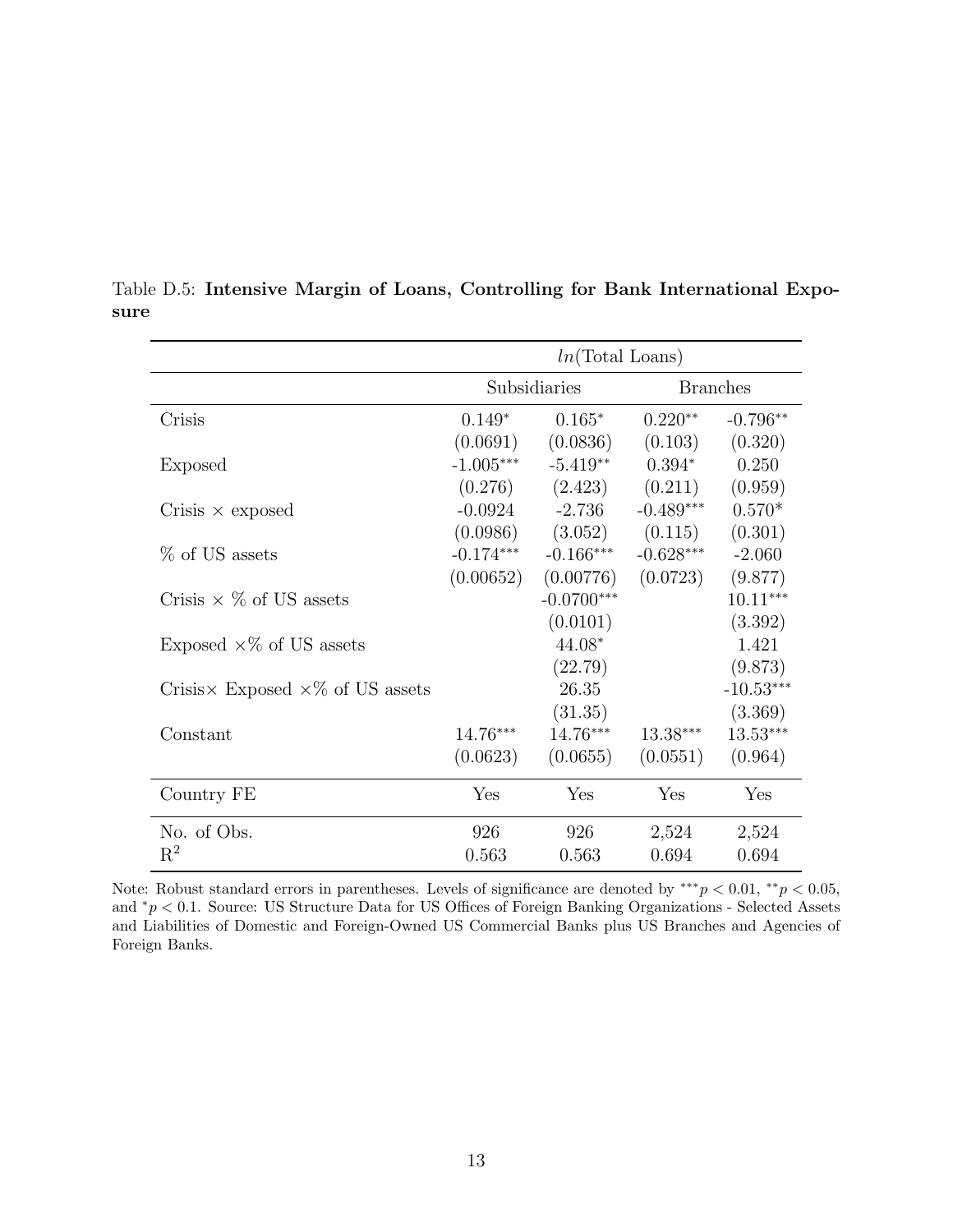<span id="page-52-0"></span>Table D.6: Intensive and Extensive Margin of Intrafirm Transfers between European Parents and their USBranches. Robustness.

|                     |             |             | (2)         |             | (3)         |                          | (4)         |             | '5)         |             | (6)          |             |             |             |
|---------------------|-------------|-------------|-------------|-------------|-------------|--------------------------|-------------|-------------|-------------|-------------|--------------|-------------|-------------|-------------|
|                     | prob(T>0)   |             | prob(T>0)   |             | prob(T>0)   | $\tau$<br>$\overline{1}$ | prob(T>0)   | $\tau$      | prob(T>0)   | T           | prob(T>0)    |             | prob(T>0)   | T           |
| Crisis              | 0.0838      | 1.122       | $0.200***$  | 0.284       | $0.290***$  | 1.488                    | $0.307***$  | 2.721       | $0.320***$  | 2.944       | $0.350***$   | $3.281*$    | $0.345***$  | $3.218*$    |
|                     | (0.0616)    | (1.962)     | (0.0605)    | (1.320)     | (0.0563)    | (1.459)                  | (0.0559)    | (1.717)     | (0.0559)    | (1.813)     | (0.0553)     | (1.911)     | (0.0554)    | (1.889)     |
| Exposed             | $-0.629***$ |             | $-0.948***$ | $-10.23***$ | $-0.927***$ | $-14.50***$              | $-0.717***$ | $-10.97*$   | $-0.579***$ | $-6.772$    | $-15,261***$ | $-66,961$   | $-681.0***$ | $-3,169$    |
|                     | (0.0676)    |             | (0.0763)    | (3.490)     | (0.104)     | (4.261)                  | (0.105)     | (5.741)     | (0.104)     | (6.570)     | (2.738)      | (125, 918)  | (112.7)     | (4,133)     |
| Crisis $\times$ exp | $1.221***$  | $9.182**$   | $0.911***$  | $15.59***$  | $1.042***$  | $20.63***$               | $0.958***$  | 9.624       | $0.820***$  | 7.334       | 13,522***    | 97.920      | $594.4***$  | 4,439       |
|                     | (0.130)     | (3.543)     | (0.132)     | (4.087)     | (0.183)     | (5.683)                  | (0.193)     | (6.631)     | (0.192)     | (7.243)     | (4.250)      | (85, 744)   | (169.5)     | (3,728)     |
| Constant            | $0.335***$  | $-3.670***$ | $0.361***$  | $-1.477$ ** | $0.253***$  | $-2.156***$              | $0.226***$  | $-2.645***$ | $0.213***$  | $-3.052***$ | $0.210***$   | $-3.453***$ | $0.216***$  | $-3.399***$ |
|                     | (0.0356)    | (0.550)     | (0.0343)    | (0.566)     | (0.0318)    | (0.427)                  | (0.0315)    | (0.572)     | (0.0315)    | (0.669)     | (0.0312)     | (0.609)     | (0.0312)    | (0.591)     |
| No. of Obs.         | 2,682       | 2,658       | 2,682       | 2,658       | 2,682       | 2,658                    | 2,682       | 2,658       | 2,682       | 2,658       | 2,682        | 2,658       | 2,682       | 2,658       |
| $R^2$               |             | 0.147       |             | 0.183       |             | 0.190                    |             | 0.151       |             | 0.137       |              | 0.130       |             | 0.131       |

Note: The different specifications show the results for different definitions of exposure. We define <sup>a</sup> bank as "exposed" as follows: (1) if from <sup>a</sup> country in the euro zone; (2) if from <sup>a</sup> country in Europe; (3) if it has GIIPS sovereign debt holdings above the sample median; (4) if its ratio of GIIPS sovereign debt holdings over assets is above the sample median; (5) if its ratio of GIIPS sovereign debt holdings over Tier one capital is above the sample median. Specifications (6) and (7) use the actual exposure levels: sovereign debt holdings over assets in (6) and sovereign debt holdings over Tier 1 capital in (7). Robust standard errors in parentheses. Levels of significance are denoted \*\*\* $p < 0.01$ , \*\* $p < 0.05$ , and \* $p < 0.1$ . Source: Report of Assets and Liabilities of US Branches and Agencies of Foreign Banks (FFIEC 002).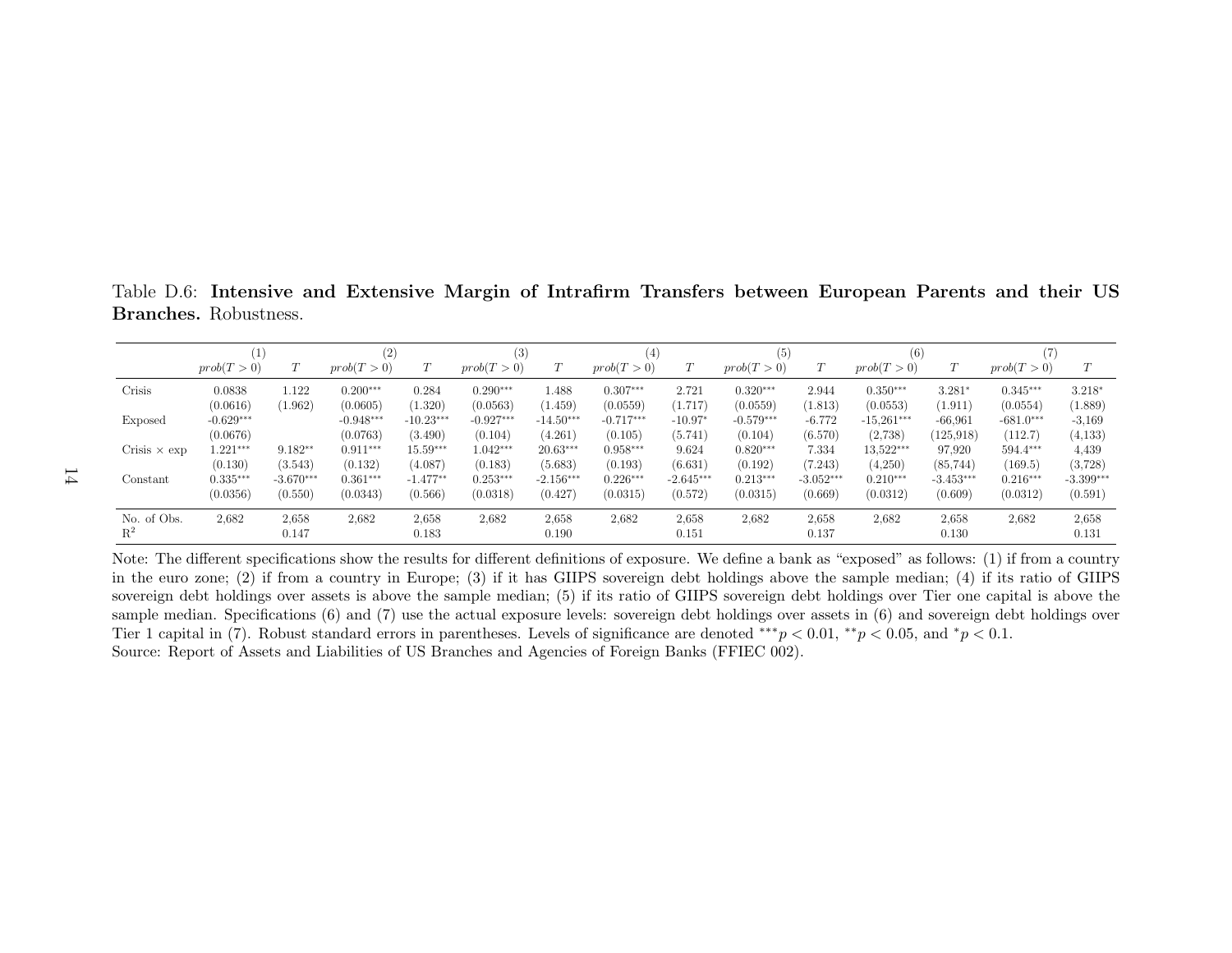|                                                 | T          |          |
|-------------------------------------------------|------------|----------|
| Crisis                                          | 1.156      | 0.730    |
|                                                 | (2.269)    | (3.584)  |
| Exposed                                         | $-11.27**$ | $-7.881$ |
|                                                 | (5.114)    | (6.387)  |
| Crisis $\times$ exposed                         | $13.56***$ | 14.87**  |
|                                                 | (4.418)    | (5.132)  |
| % of US assets                                  | $0.274**$  | 34.37    |
|                                                 | (0.116)    | (31.64)  |
| Crisis $\times$ % of US assets                  |            | 4.088    |
|                                                 |            | (19.27)  |
| Exposed $\times$ % of US assets                 |            | $-34.10$ |
|                                                 |            | (31.64)  |
| Crisis $\times$ exposed $\times$ % of US assets |            | $-12.61$ |
|                                                 |            | (19.10)  |
| Constant                                        | $-1.741*$  | $-5.149$ |
|                                                 | (0.940)    | (3.870)  |
| No. of Obs.                                     | 2,638      | 2,638    |
| $R^2$                                           | 0.179      | 0.179    |

<span id="page-53-0"></span>Table D.7: Intensive Margin of Intrafirm Transfers between European Parents and their US Branches, Controlling for Bank International Exposure

Note: Robust standard errors in parentheses. Levels of significance are denoted by \*\*\* $p < 0.01$ , \*\* $p < 0.05$ , and  $*p < 0.1$ . Source: Report of Assets and Liabilities of US Branches and Agencies of Foreign Banks (FFIEC 002).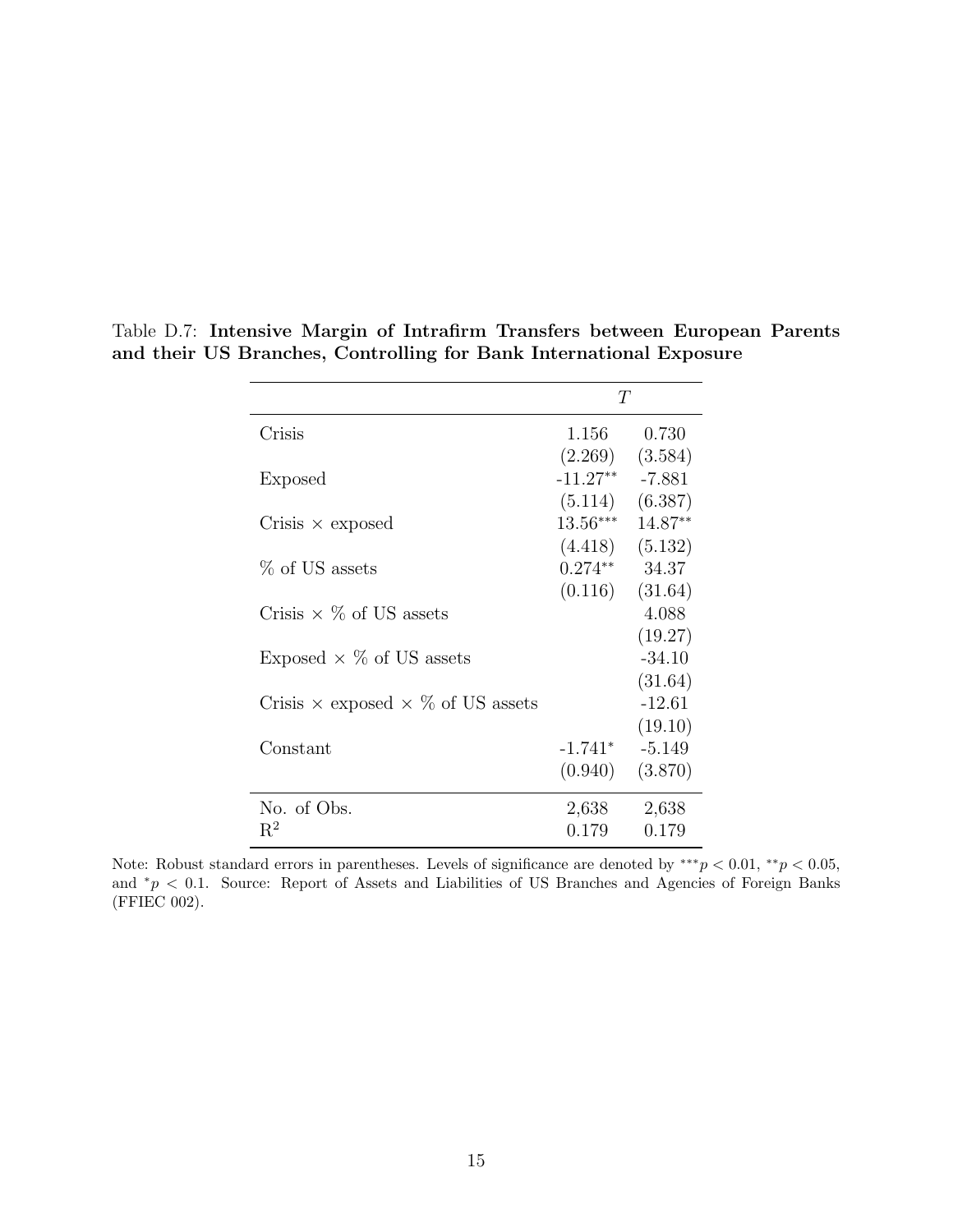|                     |            |            |                       | (2)                 |                       | $\left( 3\right)$   |                         | $\left( 4\right)$       |                         | (5)                     |                          | $^{(6)}$                  |                         |                         |
|---------------------|------------|------------|-----------------------|---------------------|-----------------------|---------------------|-------------------------|-------------------------|-------------------------|-------------------------|--------------------------|---------------------------|-------------------------|-------------------------|
|                     | Retail     | Wholesale  | Retail                | Wholesale           | Retail                | Wholesale           | Retail                  | Wholesale               | Retail                  | Wholesale               | Retail                   | Wholesale                 | Retail                  | Wholesale               |
| Crisis              | $0.476**$  | $-0.0297$  | $0.449***$            | 0.0717              | $0.451***$            | 0.0647              | $0.485***$              | 0.0517                  | $0.514***$              | 0.0517                  | $0.564***$               | 0.126                     | $0.556***$              | 0.134                   |
|                     | (0.175)    | (0.138)    | (0.157)               | (0.175)             | (0.144)               | (0.160)             | (0.144)                 | (0.157)                 | (0.146)                 | (0.157)                 | (0.161)                  | (0.149)                   | (0.158)                 | (0.153)                 |
| Exposed             |            |            | $-2.022**$<br>(0.898) | $-1.046$<br>(0.827) | $-2.093**$<br>(0.950) | $-1.072$<br>(0.843) | $-10.33***$<br>(0.0515) | $-10.49***$<br>(0.0608) | $-12.14***$<br>(0.0509) | $-10.49***$<br>(0.0608) | $-506.111***$<br>(1,374) | $-420.637***$<br>(1, 491) | $-21,770***$<br>(112.4) | $-20,330***$<br>(111.0) |
| Crisis $\times$ exp | 0.400      | $0.512**$  | 0.474                 | 0.0427              | 0.772                 | 0.134               | $-0.0580$               | $-0.0272$               | $-0.0862$               | $-0.0272$               | 1.391                    | $-2,593$                  | 165.6                   | $-62.59$                |
|                     | (0.256)    | (0.219)    | (0.472)               | (0.251)             | (0.617)               | (0.284)             | (0.184)                 | (0.205)                 | (0.186)                 | (0.205)                 | (4.123)                  | (2.740)                   | (337.3)                 | (227.8)                 |
| Constant            | $13.33***$ | $13.91***$ | $13.74***$            | $14.11***$          | $13.59***$            | $14.03***$          | $14.20***$              | $14.75***$              | $14.32***$              | 14.75***                | $15.43***$               | $15.63***$                | $15.13***$              | $15.55***$              |
|                     | (0.0460)   | (0.0372)   | (0.184)               | (0.180)             | (0.124)               | (0.118)             | (0.0476)                | (0.0527)                | (0.0482)                | (0.0527)                | (0.0525)                 | (0.0417)                  | (0.0516)                | (0.0436)                |
| No. of Obs.         | 922        | 914        | 922                   | 914                 | 922                   | 914                 | 922                     | 914                     | 922                     | 914                     | 922                      | 914                       | 922                     | 914                     |
| $\mathbf{R}^2$      | 0.425      | 0.449      | 0.441                 | 0.453               | 0.442                 | 0.453               | 0.510                   | 0.493                   | 0.498                   | 0.493                   | 0.466                    | 0.478                     | 0.482                   | 0.498                   |

<span id="page-54-0"></span>Table D.8: Intensive Margin of Wholesale and Retail Deposits: Subsidiaries. Robustness.

Note: The different specifications show the results for different definitions of exposure. We define <sup>a</sup> bank as "exposed" as follows: (1) if from <sup>a</sup> country in the euro zone; (2) if from <sup>a</sup> country in Europe; (3) if it has GIIPS sovereign debt holdings above the sample median; (4) if its ratio of GIIPS sovereign debt holdings over assets is above the sample median; (5) if its ratio of GIIPS sovereign debt holdings over Tier one capital is above the sample median. Specifications (6) and (7) use the actual exposure levels: sovereign debt holdings over assets in (6) and sovereign debt holdings over Tier 1 capital in (7). All specifications include country fixed effects. Levels of significance are denoted \*\*\*p < 0.01, \*\*p < 0.05, and \*p < 0.1.<br> $\Gamma_{\text{tot}}$  and  $\Gamma_{\text{tot}}$  and  $\Gamma_{\text{tot}}$  and  $\Gamma_{\text{tot}}$  and  $\Gamma_{\text{tot}}$  and Source: US Structure Data for US Offices of Foreign Banking Organizations - Selected Assets and Liabilities of Domestic and Foreign-Owned USCommercial Banks <sup>p</sup>lus US Branches and Agencies of Foreign Banks.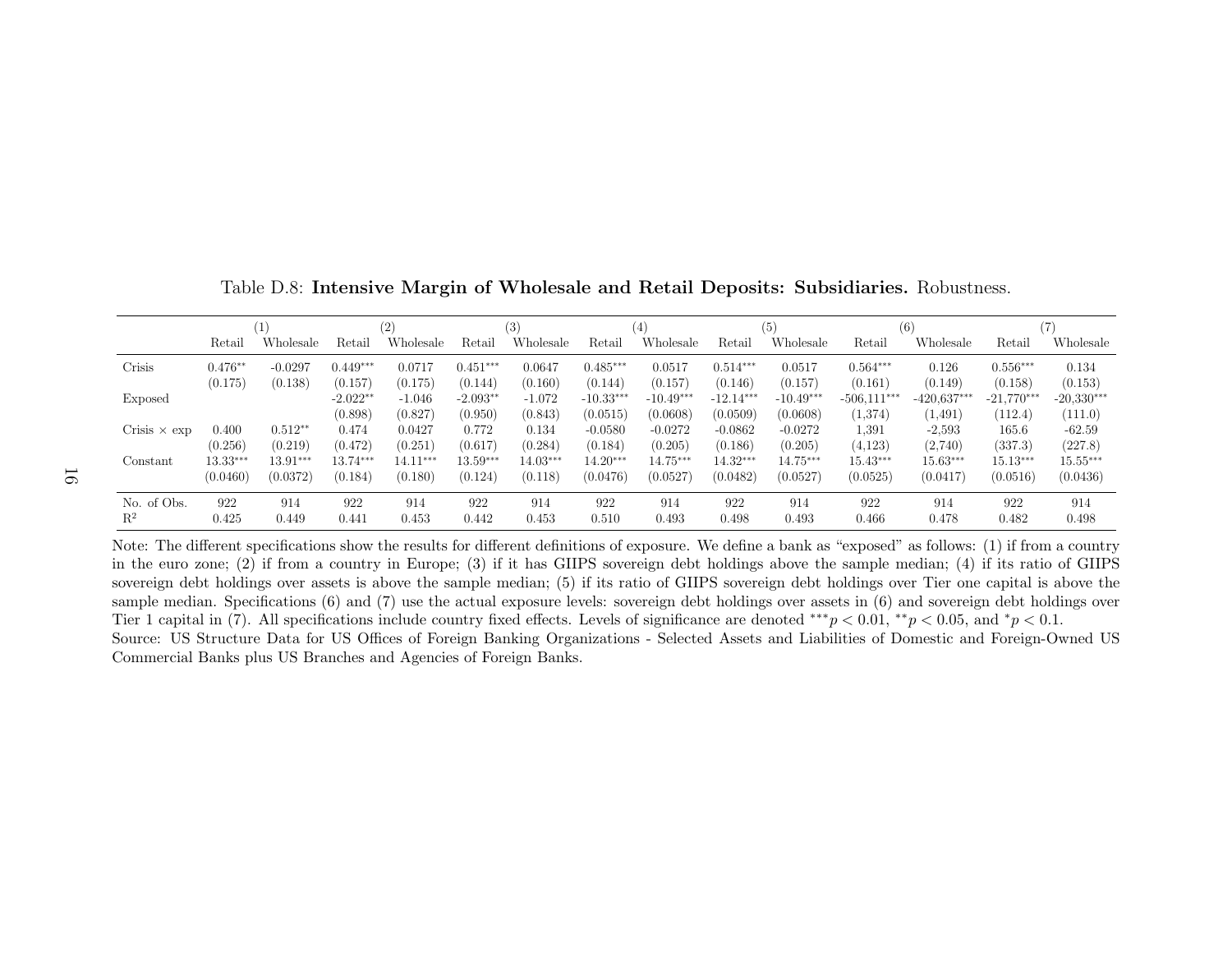|                     | $\left(1\right)$ | $\left( 2\right)$ | $^{(3)}$    | $\left( 4\right)$ | (5)         | $^{\rm (6)}$ | (7)         |
|---------------------|------------------|-------------------|-------------|-------------------|-------------|--------------|-------------|
| Crisis              | $0.792***$       | $0.457**$         | 0.375       | $0.376*$          | 0.366       | 0.330        | 0.341       |
|                     | (0.173)          | (0.224)           | (0.223)     | (0.216)           | (0.220)     | (0.224)      | (0.222)     |
| Exposed             |                  | $1.920**$         | $1.997***$  | $0.913**$         | 0.705       | 15,168       | 525.4       |
|                     |                  | (0.725)           | (0.281)     | (0.445)           | (0.523)     | (15,205)     | (504.4)     |
| Crisis $\times$ exp | $-2.100***$      | $-1.105***$       | $-1.418***$ | $-1.644***$       | $-1.548***$ | $-30.477***$ | $-1,262***$ |
|                     | (0.264)          | (0.357)           | (0.366)     | (0.294)           | (0.300)     | (8,119)      | (305.0)     |
| Constant            | $12.85***$       | $12.43***$        | $12.63***$  | $12.76***$        | $12.78***$  | $12.79***$   | $12.80***$  |
|                     | (0.0464)         | (0.186)           | (0.0800)    | (0.0896)          | (0.0958)    | (0.0834)     | (0.0800)    |
| No. of Obs.         | 2,562            | 2,562             | 2,562       | 2,562             | 2,562       | 2,562        | 2,562       |
| $R^2$               | 0.653            | 0.653             | 0.651       | 0.641             | 0.640       | 0.639        | 0.640       |
|                     |                  |                   |             |                   |             |              |             |

<span id="page-55-0"></span>Table D.9: Intensive Margin of Wholesale Deposits: Branches. Robustness.

Note: The different specifications show the results for different definitions of exposure. We define a bank as "exposed" as follows: (1) if from a country in the euro zone; (2) if from a country in Europe; (3) if it has GIIPS sovereign debt holdings above the sample median; (4) if its ratio of GIIPS sovereign debt holdings over assets is above the sample median; (5) if its ratio of GIIPS sovereign debt holdings over Tier one capital is above the sample median. Specifications (6) and (7) use the actual exposure levels: sovereign debt holdings over assets in (6) and sovereign debt holdings over Tier 1 capital in (7). All specifications include country fixed effects. Levels of significance are denoted \*\*\*  $p < 0.01$ , \*\* $p < 0.05$ , and \* $p < 0.1$ .

<span id="page-55-1"></span>Source: US Structure Data for US Offices of Foreign Banking Organizations - Selected Assets and Liabilities of Domestic and Foreign-Owned US Commercial Banks plus US Branches and Agencies of Foreign Banks.

|                                                 | ln(Retail Deposits) |             |              | ln(Wholesale Deposits) | ln(Wholesale Deposits) |            |
|-------------------------------------------------|---------------------|-------------|--------------|------------------------|------------------------|------------|
|                                                 | Subsidiaries        |             |              | Subsidiaries           | <b>Branches</b>        |            |
| Crisis                                          | $0.490***$          | $0.385***$  | 0.111        | 0.0324                 | 0.422                  | $-0.636$   |
|                                                 | (0.116)             | (0.0232)    | (0.136)      | (0.0607)               | (0.420)                | (0.653)    |
| Exposed                                         | $-2.044*$           | $-19.68**$  | $-1.043$     | $-23.03***$            | $1.647**$              | $2.417*$   |
|                                                 | (0.924)             | (7.212)     | (0.844)      | (5.959)                | (0.692)                | (1.255)    |
| Crisis $\times$ exposed                         | 0.528               | $-52.46$    | 0.00718      | 5.779                  | $-1.130**$             | 0.719      |
|                                                 | (0.511)             | (28.97)     | (0.243)      | (8.508)                | (0.505)                | (0.652)    |
| % of US assets                                  | $-0.0169***$        | $-0.209***$ | $-0.0110***$ | $-0.156***$            | $-1.542**$             | 6.318      |
|                                                 | (0.00140)           | (0.00701)   | (0.00116)    | (0.00631)              | (0.565)                | (9.887)    |
| Crisis $\times$ % of US assets                  |                     | $0.193***$  |              | $0.146***$             |                        | 10.49      |
|                                                 |                     | (0.007)     |              | (0.00642)              |                        | (7.061)    |
| Exposed $\times$ % of US assets                 |                     | $174.2**$   |              | $218.2***$             |                        | $-7.832$   |
|                                                 |                     | (72.51)     |              | (52.84)                |                        | (9.780)    |
| Crisis $\times$ exposed $\times$ % of US assets |                     | 531.8       |              | $-57.21$               |                        | $-18.09**$ |
|                                                 |                     | (294.8)     |              | (86.84)                |                        | (6.983)    |
| Constant                                        | $13.72***$          | $13.85***$  | $14.10***$   | $14.20***$             | $12.74***$             | 11.96***   |
|                                                 | (0.157)             | (0.117)     | (0.153)      | (0.122)                | (0.219)                | (0.944)    |
| Country FE                                      | Yes                 | Yes         | Yes          | Yes                    | Yes                    | Yes        |
| No. of Obs.                                     | 946                 | 946         | 938          | 938                    | 2,586                  | 2,586      |
| $R^2$                                           | 0.468               | 0.481       | 0.468        | 0.477                  | 0.657                  | 0.658      |

Table D.10: Intensive Margin of Wholesale and Retail Deposits: Branches vs. Subsidiaries, Controlling by International Exposure

Note: Robust standard errors in parentheses. Levels of significance are denoted by \*\*\* $p < 0.01$ , \*\* $p < 0.05$ , and <sup>∗</sup>p < 0.1. Source: US Structure Data for US Offices of Foreign Banking Organizations - Selected Assets and Liabilities of Domestic and Foreign-Owned US Commercial Banks plus US Branches and Agencies of Foreign Banks.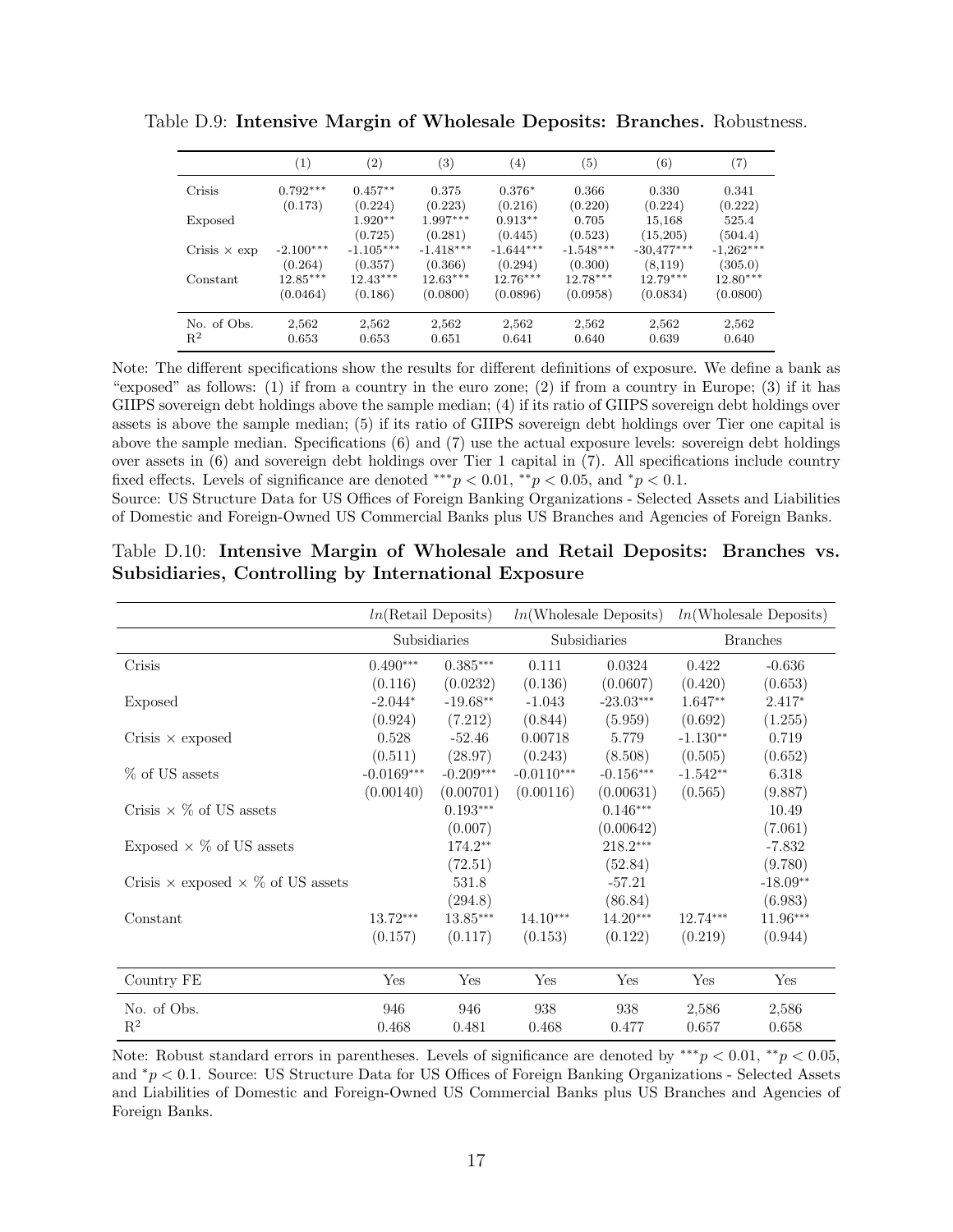|              | US banks    |              | Foreign non European banks |
|--------------|-------------|--------------|----------------------------|
|              |             | Subsidiaries | <b>Branches</b>            |
| Crisis       | $0.0685***$ | 0.114        | $0.274**$                  |
|              | (0.0108)    | (0.0730)     | (0.0978)                   |
| log real GDP | 0.0506      | $-0.652$     | $2.249*$                   |
|              | (0.194)     | (1.219)      | (1.030)                    |
| Constant     | $-9.497***$ | $-1.529$     | $-26.65**$                 |
|              | (1.605)     | (10.07)      | (8.538)                    |
| Country FE   | Yes         | Yes          | Yes                        |
| No. of Obs.  | 138,764     | 553          | 1,498                      |
| $R^2$        | 0.000       | 0.278        | 0.653                      |

<span id="page-56-1"></span>Table D.11: Intensive Margin of Loans; US Banks and Branches and Subsidiaries of non-EU Banks

Note: Robust standard errors in parentheses. Levels of significance are denoted by \*\*\* $p < 0.01$ , \*\* $p < 0.05$ , and <sup>∗</sup>p < 0.1. Source: US Structure Data for US Offices of Foreign Banking Organizations - Selected Assets and Liabilities of Domestic and Foreign-Owned US Commercial Banks plus US Branches and Agencies of Foreign Banks.

<span id="page-56-0"></span>

| Parameter Definition |                                                        | Value                 |
|----------------------|--------------------------------------------------------|-----------------------|
| ε                    | Elasticity of Loan Demand                              | 4.4                   |
| $c_L/c_D$<br>$F_S$   | Unit Management Cost<br>Fixed Cost of Subsidiarization | 12.5<br>167           |
| $F_B$                | Fixed Cost of Branching                                | 142                   |
| $A^*$                | Loan Demand Shifter                                    | $5.52 \times 10^{-2}$ |
| $B^*$                | Retail Deposit Supply Shifter                          | $1.28 \times 10^5$    |
| $B_{w}^{\ast}$       | Wholesale Deposit Supply Shifter                       | $2.31 \times 10^{4}$  |

Table D.12: Calibrated Parameters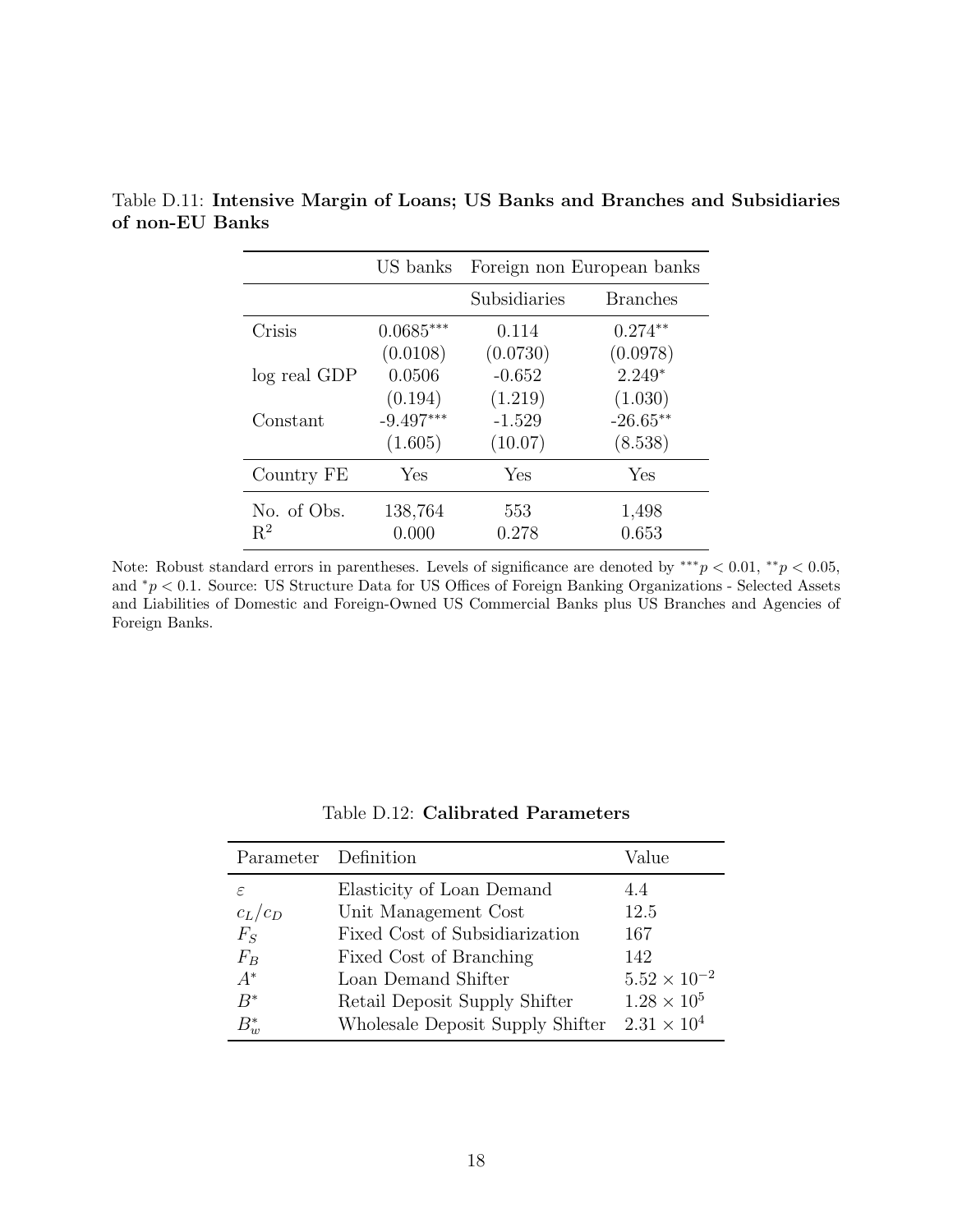<span id="page-57-0"></span>![](_page_57_Figure_0.jpeg)

Figure D.1: Percentage of Assets, Commercial and Industrial Loans, Total Loans, and Deposits Held in FBOs in the United States

Source: Structure Data for US Offices of Foreign Banking Organizations - Selected Assets and Liabilities of Domestic and Foreign-owned US Commercial Banks plus US Branches and Agencies of Foreign Banks.

<span id="page-57-1"></span>![](_page_57_Figure_3.jpeg)

![](_page_57_Figure_4.jpeg)

Cumulative distribution functions of deposits and loans of foreign-owned subsidiaries and branches of FBOs in 2013:Q4. Data are in billions of US dollars.

Source: US Structure Data for US Offices of Foreign Banking Organizations - Selected Assets and Liabilities of Domestic and Foreign-Owned US Commercial Banks plus US Branches and Agencies of Foreign Banks.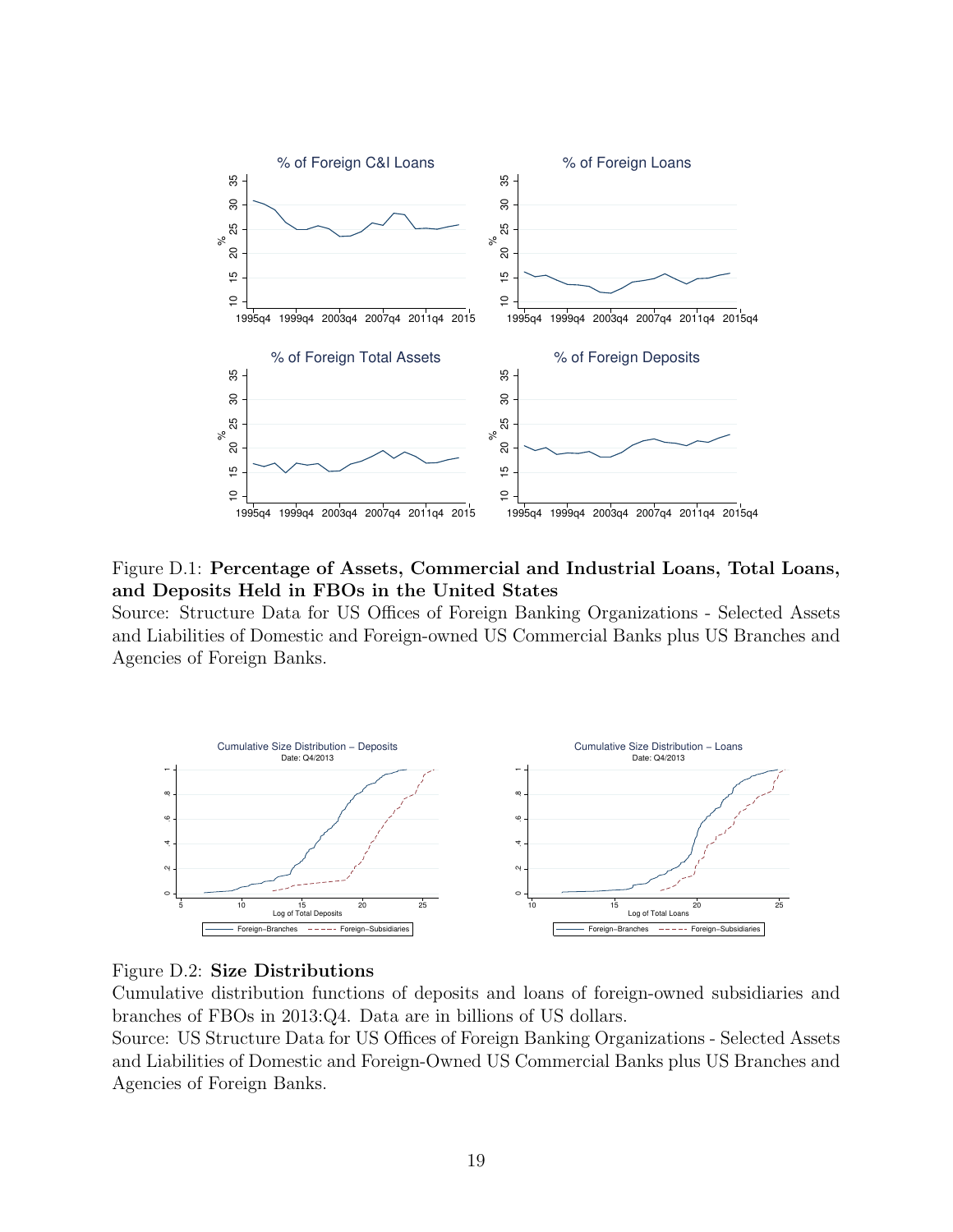<span id="page-58-0"></span>![](_page_58_Figure_0.jpeg)

Figure D.3: Size of Domestic versus Foreign Assets Share of US assets in a parent's total assets versus the parent's size. Source: S&P Global Market Intelligence data for top-tier European parents of US branches and subsidiaries, 2013.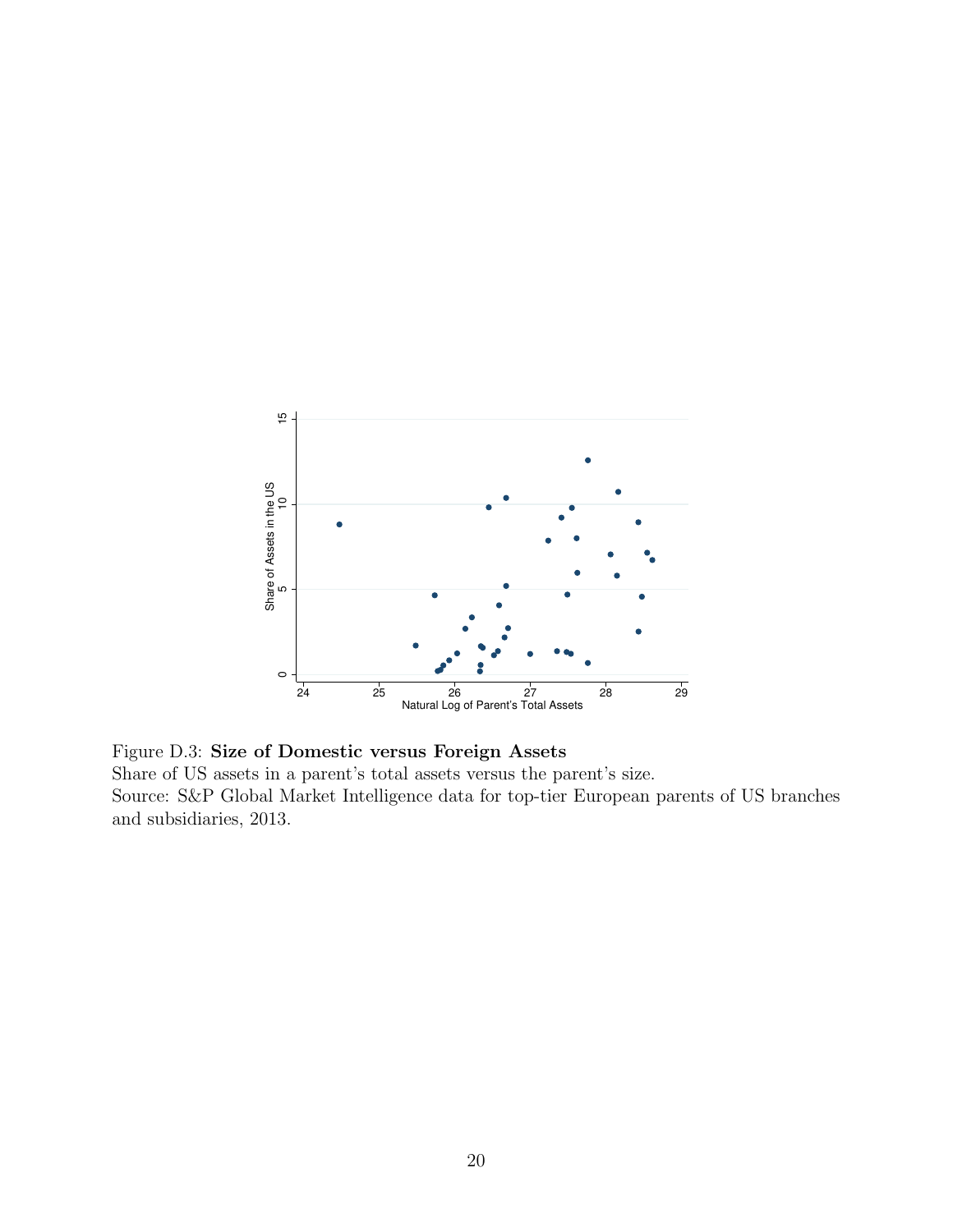<span id="page-59-0"></span>![](_page_59_Figure_0.jpeg)

80 100 120 140 160 140 120  $\overline{100}$  $\tt 8$ 2007q1 2008q3 2010q1 2011q3 2013q1 **Exposed** Exposed

(a) Loans by US subsidiaries of EU banks

(b) Loans by US branches of EU banks

![](_page_59_Figure_4.jpeg)

 $\frac{60}{2}$ 

(c) Transfers between US branches and their (d) Retail deposits by US subsidiaries of EU EU parents banks

![](_page_59_Figure_6.jpeg)

(e) Wholesale deposits by US subsidiaries of (f) Wholesale deposits by US branches of EU EU banks banks

### Figure D.4: Evolution of loans, transfers, and deposits in exposed versus unexposed US foreign bank entities

Each panel illustrates the evolution of each variable before and after the crisis, for exposed and unexposed banks separately. Each series is normalized so that the value for 2010 Q4 is equal to 100.

Source: US Structure Data for US Offices of Foreign Banking Organizations - Selected Assets and Liabilities of Domestic and Foreign-Owned US Commercial Banks plus US Branches and Agencies of Foreign Banks.